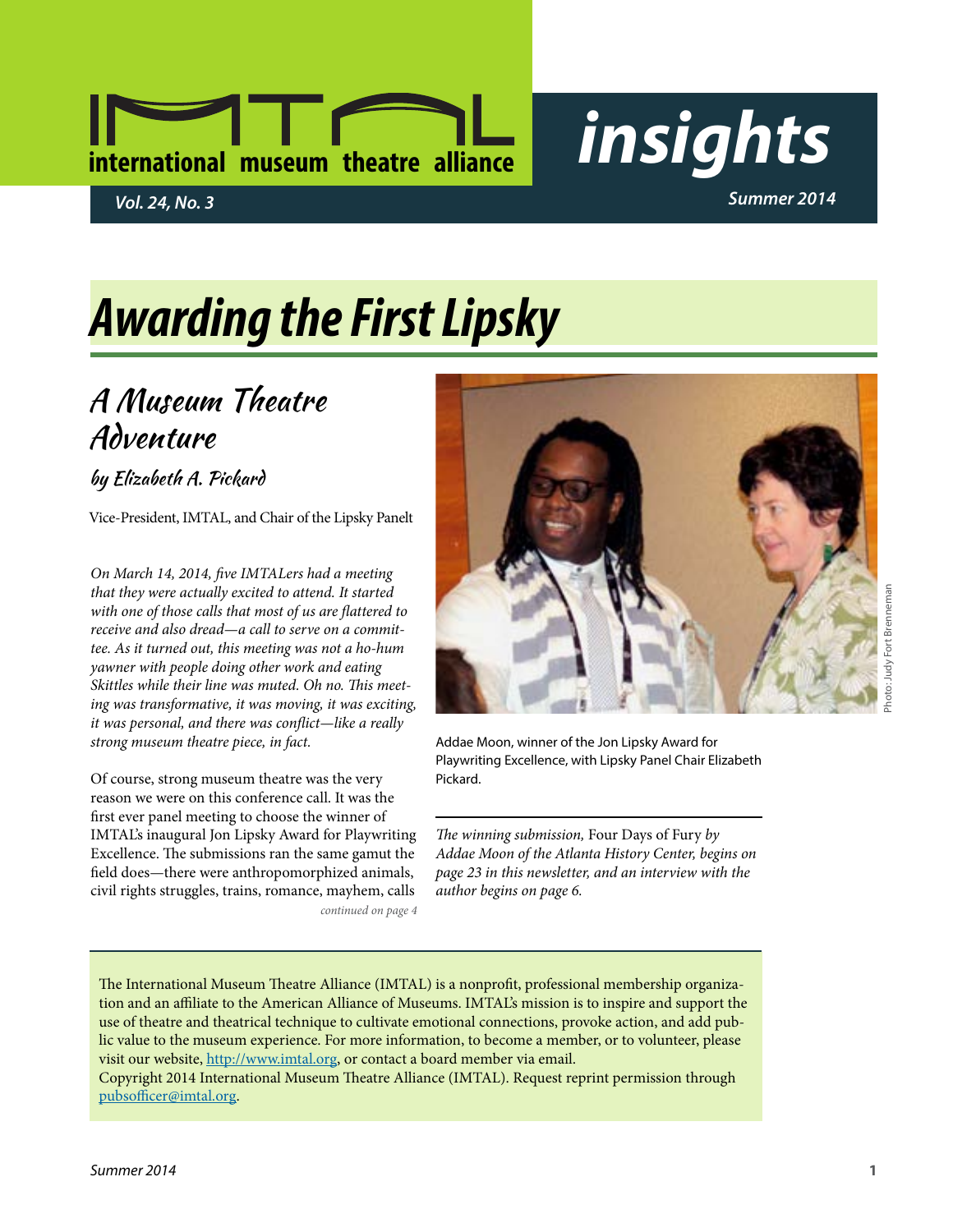# *President's Report*

Fello. It is my pleasure to share with you<br>the IMTAL highlights from the American Alliance of Museums (AAM) conference in Seattle.

Whether you attended and loved AAM or missed it, you should join us for our regional conference in Chicago at the Museum of Science and Industry (MSI) this fall. The IMTAL conference will have everything you love about AAM, but with more theatrics. Our regional conference will provide valuable time with museum theatre colleagues, which is an immeasurable professional development experience. Of course, this isn't a competition between IMTAL and AAM. In fact, it is the opposite. I shall now praise the excellent work that happened in Seattle.

According to the AAM website, 4,500 people attended, and 160 sessions were presented. One of the keynote speakers was Erik Larson, author of the national bestseller *Devil in the White City.* Hey, there's another Chicago connection. AAM is making it too easy for me to plug our regional conference.

Our conference luncheon was well attended. The IMTY Award and the new Jon Lipsky Award for Playwriting Excellent were given out. You can read more about the award winners, and read the awardwinning script *Four Days of Fury* in its entirety, in this issue of Insights.

Your Vice President, Elizabeth Pickard, and I attended the Council of Affiliates meeting and were pleased to discover that IMTAL is sitting in

and stellar examples of theatrical techniques. Showcase attendees were captivated by all the performances: Discovery Place's hilarious science show, *Today's Special—A Taste of Them*, performed by the extremely talented Douglas Coler; the tear jerking performance of *Ruby Bridges: A Marshall's Perspective* by the equally talented Todd D. Norris of the Children's Museum of Indianapolis; Elizabeth Pickard of the Missouri History Museum, who entertained us with a delightful new piece, *Glory the Gargoyle Finds a Home;* and Carla Burton from MSI, who exemplified the educational power of using theatrical techniques by taking us on a high energy interactive tour of MSI's *Coal Mine Experience*, which you'll see in person if you attend the regional conference in Chicago.

The IMTAL 2014 conference fee includes performances at Second City, the Shedd Aquarium, and the DuSable Museum. Of course, deep-dish pizza will be served, and you'll have the opportunity to explore MSI, but most importantly you'll have several days to devote to thinking and discussing all things museum theatre. Our IMTAL conference theme is "Saying Yes: Promoting A Museum Theatre Culture." Now all you have to do is say, "YES" by registering at [http://imtal.org/page-](http://imtal.org/page)1329539.

> Stephanie Long Science Museum of Minnesota, IMTAL President

a comfortable place among our organizational peers. We are right on track with other professional groups of our size in terms of challenges and successes.

Your board met and had a successful meeting. We also meet monthly via phone and will meet in person in Chicago. With your IMTAL conference registration, you are welcome to join our board meeting at the regional meeting this fall.

Our museum theatre showcase featured the diversity of our work with fantastic examples of traditional museum theatre

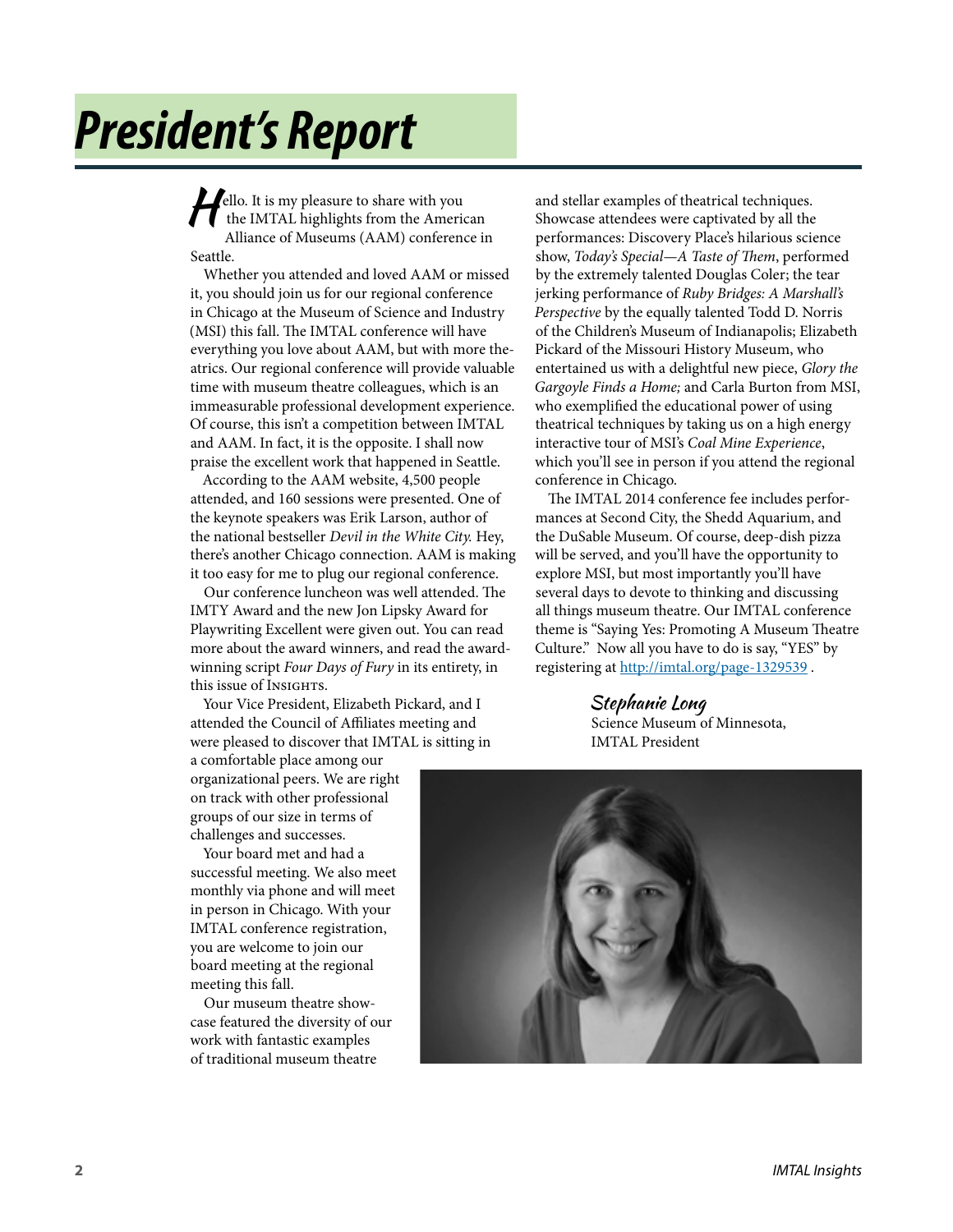# *Editor's Corner*

This is a hefty issue—the largest Insights we've ever published, near as I can tell. If it were printed on paper, it would weigh close to a pound.

What justifies such a volume?

First and foremost, our 2014 award winners: Betty Brewer and Rebecca Gilliam of Minnetrista, recipients of the IMTY; and Addae Moon of the Atlanta History Center, winner of the first-ever Jon Lipsky Award for Playwriting Excellence, for *Four Days of Fury.* I had the honor and pleasure of interviewing all three during the AAM conference. Their stories, ideas, dedication, and insight could fill a year's worth of newsletters.

Wonder what goes into an award-winning script? The full text of Addae's play is reprinted here, with his gracious permission. Elizabeth Pickard, chair of the Lipsky award panel, reveals what it's really like to be on the panel charged with judging the entries.

You'll find photos from the 2014 AAM conference, including IMTAL's successful theatre showcase presentation, and, not to be outdone, information about the rapidly approaching IMTAL Americas conference and pre-conference, plus news and announcements from members.

There's an important deadline to pay attention to, too: **July 8, 2014**. That's the deadline for submitting session proposals for our fall 2014 conference. Submitting is easy—everything's online—and there are plenty of format options to choose from.

We need you—your ideas—your dedication your inspiration—your talents and insight—at this year's conference. Submit a proposal, register for the pre-conference and conference, and keep *Saying Yes! to Promoting a Museum Theatre Culture!*

> Judy Fort Brenneman Greenfire Creative, LLC IMTAL Publications Officer

## *IMTAL 2014 Regional Conference*

**September 28 through October 2, 2014**

*Hosted by the Museum of Science and Industry, Chicago.*

Additional information on page 5.

CHICAGO.

This fall.

Say YES!

## IMTAL's new address

Use this address if you need to send us anything by snailmail. If you need to contact any of the board members—and especially if you would like a fairly quick reply!—email us instead. Board member emails are listed in the masthead as well as on the [IMTAL website](http://imtal.org/board_of_directors). [\[http://imtal.org/](http://imtal.org/board_of_directors) board of directors]

IMTAL c/o New England Museum Association 22 Mill Street, Suite 409 Arlington, MA 02476

### **Quick summary of dates**

**July 8, 2014:** Deadline for **session proposals** for the 2014 IMTAL-Americas Regional Conference.

**Sept. 1, 2014:** Deadline for the next issue of **Insights.** 

**Sept. 28–Oct. 2, 2014:** *IMTAL-Americas Regional Conference*, Museum of Science and Industry, Chicago, IL

**Oct. 18–21, 2014:** *ASTC (The Association of Science-Technology Centers) Annual Conference*, Raleigh, NC

**Nov. 18–22, 2014:** *National Association for Interpretation (NAI) National Workshop*, Denver, CO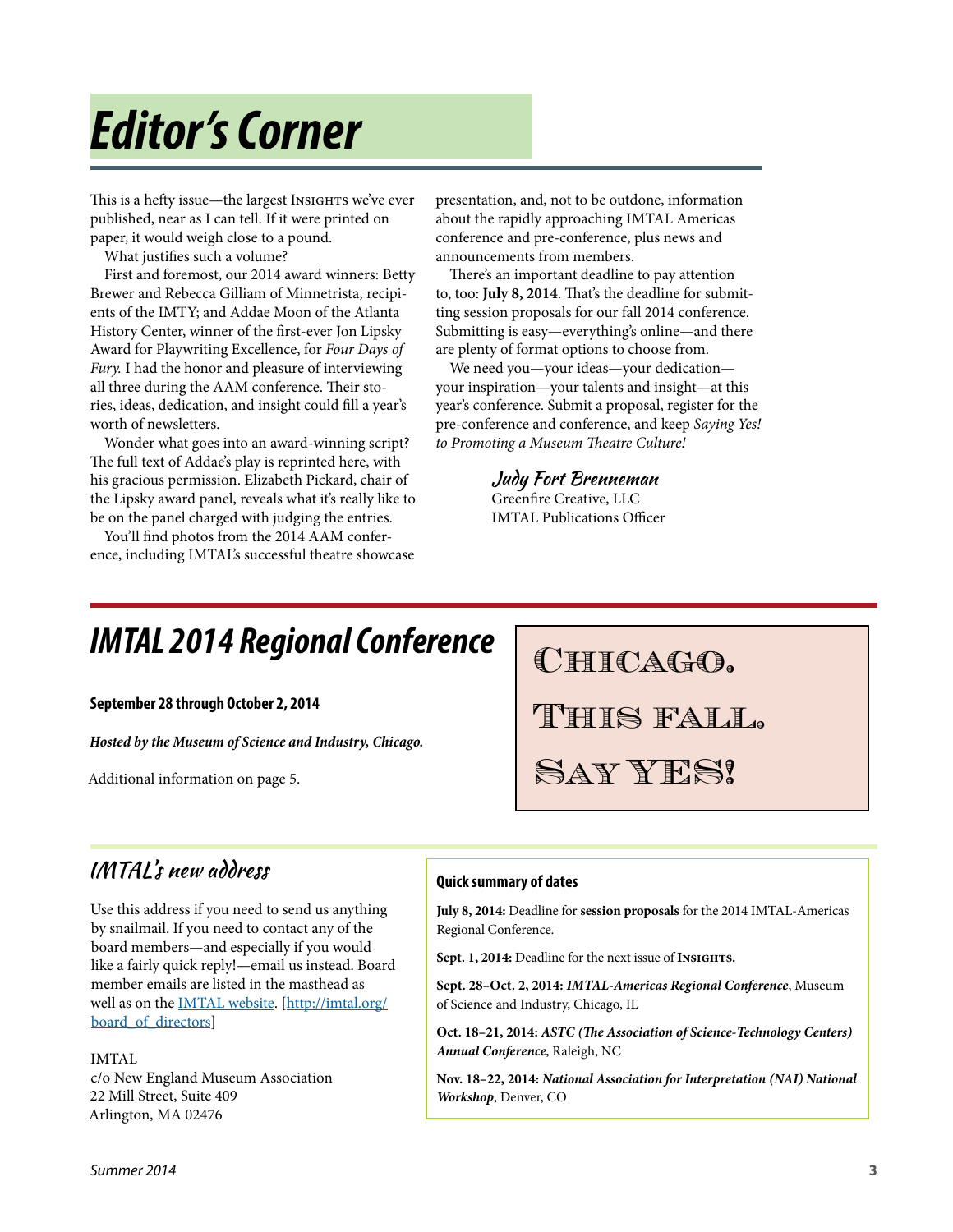#### *continued from page 1*

to action, and more than one mention of poop. The plays were funny, engaging, thought provoking, and moving.

Now this group of crusty museum theatre professionals (other than me; I am merely wizened) had all done long service in the trenches of the field. If they weren't its actual inventors, they were still among its pioneers—driving their mighty (station) wagons to the frontiers with their Van de Graaff generators, Lincoln beards, and fairy wings. In the course of reading the submitted scripts this crusty (wizened), sometimes cynical group of tough judges had moments of transformation. We were inspired, we argued, and ultimately we came to a unanimous decision (see pages 6 and 23). We felt rejuvenated, as though serving on this panel was Oil of Olay to our crusty (wizened) visages.

A few of the panelists knew and worked with Jon Lipsky, the great museum theatre playwright for whom the award is named. All of us are or have been on the IMTAL board in one capacity or another and had seen and produced a whole lot of museum theatre. Two of us work at science centers, two at history museums, and one at a nature/history/garden/art museum. All of us had our minds blown or our boundaries pushed or our concepts expanded by reading the submissions and listening to each other's take on each piece.

We all want *you* to both consider submitting a play for the award next year and to consider being on the Lipsky panel, so here is a little of what this year's panelists had to say about the experience:

It's pure and simple. Jon Lipsky was, in all artistic and academic terms, an accomplished playwright. Not only that, but he greatly enjoyed interpreting the wonderful humanity that exists within and throughout museum exhibits. And therefore, what could be more appropriate for IMTAL than to offer an annual Jon Lipsky Playwriting Award?

And what could be more important in our shared goal of producing quality educational theatre than to encourage the development of compelling new dramatic literature?

For this reason, I feel very honored and grateful to have served on the adjudication team for the inaugural Jon Lipsky Playwriting Award."

—Larry Gard, Science Museum of Virginia

The Lipsky award acknowledges the skill of scriptwriters who rise to the challenge of developing scripts that meet high artistic standards and education best practices while moving forward the missions of the organizations that produce them. It really is an honor to read the work being done in the field. My own work can only improve by being a part of this process.

—George Buss, Minnetrista

I think the Lipsky Award is an important step towards improving best practices within the Museum Theatre field as a whole. Yes, we often know a good piece when we see it, but the award will provide proof that their work is at the top of our field. We can track choices the next few years to look for commonalities and differences that can benefit new programs. It will provide an agreed upon and updated model each year for others to aspire to. The award honors the work of those who put in the extra effort, and the juried process allows for important discussions on what makes good Museum Theatre.

In short, I am honored to be a part of such a respected inaugural committee. John Lipsky, too, would be proud of this honor. I look forward to more submissions in the coming years, and to see how others push the boundaries and define quality. I also think that like the IMTY, this award allows the organizations who fund and believe in Museum Theatre to be a part of the success.

Thanks for the opportunity, and keep up the great work, IMTAL!"

—Greg Hardison, Kentucky History Center

I am in Belize, so I agree with Greg." —Paul "Cruisin'" Taylor, The Franklin Institute

As for me, I want to thank the panelists for saying "yes" to being on this panel, for their thoughtful responses, for their forceful yet courteous arguments, and for their good humor, laughter, responsiveness, and prompt and complete work. I want to thank the playwrights who submitted their work —it takes courage to submit your work for this kind of adjudication, and we found each of the plays thought provoking and interesting.

As for you, IMTAL members, the deadline for the next Lipsky will be January of 2015—what can you send in? Start thinking now, because for this to be a strong, meaningful award, we need even more good people to apply for it. We want the competition next year to be just as fierce, if not fiercer, because we want to sing out the good in the very best the field can do. You are beautiful IMTAL, and this is a great chance to show just how beautiful you are.

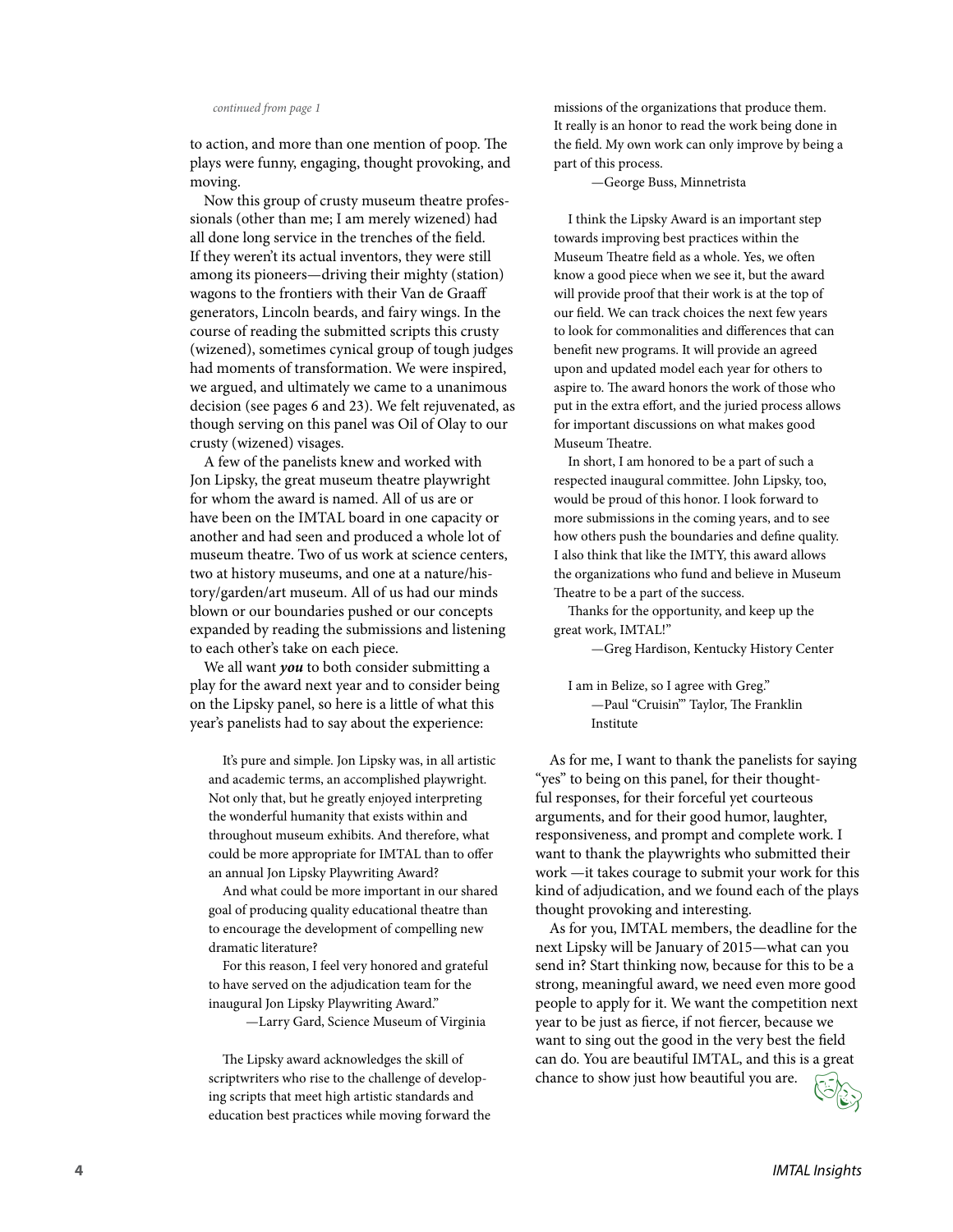# *SAY YES! It's Time to Register!*

## 2014 IMTAL-Americas Conference (and pre-conference, too)

We call it our "regional" conference, but in the case of IMTAL—a global organization—"regional" means Americas. This year, the Museum of Science and Industry (MSI) in Chicago is our host, and they have a grand time planned! You'll want to come early to take advantage of the one-day preconference session, too—a workshop taught by Tessa Bridal on starting museum theatre at your institution.

This is the conference you don't want to miss! What other conference includes tickets to Second City? VIP tickets and shows at MSI, Shedd Aquarium, and the DuSable Museum? Chicago-style pizza? Only IMTAL!

Registration and more info:<http://imtal.org/page>-1329539

#### **September 28, noon to 6:00pm:** *Theatre in Museums Workshop* (pre-conference session)

Begins with lunchtime orientation and an opportunity for brief introductions. From 1:00pm to 6:00pm, sessions will focus on:

- ◆ Criteria and reasons for establishing a theatre program at your institution, including the importance of support from your board and upper management, and how to obtain it;
- ◆ Styles of theatrical presentations and demonstrations, and how to determine the ones best suited to your institution;
- ◆ Differences between theatre and demonstrations, and who develops, writes, and presents them.

#### **September 28 through October 2, 2014:** *Saying Yes: Promoting a Museum Theatre Culture!*

Explore how museum theatre has been successfully implemented to educate, entertain, and inspire museum guests. Meet and network with a variety of performers, playwrights, museum professionals, and industry leaders. Come discuss, present, and workshop new ideas to actively promote and enhance museum theatre in your organization. Registration includes Very Cool and Fun Stuff as well as plenty of Inspiring and Useful Stuff. More info: [http://imtal.](http://imtal.org/page) [org/page](http://imtal.org/page)-1751341.

# *SAY YES, PART 2*

Call for session proposals due by July 8, 2014

**Chicago. This fall. Say YES!**

The 2014 IMTAL Regional Conference will focus on the idea of how saying "yes" to museum theatre culture in your institution can affirm your organization's mission and vision. This year's conference will gather a variety of performers, museum professionals, and museum theatre supporters to discuss, present, and workshop ways in which we may actively promote museum theatre.

We are currently accepting session proposals that include the following:

- ◆ High audience participation and/or a strong interactive component;
- ◆ New ways of showcasing museum theatre principles (e.g., cultivating emotional connections, provoking action, and adding public value to the museum experience);
- ◆ A focus on program development and the creative process;
- ◆ Artistic and creative conveyance of educational content through strong storylines.

For details, session types, and to submit your proposal online: [http://](http://imtal.org/page) [imtal.org/](http://imtal.org/page) [page](http://imtal.org/page)-1860081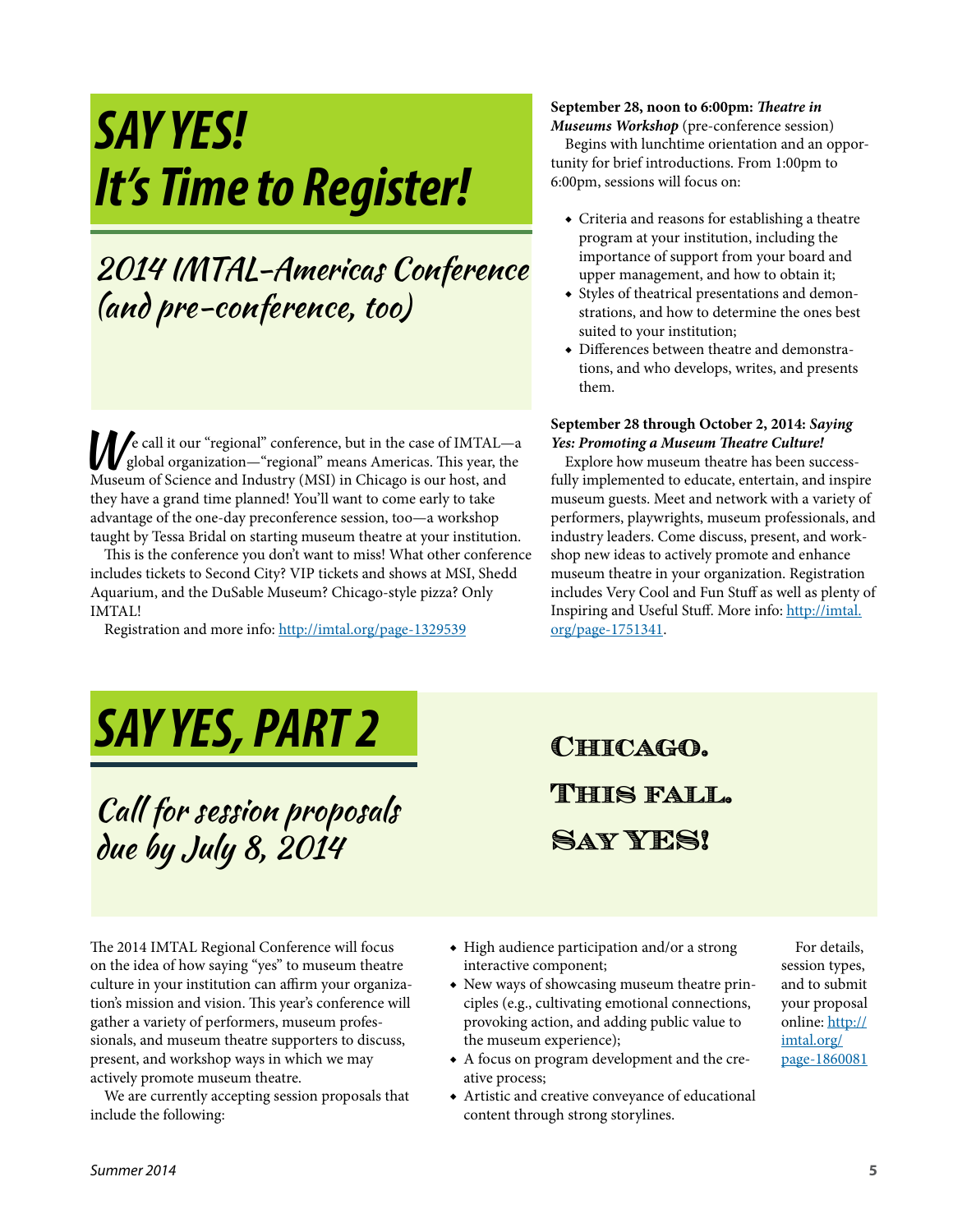# *Interview:* Addae Moon

# Jon Lipsky Award for Playwriting Excellence

### by Judy Fort Brenneman

*Addae Moon of the Atlanta History Center won the inaugural Jon Lipsky Award for Playwriting Excellence for his play,* Four Days of Fury*. I met with Addae at AAM to talk about this powerful story. (The complete script is reprinted beginning on page 23.)*

**JFB:** *Elizabeth (Pickard, IMTAL's VP and head of the Awards Panel) says it was a tough competition. Your script is very powerful and definitely deserving.*

**AM:** Thank you, I appreciate it.

Addae Moon, winner of the Jon Lipsky Award for Playwriting Excellence.



#### **JFB:** *How did this particular story show up?*

**AM:** There is actually a tour that a scholar at Georgia State does. He takes a group around locations in downtown Atlanta, where the Race Riots from 1906 occurred. Having been in the city on and off for at least a good ten or fifteen years, I knew nothing about (the Race Riots), and the fact that I knew nothing about it, intrigued me. And the fact that some of the places where he was taking us were places I had been to a million times. I had no idea how these places existed within the historical context. So I think that is when the seed was first planted.

It didn't really shape itself into an idea until a coworker of mine was actually trying to solve another problem with another project we were working on, and she happened to mention this exhibit space that wasn't being used. I hadn't seen the space until we went down there one day. And as soon as I saw the space, the idea just popped into my head: You know, this would be a great space to tell this story. I knew I wanted to do something that was immersive, something where the audience moved around, and something that was not, you know, your traditional theatre piece, on a traditional stage. I hate those kinds of pieces anyway, and so I knew it would be a great opportunity to explore an immersive piece in a non-traditional space.

#### **JFB:** *Do people physically move along the lines somehow?*

**AM:** The first thing that happens is that the audience members are "raced"—they're given these name cards, like press passes. And they reverse them inside out, and it states whether they're black or white. That's one of the first things that happens in terms of the immersive aspect of it. The audience is raced. So you have a 90-year-old white woman who's playing black in the context of the play.

Each of the scenes are actually taking place in different locations in the gallery space, so that the audience moves around. It's a good sized space, and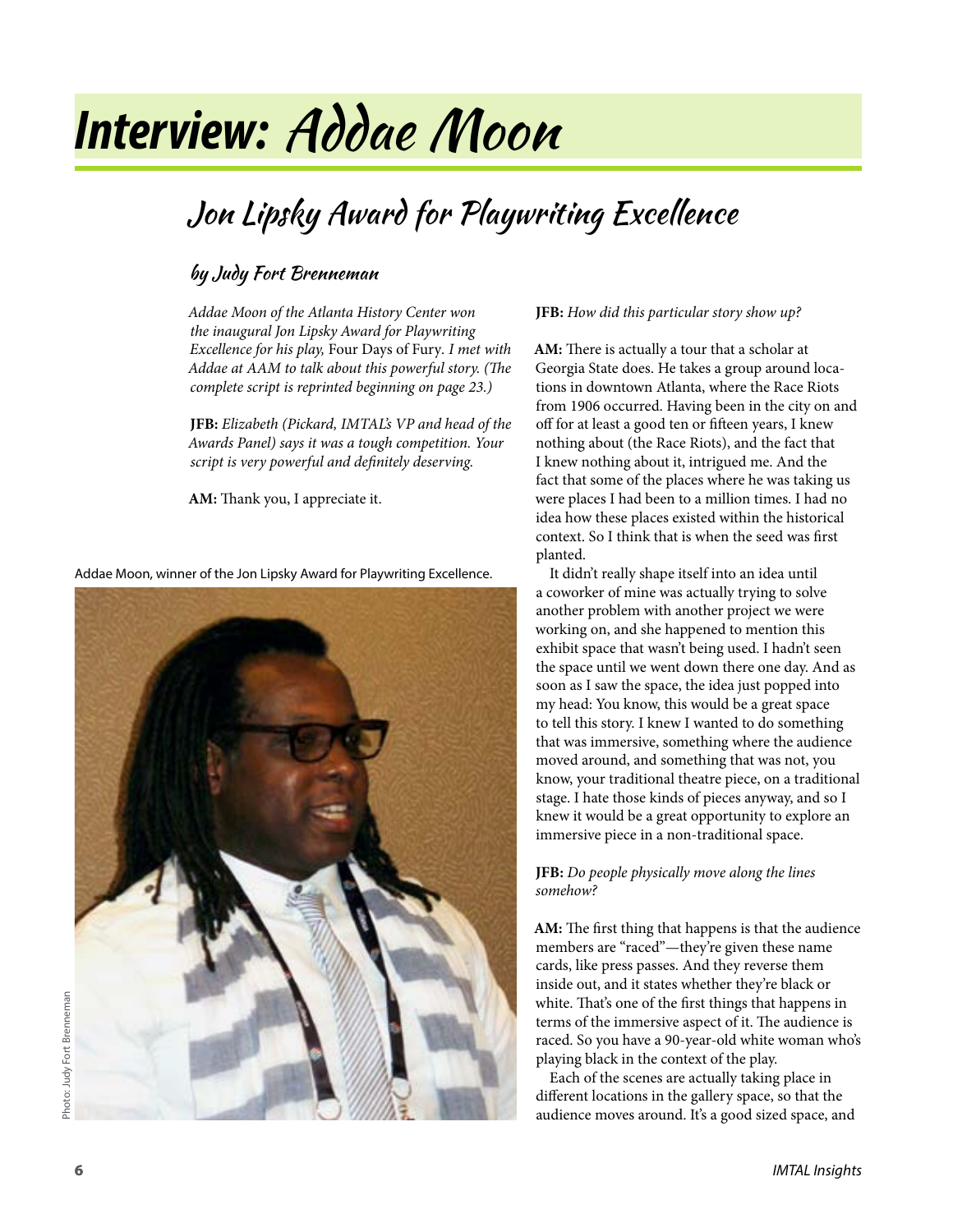partitioned off, so it has these intimate settings where no more than twenty-five—and that's the thing too, no more than 25 audience members at a time were engaged in the experience. We would run it three times a day, with 25 people in each run of it.

**JFB:** *Knowing that you wanted to do something that moved through the space, were you specifically trying to get a handle on the story of the Race Riots? Trying to accomplish something that has to do with how Atlanta grew up to be the town that it is, or to deliberately provoke people to talk about racial issues?*

**AM:** I think the first thing that always comes to mind when I do any piece with a museum is, How's this relevant to the audience? How does this impact their contemporary lives? That's always the first thing I ask. And the thing about the Race Riots as an event, that was interesting, is that the events leading up to it were all in some way related to ideas of media and pop culture. So the media in this case, early 20th century journalism and pop culture those two elements are very relevant now—how we construct identity within a contemporary setting. So I started with that. Most of the themes explore how popular culture and the media shape our ideas about who we are. Within that context, ideas about race weave in and out. But it started with the relevance—I mean, how is this event relevant to our contemporary world?

**JFB:** *Your play dives into tough issues. When you think about it in terms of identity, what we look like and what we consider to be our own tribe verses somebody else's tribe is a fundamental part of what this play is talking about, and how media influence that hasn't gone away. If anything, it's more pervasive.*

**AM:** Yeah, now they have blogs! And tweets! [laughs]

#### **JFB:** *How does the play help people talk about this stuff without feeling defensive?*

**AM:** It's one of the things that was exciting for me. We assign races to the audience, but we also had a cast that had a white female actor, a white male actor, and the other core actors were four black men. We had people playing different races on stage, and so this whole idea of the audience being raced, maybe not in their actual race, and these characters playing multiple races—I think because of that, it may allow the really hard sticky messy things to be a lot more palatable. That, and I totally get a kick out of playing with performance styles.

So playing around with performance styles, playing around with persona, I think was another way to make dealing with really hard messy subject matter a lot more pleasurable, if that's the word I can even use, a lot more palatable for the audience than it would be if I had a black actor playing a black character and a white actor playing a white character the entire time.

The actors play different genders, too. We have the female characters, the female actors played men and women, black and white.

So playing with persona and gender and race I believe made it not as preachy as it would have been if they had been their actual race. It made it a lot easier to deal with.

**JFB:** *That shakes the audience up in ways that also start defusing fear and defensiveness. They start realizing that we aren't actually all that different.*

**AM:** And it also allows people to step back and look at this objectively, without the emotional baggage that we normally bring. And you see realistic representations. So that distancing effect really comes in handy, I think, when dealing with rough subject matter.

"We have all been on this journey exploring race and the media and identity, and now we can all sit and talk about this in a way we couldn't do before. So in a way, the show becomes a way to really clear away all the bullshit, so that people can really start dealing with the hard issues about why these problems still persist in 2014."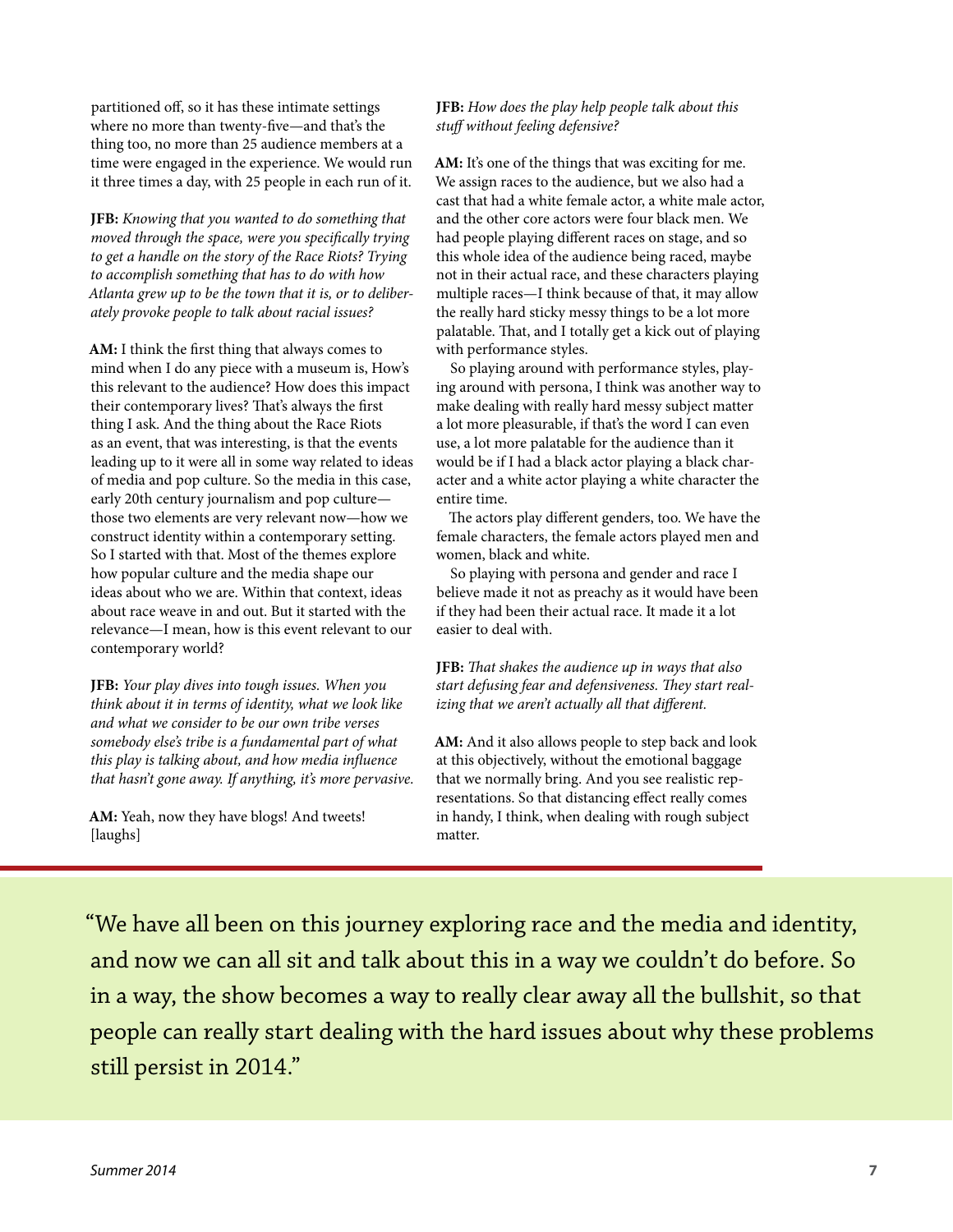**JFB:** *How do you prep your audience before you begin? And at the other end of it, is there a time where you're doing facilitated discussion?*

**AM:** We had dialogue training actually, to facilitate the cultural discussion. To me, the post-show discussion was the most important thing. The pre-show exposition prepares them for what they're about to experience, kind of places them in the world. But it's what happens after the show—I think that's where the real learning and engagement happens. We have all been on this journey exploring race and the media and identity, and now we can all sit and talk about this in a way we couldn't do before. So in a way, the show becomes a way to really clear away all the bullshit, so that people can really start dealing with the hard issues about why these problems still persist in 2014.

**JFB:** *What kinds things did they say or what did you observe? What made it powerful?*

**AM:** A lot of it was the anger and people's frustration that, you know, realizing that things haven't really changed that much since 1906. I think that was really frustrating for a lot of people. It was really interesting to see the differences between white audiences and black audiences, and audiences that were from the south verses audiences that may have grown up in the north. And people's different perceptions of those things, based on who they are ethnically, and who they are, in terms of what region of the country they came out of.

And also, I think there were some pleasant surprises for some people as well. People who don't know the history of Atlanta, and knowing the fact that it's a city that has always had a substantial black educated middle class, and having that discussion take place in the play, and people who were outside the confines of what we call the perimeter realizing this is not just a new phenomenon, this has been going on since the city's inception. There's always been this educated black middle class who've been trying to negotiate themselves within the context of race, and class as well.

But the frustrations that people had with regards to the persistency of the injustice I thought very interesting. Not surprising to me, but very interesting that people, a lot of people, were surprised and angered by that.

**JFB:** *Do you think that they leave changed in a way that will propagate change in a positive way?*

**AM:** I hope so. I think, at the very least, it changed some people's perceptions. And especially when it comes to dealing with the issues of the media, my hope is that people become more critical, and become more vigilant, critical thinkers. And realize that the things you see on the news, or on blogs or the internet, aren't necessarily true. You really have to investigate and really explore, and look at the reason why certain images are being presented time and time again. At the very least I hope people become more vigilant critical thinkers after seeing the show.

#### **JFB:** *Tell me about the process of developing the play. Any special challenges?*

**AM:** Well, the biggest challenge was getting some of the museum people to okay using gallery space this way—they'd never had any kind of immersive theatre piece in a gallery space, and museums take their gallery spaces very seriously, like a sacred space, so, although there's nothing in there, the idea of us taking this space over and doing a piece of theatre in there was brand-new to them. Also, the idea of immersive theatre itself was brand-new to them. So the challenge was kind of selling the shareholders of the museum on that idea, that this is not brand-new, people in the theatre community do this, and that this works, and this will be something new for the museum's audience. That was really the hardest part.

The research was a pleasure and a blast because it's Atlanta. I could totally access the old newspaper articles, all the things that were being said that led up to the Race Riots. There've been at least four or five major books written about the 1906 Race Riots, and two authors of Race Riot books are actually scholars in the city, so we had access to them as well. And both of them had worked with the museum before, so that was really the easy part. And the fun part, the best part was the research for me.

I would say between the research and development of the piece it took probably about six or seven months. Then we cast it, and the rehearsal process started, and everything kind of fell into place.

#### **JFB:** *Is it still running?*

**AM:** No. We did it in February of 2013 and ran it for four weeks, and we did it again in September of 2013, one of the anniversaries of the actual riots, to commemorate that, and ran it for four weeks as well. Right now it's on the shelves until we decide to revisit it.

**JFB:** *What determines whether you run a show?*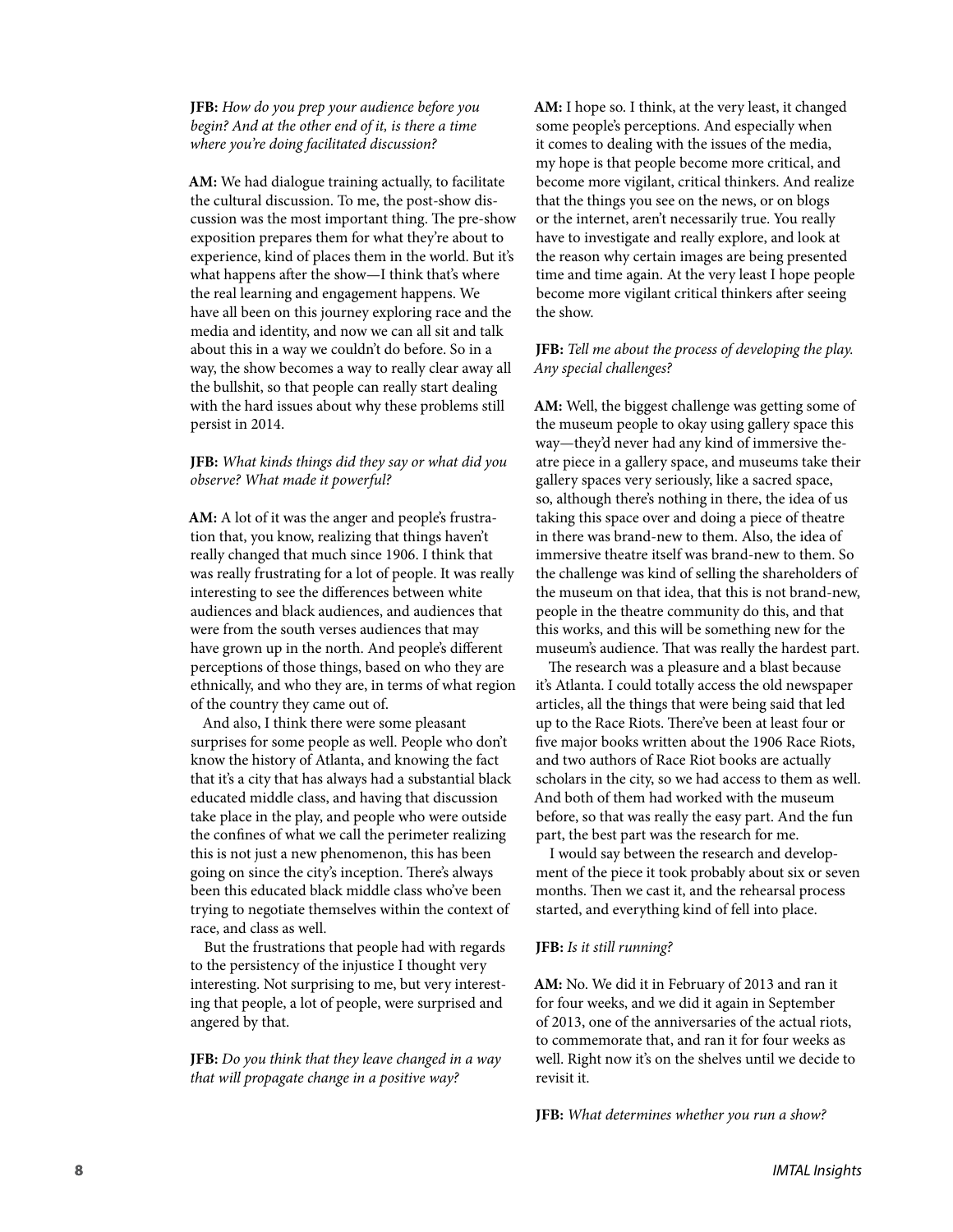**AM:** When the show was developed, we were under a grant, so we had access to the money. This was not a cheap show to do, and we had access to the funds to actually produce it. It's not a show that was going to make money necessarily, so the next immersive piece I want to do I will probably have to get a grant for it. Because, while it's amazing to do, it was an amazing discussion piece, it's not necessarily cost efficient. But I mean what theatre is?

But also the great thing about it, for a lot of people who had not been to the History Center and came to that show, it had a really strong impact and changed people's perceptions of that institution.

**JFB:** *How do you approach evaluation? How do you know that the program is doing what it should, or the script is working the way it should?*

**AM:** I don't know if you do. I mean for me, it wasn't until I sat in the first cultural discussion that I knew it worked. I mean I was totally satisfied with the show in and of itself, but in terms of its impact on the audience, it was sitting in that first cultural discussion that I'm like, "Okay, yes."

#### **JFB:** *You did it.*

**AM:** Yeah. I accomplished what I wanted in terms of people feeling comfortable talking about these really difficult issues in the same space. And a couple of discussions got heated, but it was great too, because the discussion times are thirty minutes, and people would stay in small groups talking about issues that they brought up in the discussion. So, when that happened I was like, "Oh yeah, it's definitely working."

**JFB:** *When you go back to the powers-that-be and say, "Okay, we need some grant money because we want to do another immersive experience," do you think it will be a hard fight again?*

**AM:** Actually, there was a change in leadership at the institution—our new president came in right around the time we were doing "Four Days," so his conception of what works is that. Having that kind of buy-in from a person that's just starting, and who's really thinking this is the direction the institution needs to be headed in, was just a piece of magic. He saw the responses from the board members some of them weren't crazy about the piece, but they were also in the audience, and seeing an audience that they had never seen at the history center as well. So, he's totally on board with Museum Theatre as an interpretive tool. That's great.

And it's really interesting too because we're in the early development stages for a new exhibit about Atlanta. We're exploring what happens when you start thinking about performance at the early stages of the development of an exhibit, and how that might alter everything. We're already in discussion with the exhibition team, because this exhibition needs to be performance ready. And knowing that going in from the day this exhibit opens that we're considering performance as an aspect of it.

#### **JFB:** *So your team will develop the play in concert with the interpretive plan and the exhibit plan?*

**AM:** Yeah—this is the first time in the institution's history that this is happening this way. It's going to be a challenge, but it's very interesting to have them onboard with the idea that's going on. It definitely presents some challenges but also some amazing opportunities. We'll see how that turns out.

#### **JFB:** *Do you have other bits of advice, words of wisdom, cautionary tales, bad jokes.?*

**AM:** No bad jokes. I still feel so new to museum theatre. It's always frustrating work, but I'm okay with being frustrated, I'm totally cool with that. But it's really challenging work, because you have a lot of things to consider. It's much more challenging than just writing what I want to write about for myself and hoping somebody's gonna pick it up and do it at a theatre company. There are a lot of other people in the room whose decisions are as important as my own personal muse. So that's been a challenge for me, but it's been a great challenge because I think it's really impacted the work that I do outside of museums as well, in a positive way.

It's rough changing these big old institutions. But I think when people see something and see how it moves the visitor—I mean, minds change pretty quickly, especially when they see the visitor's reaction.

 $\mathbb{C}_{\mathbb{C}}$ 

"It's always frustrating work, but I'm okay with being frustrated. I'm totally cool with that. . . . It's rough changing these big old institutions. . . . "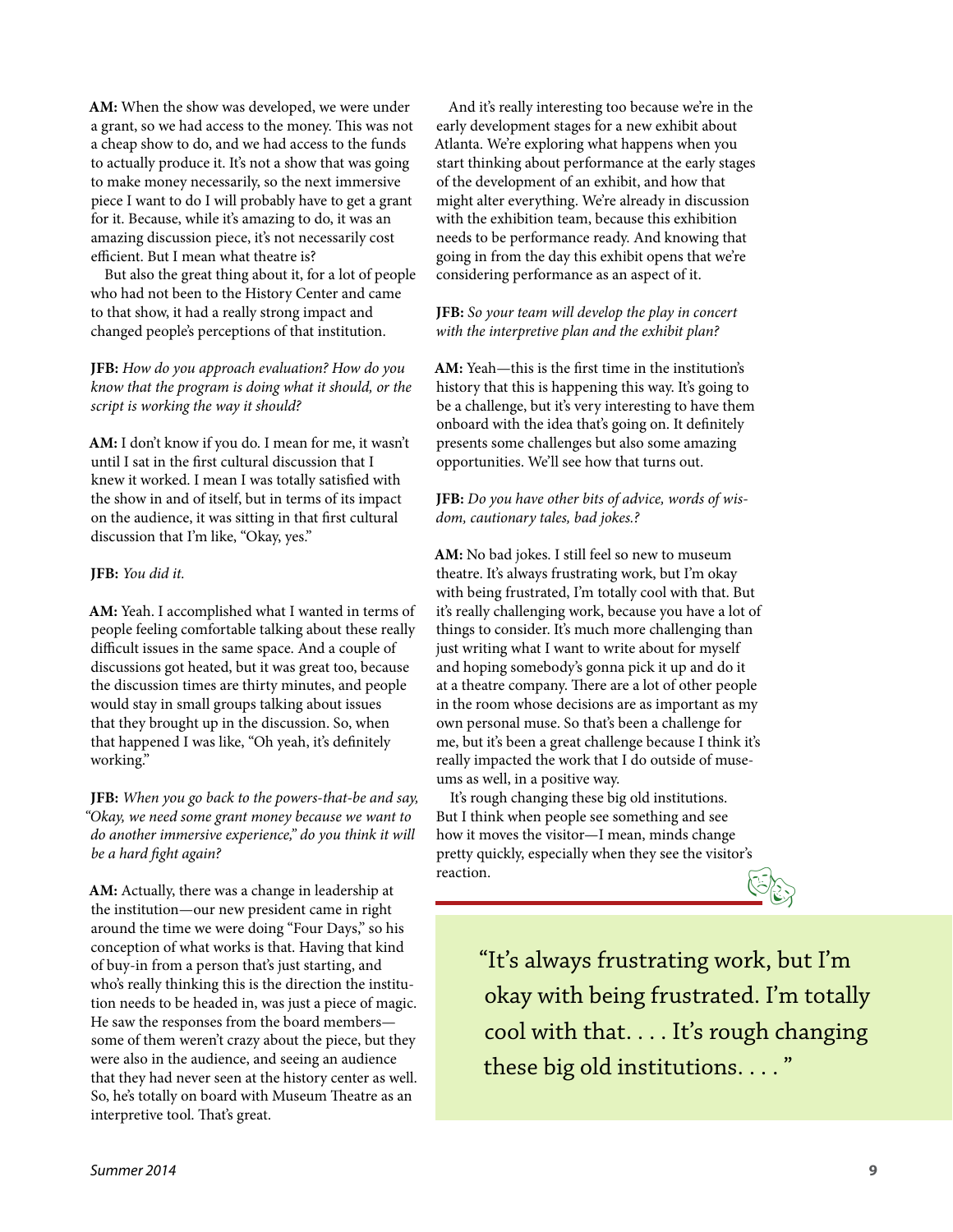# *Interviews:* Betty Brewer & Rebecca Gilliam

## 2014 IMTY Award Winners

### by Judy Fort Brenneman

*It would be hard, if not impossible, to find two more dedicated supporters of museum theatre. Betty Brewer, President and CEO of Minnetrista, introduced museum theatre to Minnetrista. She and Rebecca Gilliam, Vice President of Visitor Experiences, have nursed, nudged, pushed, and inspired everyone from newbie volunteers and entry level staff to board members, growing the program from start-up to a well-recognized combination of outreach and onsite performances that carry Minnetrista's mission throughout its 7-county region and beyond. Theatre techniques are part of training and professional development at Minnetrista, too.*

Betty Brewer

**JFB:** *First of all, congratulations on winning.*

**BB:** Thank you. I was sorry I couldn't be at the lunch. My network that I'm on the board of was meeting at the same time.

"I'm very much a professional development kind of person. And I want my staff to not just have opportunities. I want them to be engaged."

**JFB:** *Let's talk a little bit about your work at Minnetrista and why you're committed to museum theatre.*

**BB:** Why I should be committed! (laughs)

**JFB:** *That's just part of the job description. What is it that caught your attention about museum theatre? What convinced you to incorporate it—you didn't come into an existing museum theatre program.*

**BB:** No, I brought it in.

**JFB:** *So, talk me through that.*

**BB:** I got into the museum field because I ended up not being an archeologist. You know when you've got that period of time between undergraduate and what's next, and you've worked those jobs that you really don't want to be working, and it was like, "Okay, so I'm not going to be an archeologist, what can I be? Oh—where do they take this stuff after they dig it up? They take it to museums."

So I went back to graduate school, and then just sort of ended up where I am. I had no plan that I would do this and then this. I just sort of went, "Oh—that's available, and that's interesting. Oh, that's kind of cool. Well, let's try that."

My experience with what I called "museum theatre" was a combination of first person interpretation—some good, some really bad—and the concept of using short plays associated with an exhibition. In my first director's position in Kentucky, when we relocated our museum, we opened with our first-ever traveling exhibit. A play came with the exhibit, and we turned that over to one of our local Little Theatre directors. She essentially re-wrote the play so she could get dance roles in it for her daughters, though I didn't realize that until later. But it still basically told the story that needed to be told, and it was cute and had all these kids in the play.

I never called science demonstrations "museum theatre" until I went to the Whitaker Center in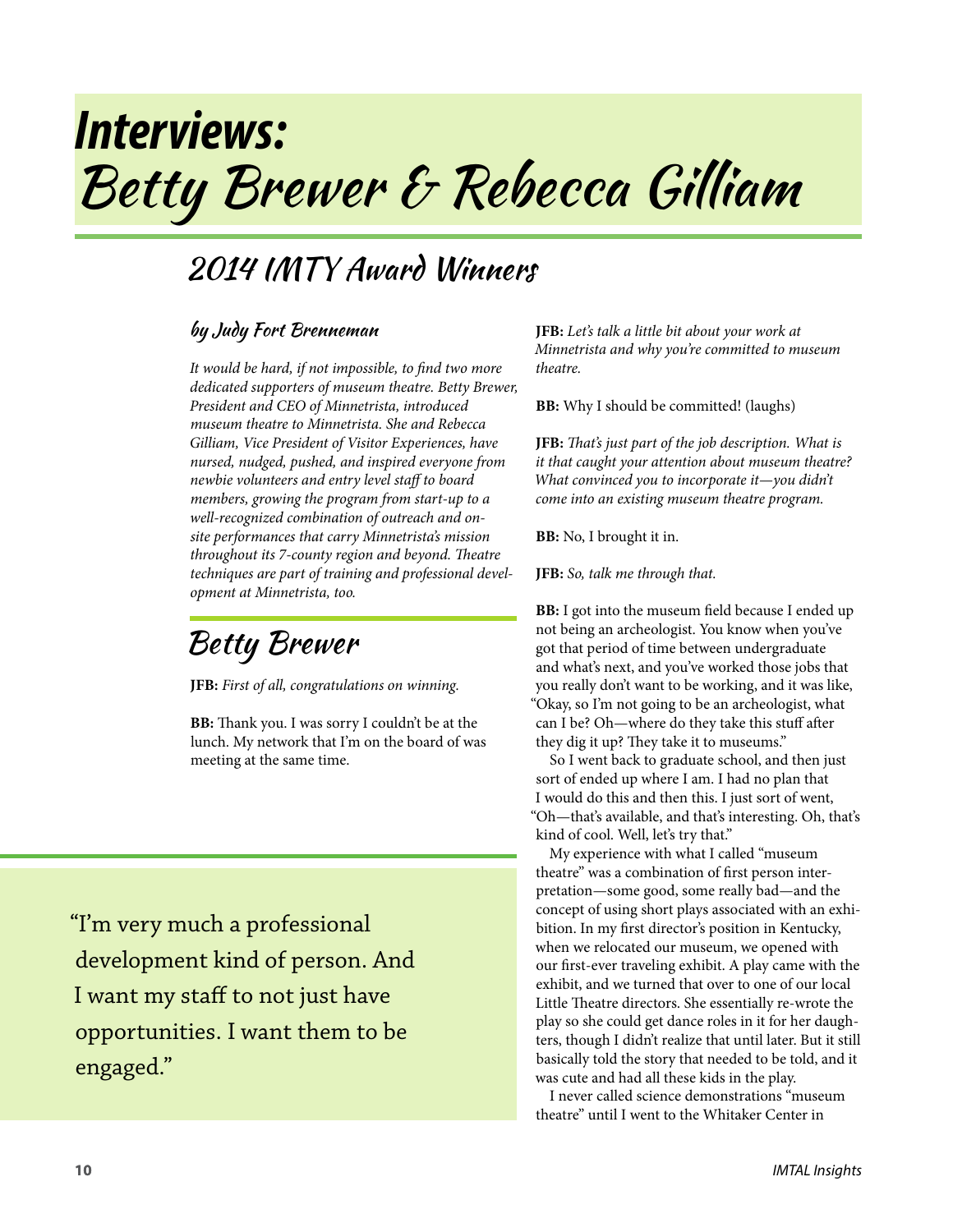"I love the way museum theatre outreach can have so many variables, so may ways of doing things."

Pennsylvania a number of years later. I came into a program called Big Science Theatre. It wasn't what I thought of as your standard or typical science demo, which, even if you do it with a cool looking lab coat versus a white lab coat, can still be awful.

These were demonstrations built into scripts that had other story lines associated with them. And they were fun. They got the kids engaged. Theatre took on a whole new sense for me. I saw how well it worked in that science scenario.

The gentleman who was directing that program moved onto something else, and I hired George Buss, and I really liked the way George worked.

George is also a storyteller and does so many other things. We used to just talk about museum theatre and all the ways it could be used. And we finally added an outreach component to the program at Whitaker.

When I got to Minnetrista, there wasn't anything like that. We do some science, but we aren't a science place; we're more history and natural history, environment. About a year in, I began asking how our existing distance learning program was associated with our mission. It served people in other places of the country, but we're more of a regional center.

So I started talking museum theatre, and the young woman who managed my education program was skeptical, but I kept trying. This is a great way to do regional outreach; that's how I thought of it, doing outreach, knowing that I would eventually want it to come inside.

I finally put a budget together on how we could close out the other program and use that money as seed money, and then get a grant from our community foundation that would really be start-up funds. I had to convince my board because of the money thing.

I had one board member—the immediate past chair—who was very powerful and would fight. I said no, seriously, it will eventually start to make money. It won't make money for two years, but then it will.

#### **JFB:** *When did you finally launch the program?*

**BB:** I've been there almost nine years. George has been there six, God, really? So maybe six years ago.



It took him a year to really get it all together and figure out how we were going to staff it and everything.

I had also learned from the Whitaker Center program that you hire actors and teach them the content. Because educators frequently make really bad actors. That was one of my first concerns when I ran the science program [at Whitaker}. It was like, how do I know that the actors know what they're talking about? I'd sit in on the programs and ask, "Okay, what if they get asked a question that's not part of the script?" And they were pretty good. We worked with our education team to make sure the actors knew the content and that they didn't make up answers. If they didn't have an answer, they asked for the visitor's contact info and would get back to them with the answer. At Minnetrista, it's basically the same thing. It's embedded in our educational program. We hire actors, but they learn the content, not just their script.

Betty Brewer, 2014 IMTY award recipient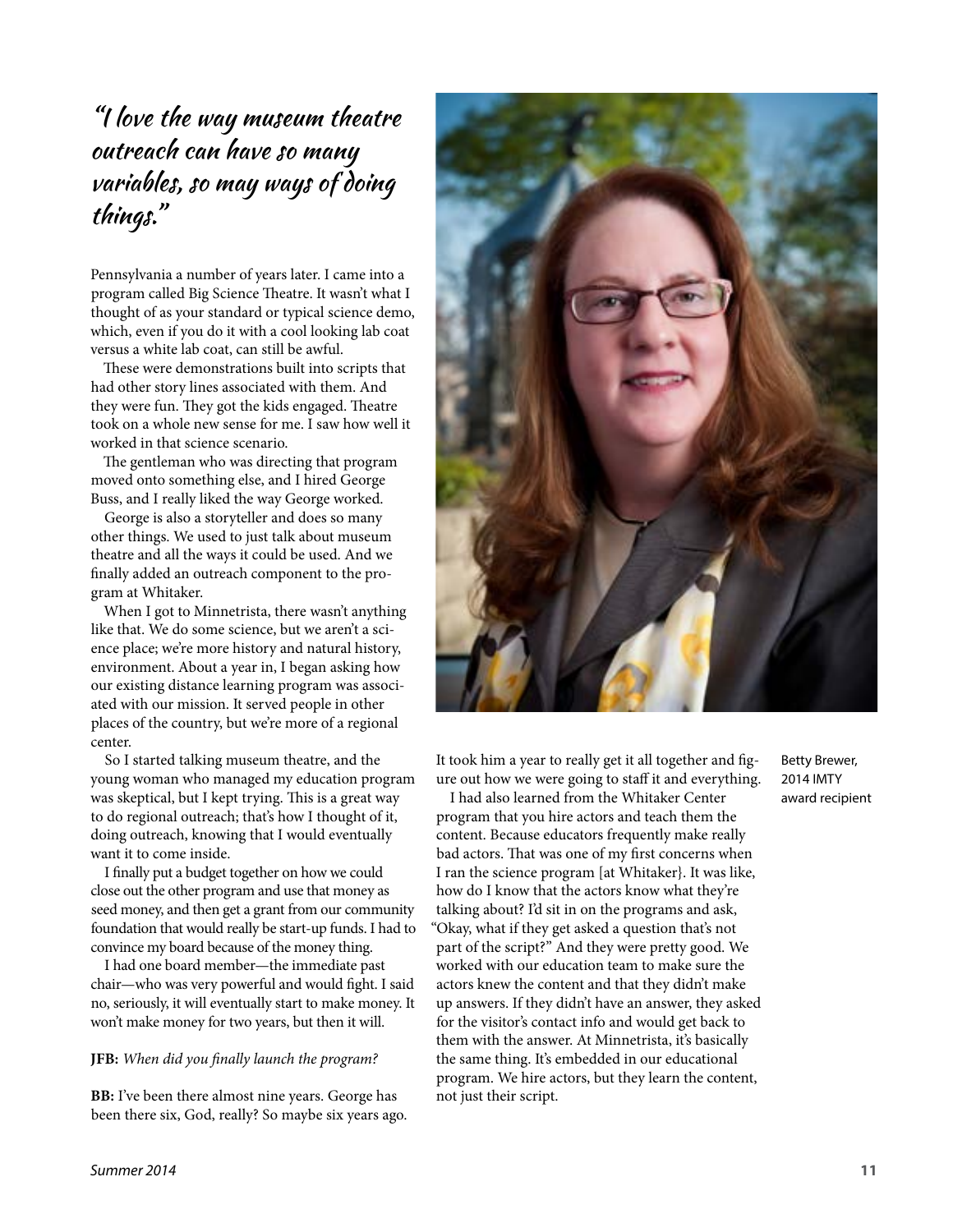And my board member who was so skeptical is now our biggest fan. He tells everyone, "You must go!" And he tells everybody on the board that he thought this was going to be a disaster. but it's just wonderful.

Last year, we broke our records. We broke our intended budget numbers in income. It's not huge dollars, and that's okay. But it is bringing in revenue now. And it's getting a name.

I didn't even realize how far (our actors) were traveling. They were all over Indiana, into Ohio, they may have gone down into Kentucky, I don't remember. They were invited up to the Musuem of Science and Industry (Chicago) to teach the staff about museum theatre programs, which is cool.

I'm very much a professional development kind of person. And I want my staff to not just have opportunities. I want them to be engaged. And I don't mind being around for a really good professional museum theatre and having my team invited to speak. I think that is extra cool.

I love the way museum theatre outreach can have so many variables, so many ways of doing things. It's fresh and it's active and energetic, and it engages children. And they get excited about it—we always try to build in an opportunity for kids to participate some way. Sometimes kids get to come up and take a real role, and other times it's a crowd participation kind of thing.

On-site, I wanted to do some things associated with exhibitions or with things we have on-site. George developed "Tales From the Ball Jar" because we're the home of the Ball Jar.

The first two pieces were when we did the 125th anniversary of the Ball Jar exhibition—we did two very similar programs back-to-back. We had a 1930s-style kitchen designed, and we had a story called "Bounty" done for us about the jar that was made for the orphanage.

It's about whether to fill the jar or not fill the jar, or whether to give the jar back or not give the jar back, because the woman has children, and what if one of her jars goes bad? Will she have to take her children to the orphanage?

The play is a blend of memories—working in the kitchen with your mother and your grandmother, the good things that the orphanage does, and how a friend recently had to take her children to the orphanage. It's a really emotional piece. The first time I saw it I got really choked up and I'm looking around and I'm like, so is everyone else. So that's just a wonderful piece. It's not long, maybe 20 minutes. And there's no resolution. You have to decide what you think the mother did.

Another piece that has real meat to it was about a KKK jar. It's about a young man who had just been

hired by Ball Corporation. His job was mostly to clean up after shifts. He was cleaning up and talking about how he was gonna meet his girl and their friends and go to the movie theatre and stuff like that. And he finds, tucked under a bench, this jar that is emblazoned on the bottom with the KKK symbol.

The glassmakers were known for creating things after hours. Art pieces, you know, whatever. [In our collection] we have a glass top hat, glass canes, and we have the base of a KKK jar. We don't have the whole jar. And of course the KKK was big in Indiana, but this was at a time period, at least in Indiana's history, where there were people who were pro and con. It was more a political type of thing. So the character goes through this whole soliloquy of how his dad thinks the KKK is really bad but Uncle Joe is a member. Then he asks, "Do I tell? What if my boss is KKK? Will I get in trouble? What do I do? If I don't tell, am I being bad?" And of course he doesn't resolve this issue. Some of our guests want to know, What did he do? And of course it's a whole made up story.

**JFB:** *It's sort of the lady and the tiger approach to the story. It forces you to think about the issues in a different way. At the end of the show, whether it's skewed for kids or adults, do you facilitate a discussion for those kinds of things?*

**BB:** Yes. There's always opportunity for that. It depends on who is there watching, whether you'll get much conversation or not. We try, if someone wants to go off the deep end on something, to bring it back, which is harder for our younger staff. You know, our actors are all young people, they're not as experienced with managing that, so frequently, especially on-site, there'll be another educator around, or George'll be there. With "Bounty," there's not so much people going off the deep end. It's just people really want to know, is that a true story? Well, the jar is for real, and we've got the whole history and background of the jar. The orphanage is still in operation. It has a different name, because we don't call it an orphanage anymore, but the director was a child in the orphanage in the '30s. He remembers the jars, and he has one on his desk. So we've got first person confirmation of all of this.

And it's a great Ball Corporation story, as well. So people just are really interested to know how much of that is true. Of course we don't use the original jar in the play, but we had it on exhibit, so we would point them to the original jar so they could see it.

The KKK play—audiences were uncomfortable as they watched it, and they didn't want to talk about it after.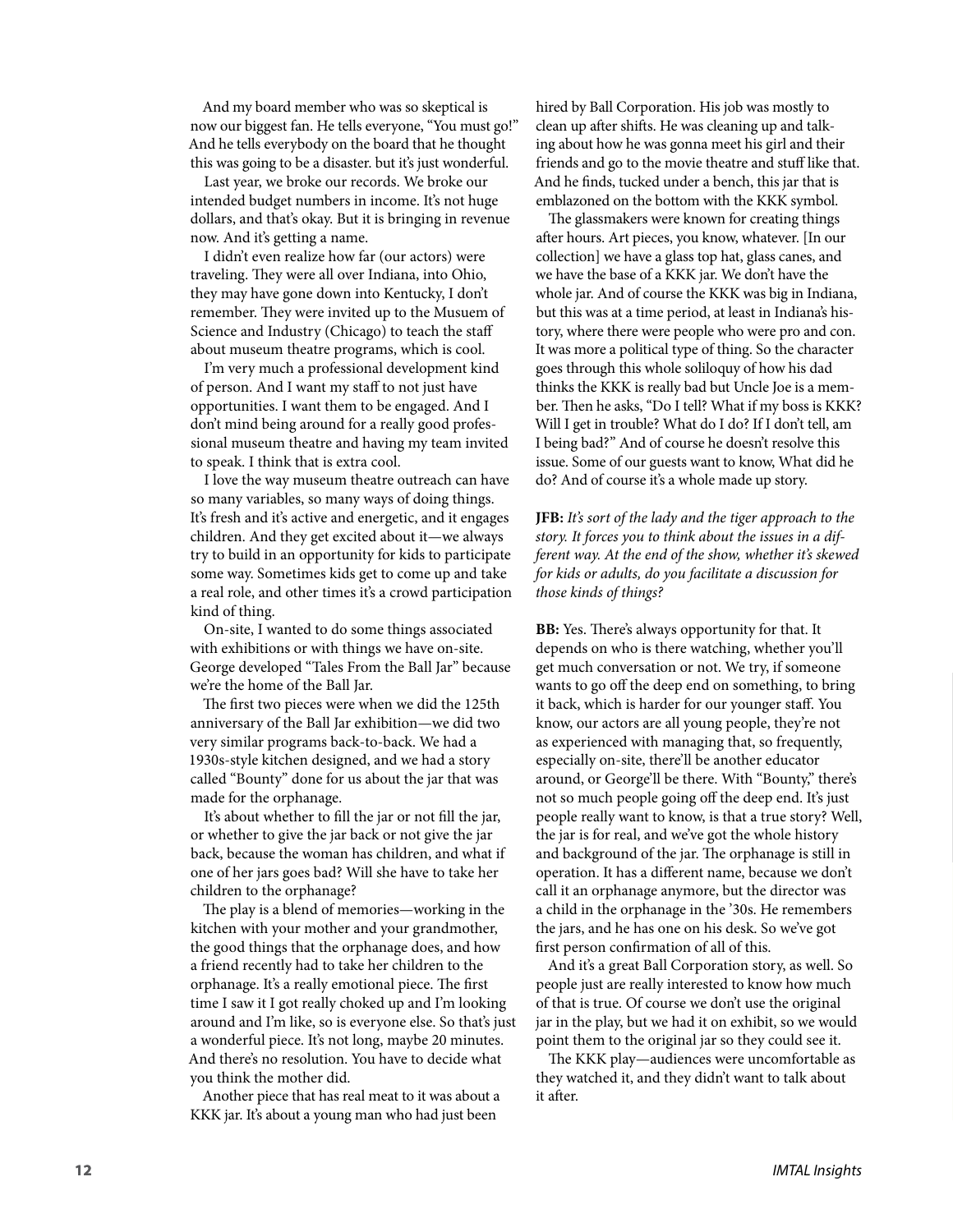**JFB:** *When you saw the audience responding with this sort of reticence, did you believe the play was working the way you wanted it to? Did you consider shifting the script so that instead of triggering the "Uh-oh, I hope my ancestors are not the ones who did this," it would nudge them more into the "What kind of decisions to make today" sort of a thing?*

**BB:** I talked to George about that a little bit, and I don't know whether he actually made some shifts in that script. I should talk to him again because I think he's bringing both of those back out. I know he's bringing "Bounty" back out. I think Josh (Moore) is taking that to high schools.

That was another thing that we were able to do with theatre, that we can't do as readily with most of our other programming. We're fairly traditional—K through 5th grade, K up to middle school, because you don't get so many field trips once you hit middle school and high school. Our theatre program is our only outreach. We don't do anything where we take artifacts into the classroom.

So, a couple of years ago, George leased "One Destiny," which was written for Ford's Theatre. It takes place on the day after Lincoln's assassination, with the theatre manager and one of the actors talking about what ifs—If I had done this, could I have saved him? Could I have stopped this? Wondering if the theatre would ever open again—it was their livelihood, especially the managers.

The play had never been performed outside Ford Theatre before. George was able to lease it, and he ran it for just over a year, and it booked like mad, got us into the high schools and libraries. It let us reach a more adult audience.

That's another beauty of museum theatre, you really can cross so many different spectrums, in ways that are different or harder to do, I think, than with other educational programs. Sure, we can create educational programs for older kids or adults, but then they've gotta come and experience them. This way they don't have to use field trip time or field trip money. We actually did two seasons, not back to back, but two summer seasons of three library shows, where we performed in every library in our 7 county region, just to get "who are we" out there, so people would then feel comfortable with the idea of booking us.

It's been really good. It's a healthy program. Everyone who sees it is excited by it. We can work it in almost anywhere.

We use the concept of storytelling, and we utilize George's experience and skills to train our staff, volunteers, and board in delivering our new brand message. Which, if we didn't have the theatre program, we wouldn't have that in-house expertise. So. It's just...It's an opportunity to do things just a little differently and to experiment. I love the fact that you can just use it in so many ways.



## *AAM Conference 2014*

**Good Times, Great**

**Theatre Showcase**



Opening session at 2014 AAM.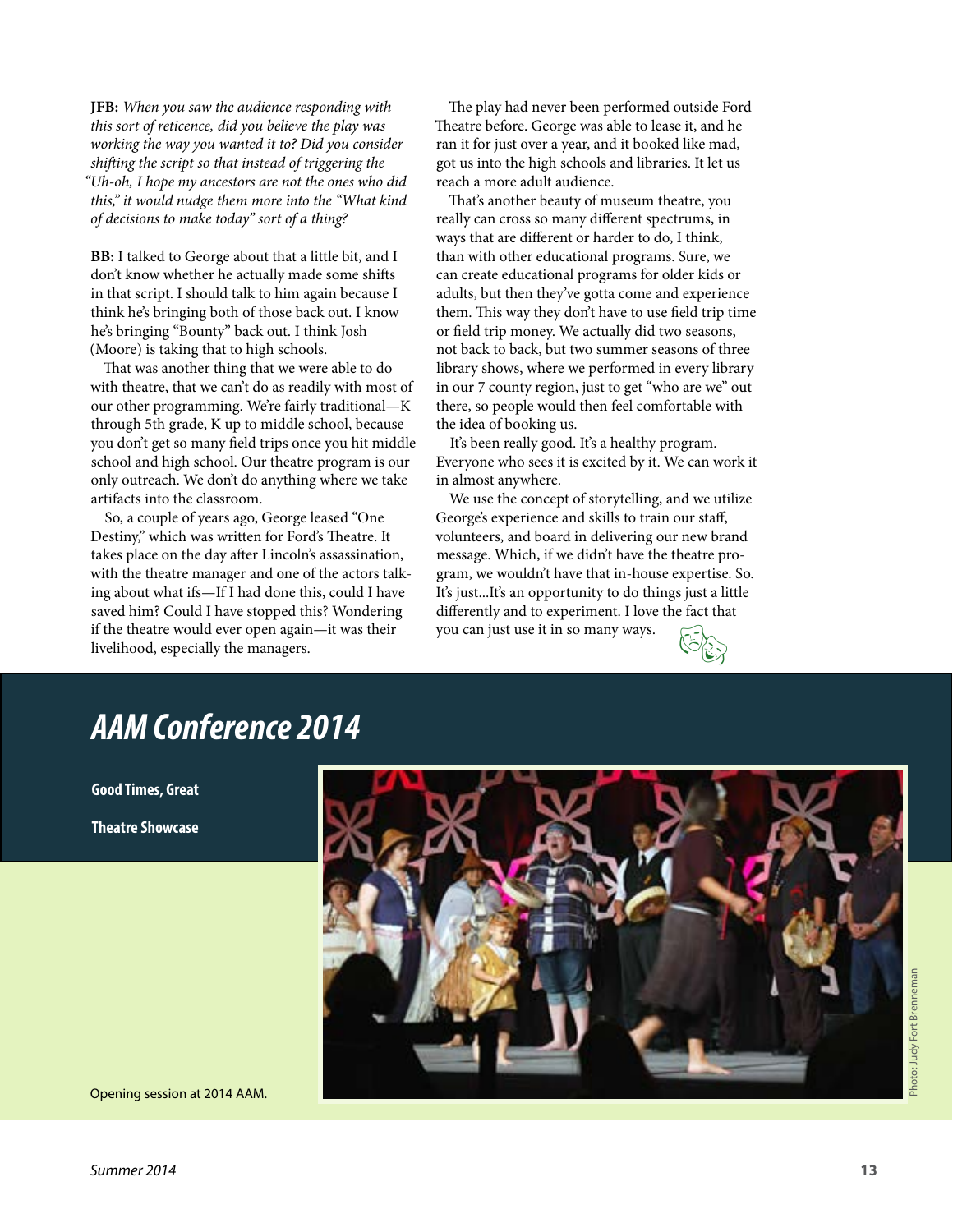# Rebecca Gilliam

**JFB:** *Tell me about your role at Minnetrista, and how it intersects with Museum Theatre.*

**RG:** I'm Vice President of Visitor Experiences. Our museum, like all, has our own way of doing things. Here at Minnetrista, that means underneath "Visitor Experience" is my education team, my museum theatre team, exhibits, marketing, and frontline visitors' services. Part of our core mission is to be fully audience-centered, so that's why it makes sense that all those pieces go together. We see all those channels as serving the visitor either where they are or on-site, and we actually use museum theatre both ways—on-site and through our outreach program.

**JFB:** *For on-site versus outreach, is it the same team? Are they the same kinds of program? How does that work?*

**RG:** George [Buss] is our Director of Experience in Education. Under him is our Museum Theatre and Outreach Manager—that's what we call the person, but their training is in theatre. So it is the same team, however it is a small community, and we found that a variety of ways to use folks works best. We have folks that we hire very specifically as contract actors for specific shows if we need a certain type of person. We do have a year round part-time person who serves in an administrative capacity and is also an actor. So they fulfill the needs we have in our outreach—it's a really nice split.

In the summer, we have temporary folks who we bring on because we do a very specific theatre

"They do all the heavy lifting by far, but I make sure that they have what they need. Do they have the right tools, do they have the resources, am I telling the right stories so that folks know how powerful this really is?"

program in the summertime that requires eight folks, but we mix and match with temps and staff to fill what we need. Our folks who are on staff are also performers—they are working managers. We're also doing new shows—we have core shows that we offer, but we bring in one or two new ones every season. So we're constantly looking at what we need and what might be the best way to fill that.

We've been doing this five, almost six, years so far. We've had to play with the model, because it had to be community specific. It's a college town, so we can draw students from three colleges as well as from community folks, but people have jobs—So it's been an interesting ride to figure out how to staff it.

**JFB:** *When you're drawing from the colleges, are there open auditions, or is it only through the drama departments?*

**RG:** We actually have a relationship with all of the theatre faculty and staff, and we hold auditions at the school to fill the different roles that we needed. That's where we found the year-round actors—recent graduates—so it's a nice year for them to get some great experience before they make their decision to go bigger or go in a different direction and see how that passion of theirs is going to fill their lives.

#### **JFB:** *Is it an internship?*

**RG:** No, it's paid—we do have internships, but we pay our actors. We actually pay our interns stipends. It's not phenomenal, but we do try to give them something that will cover their tuition for their credit hours.

**JFB:** *What convinced Minnetrista to add museum theatre to its programming?*

**RG:** There are a couple of things. One, Minnetrista was organized very intentionally to serve a seven county region. Our county is right in the center, and we serve all the contiguous counties. That is an incredible challenge; it's a fairly rural area. And reaching people in our area is one piece we knew we needed to get better at. The other piece was Betty (Brewer, co-winner of the IMTY). She came from an institution that had museum theatre, and she thought that it was a very good tool to deliver on the mission.

So those two pieces came together, and that's why we made the move. It was a great opportunity to grow our on-site programming and make it an even richer experience for the visitor, and we also saw that this could be a great tool to go out into our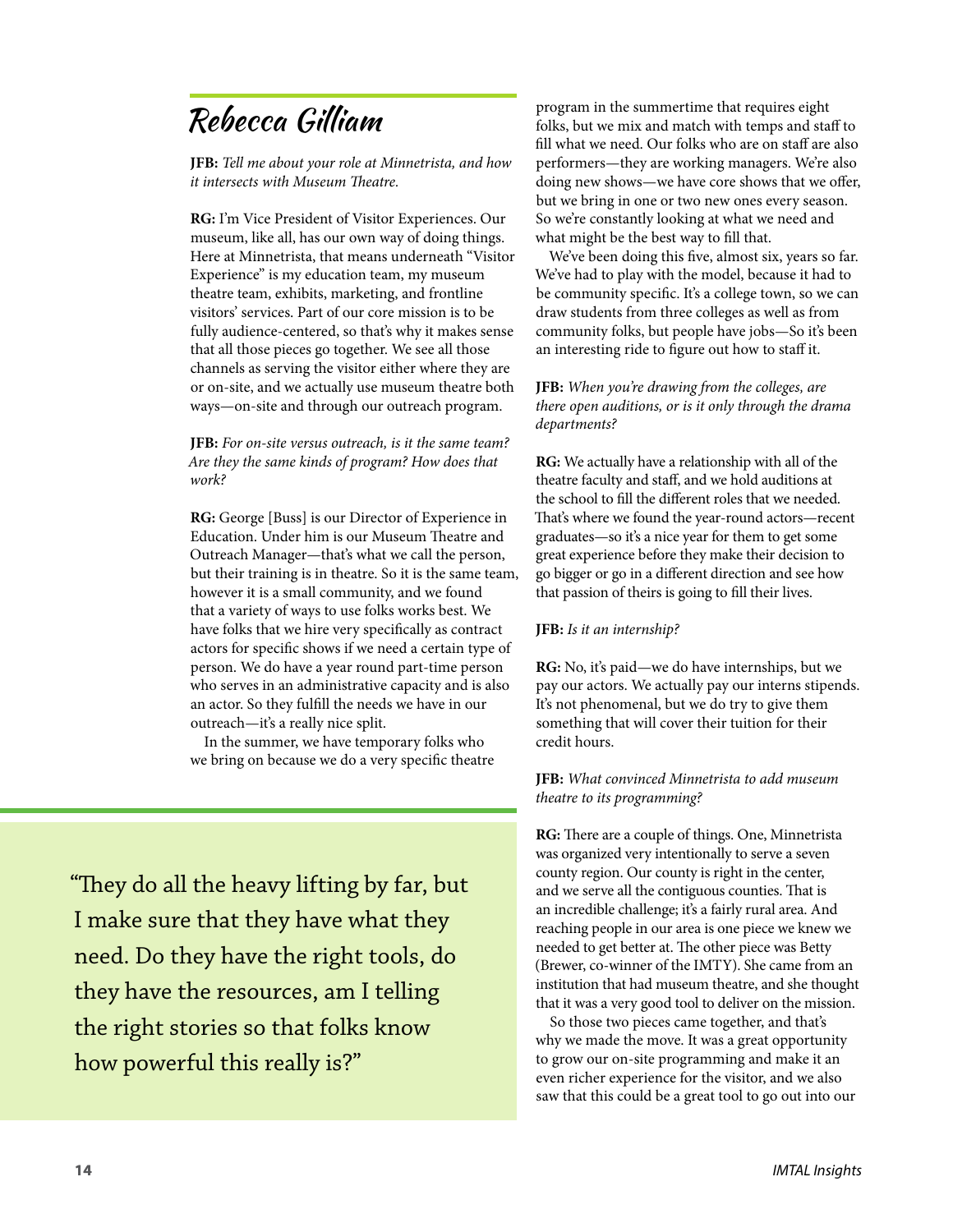hoto: Judy Fort Brenneman Photo: Judy Fort Brenneman

region and do a better job at truly serving a seven county region.

#### **JFB:** *Is the outreach primarily to schools?*

**RG:** It's two pieces, schools and libraries. We have found that there's a really large desire for both. Fall and springtime, we can hit the schools and do that primarily. In the summertime, we transition and do almost all library-based programs. It's a great match with the summer reading programs and the adult education programs, and we have theatre pieces that serve both those sides.

#### **JFB:** *That makes it a nice balance, a good division.*

**RG:** It is, and we pick up lots of organizations, too, odds and ends. There is a big push for canning and food programming, and we're home to the Ball jar of course we have that—so we actually performed at our state fair this year. We picked up some of these odds and ends because of our niche.

#### **JFB:** *How does museum theatre fit in with Minnetrista's mission, beyond the outreach aspect of things?*

**RG:** We have intentionally picked programs that are unique to our mission that we do best because we have either the objects or the expertise. We are really trying to honor that, so that our program means something to the folks who bring the programs in and also delivers on our mission.

We have a couple of angles, for example, a show for children that's not about the food pyramid, but about food and healthy eating and healthy living. And then we use our collection. This is the part that I think is so awesome about our program. George really pushed for this. We take an object out of our collection and then we perform the story. It is so powerful.

We have one that is about a jar that was used in a Southern Methodist orphanage, and we leave people thinking about, "Do you give in a time of need?" In the Depression, the idea was you fill your canning jars and try and feed your family. Do you fill one extra jar and give it to the orphanage to feed children? Every time I even talk about it, it gives me goosebumps.

We serve older students as well as younger children, but we also serve adults, and stories like this are so powerful, especially for adults. We just performed it for our volunteer banquet; our volunteers skew a little older. You could just see them thinking back to their parents canning and how that felt, and the joy of being with your family, but also the fear of not having enough to eat.

#### **JFB:** *What's your role day to day with your theatre folks?*

**RG:** Support. I am a cheerleader. This was not my background. I have been with Minnetrista for ten years. George came in under me, and I knew very little about museum theatre. Betty was like, "I think we should go this route." And I said, "I have no idea what you're talking about."

I'm a researcher type of person, so I dug into all the literature to see how museum theatre was used in programming, in education, in exhibits. She introduced me to George and with a leap of faith, I was like, "All right, let's make this happen!" And I tried to keep the road blocks away.

So they do all the heavy lifting by far, but I make sure that they have what they need. Do they have the right tools, do they have the resources, am I telling the right stories so that folks know how powerful this really is? I can do that effectively. I can't perform—I'm horrible. But I can do the other side of supporting my team to be able to go out there, and that's what I love to do. I hope they think that's helpful because that's what I really try to do.

Rebecca Gilliam (CENTER) accepts the 2014 IMTY award from IMTAL president Stephanie Long (RIGHT) and Minnetrista colleague George Buss (LEFT).

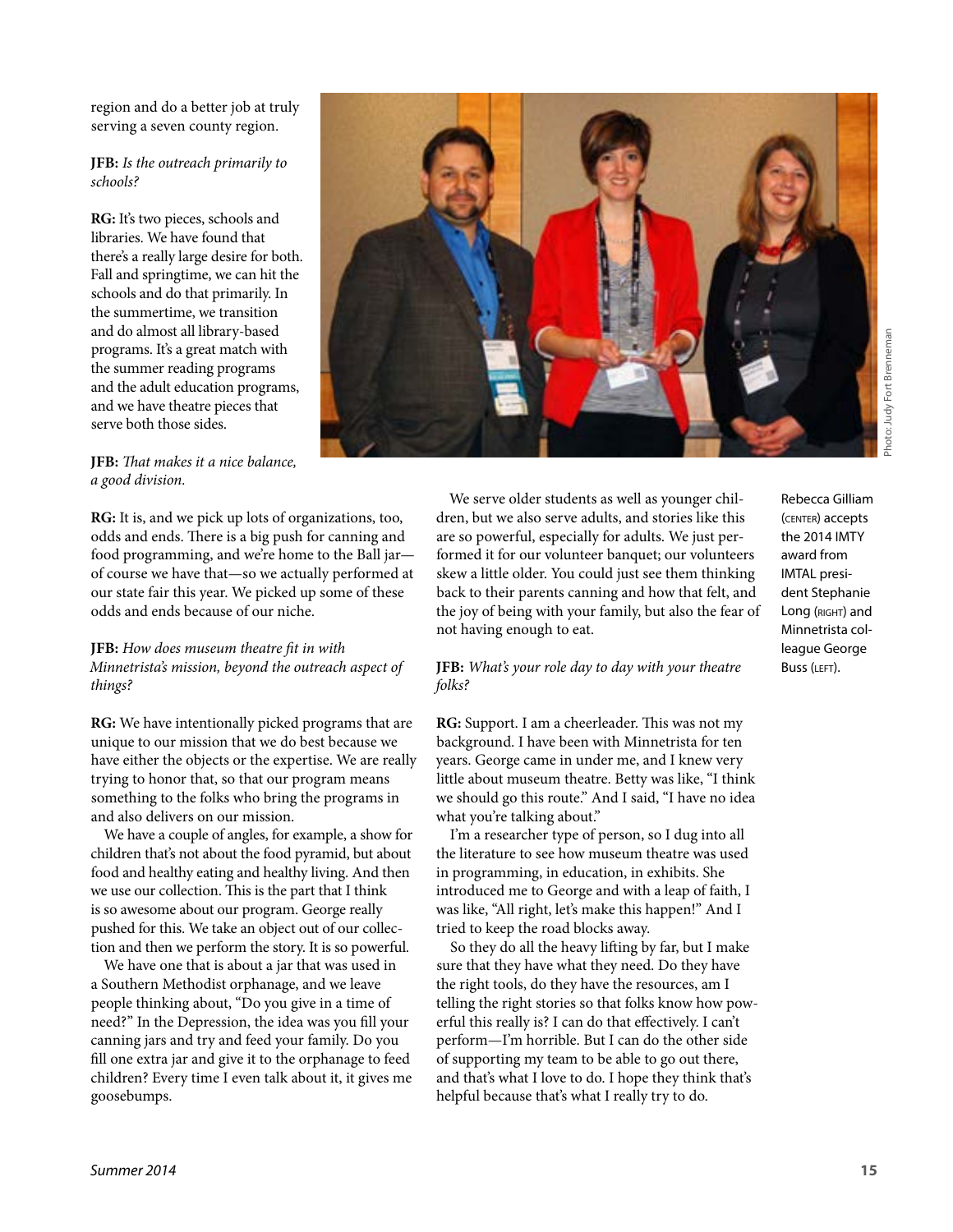## "Museum theatre is not this add-on; they are an integrated piece."  $\,$

**JFB:** *That support is crucial.*

**RG:** Well, they get to do their job, and they're good at that part. So why mess with the other stuff if I can make that go away?

**JFB:** *How do you help the general public understand that this is a really cool thing? And that it will be important or exciting—how do you approach your marketing in that way?*

**RG:** So, because this was a start-up, we had to do the initial legwork of going in. This is one place I really pushed. I told [everyone on our team], "You will go to every person, every place you think we want to go to, and we will do face-to-face."

Our region is small, and it's not a mass mailing. So our first go at it had to be face-to-face. We're going to meet people, we're going to take our program, we're going to take all the collateral that shows them pictures and gives them descriptions about what we're going to do, and we're going to ask them to come with us and join this fun program and bring it to their school.

We gave away a lot of free stuff at first, but that's what you have to do. And over time we have grown to have a mix of collateral that is print pieces. We now do some direct mail, but honestly, it's still the person-to-person.

There really is no such thing as "down time," but the "not-performing time" is spent on the phone calling people. We cold-called, and it has been most effective. I am all for the "whatever works" sort of thing.

And so, as we have developed our reputation, what's interesting now is that we're getting calls before our stuff is going out. In the last 9 to 12 months, we have seen the scales start to tip. So we are now getting calls, I think we might have—what did they tell me—over 60 performances already scheduled. We can handle more, but that is a lot to be out. It could be a 2-hour drive to go out and do that plus all the work that is on-site. That's just going out.

So it wasn't anything fancy, no silver bullet, just a lot of hard work. That was my other job, telling our people, "You will call people, I know it's awful, and I know you don't like it, but you will call people, and you will meet people, and I will come with you if you need to, but we have to build relationships."

**JFB:** *I have to ask: you said you're a terrible performer, so how do you know you're a terrible performer?*

**RG:** I just don't like it. I've tried, my whole life, I've tried. I sing. I would always want to be in shows because I want to sing, but I don't let myself perform. I feel like I look stupid. It's totally mental. But if you just put me off to the side and let me sing, I'd be okay.

But I can talk to anyone. And I can do this part. I can sell the program. Because I believe in it, and I love it. And I love what they do, and they're awesome. And it doesn't matter how many times I see the shows, they are wonderful. So it's very easy for me, that's what I tell them—you give me easy things to work with. I can sell your easy things because you're great. So you do your job and make it really great, and I'll make sure everyone knows that.

#### **JFB:** *What kind of road blocks, what things are you clearing out of the road for your team?*

**RG:** Less now, but initially it was what the heck is museum theatre and why do we need a theatre program. And, "These are trained professionals, we need to buy scripts." I think with anything, it's sometimes easy to think that it's not as big, it's not as professional. It's making sure that [our board members] know what the program means, they know it is a professional program and yes, all these costs are associated with it.

Start-up programs have a lot of front-end costs that you're not going to recoup for several years. So we're reminding folks that we're here for the duration. What are the reasonable measures of success? So I'm setting goals with the team, I'm setting benchmarks and checkpoints, and then I'm making sure that's communicated, so that we are all trying to go towards success and not measuring something that's unrealistic. But also holding our people accountable, so I can say, "No, it isn't good enough, you do need to get on the phone," and, "You guys are good, so there's no reason why you shouldn't be booked." And resources, because when people see the value in it, the resources oftentimes follow when you're doing an annual budget, and you're asking for a significant portion and you don't show the initial income over the first few years—I mean, it's managing expectations. Those are some of the roadblocks; it's mostly educating people.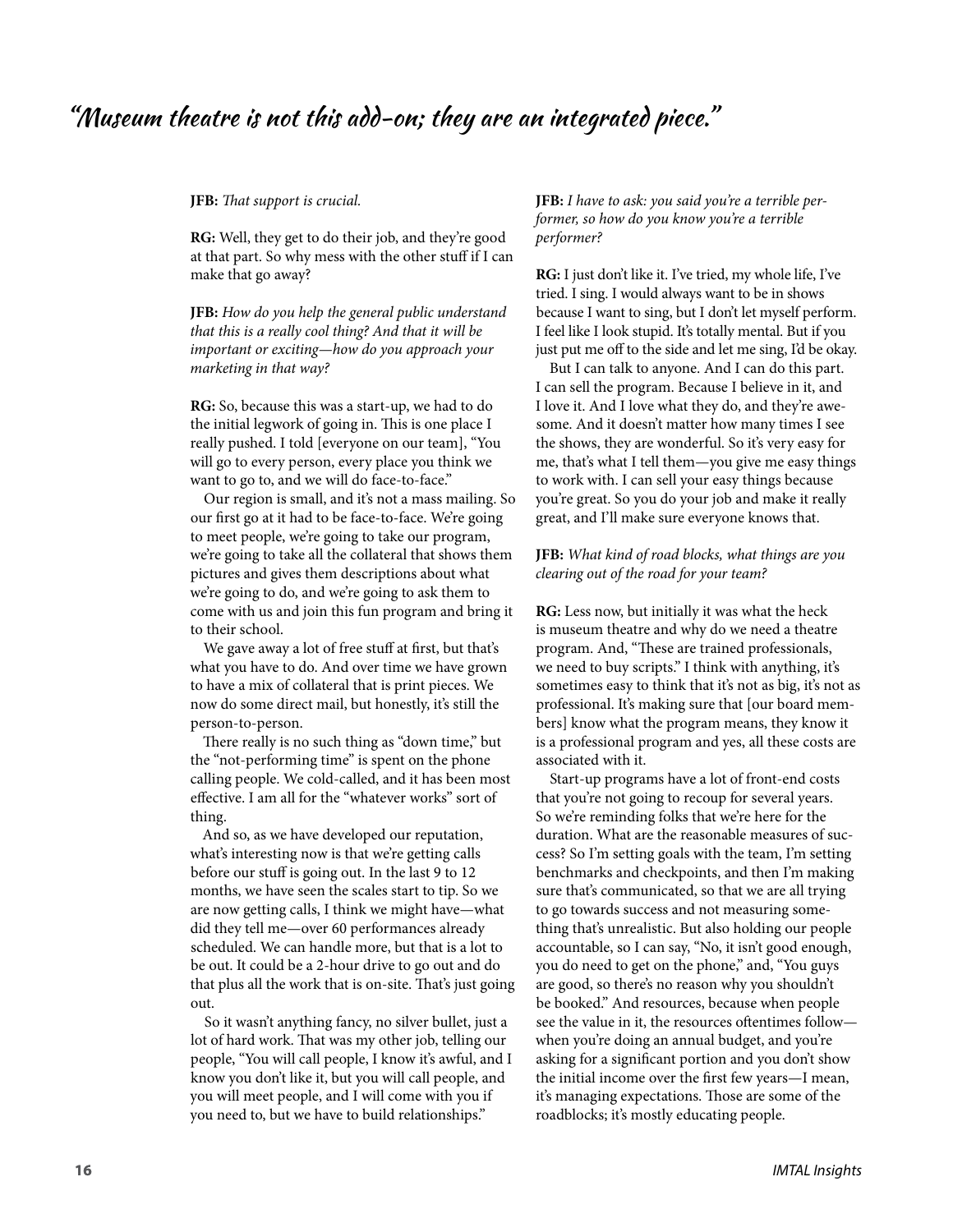Even our fundraising strategy isn't to a specific program, except when it was a start-up. We sought specific funds for that, but now we go with the campus-wide messaging.

We should all succeed and fail together. You can still evaluate individual programs, but we're all part of the whole book of delivering to the public. I don't want them to run as a parallel program, so I've been very careful to make sure that they're talking about it as part of the whole of what we offer. Museum theatre is not this add-on; they are an integrated piece. It's a methodology, it's a tool. We have decided to embrace that as part of how we deliver. If we get rid of theatre, we won't be able to deliver any of our programs the way that we have done them. We made the decision that they are a part of how we do it.

**JFB:** *That also helps avoid a potential roadblock—if funding is tough in a particular year, it's not easy to excise the theatre program.*

**RG:** Right. We said that we believe that this is a way to meet the visitors where they are.

**JFB:** *As you've gotten more immersed in this, and played more, has it changed your perception of your interpretative programming overall?*

RG: Absolutely

#### **JFB:** *In what ways?*

**RG:** The tools we used. We draw on theatre techniques. We use those as we're training our folks, as we're developing programs, how we're delivering the outlines. And all of our front line folks, who are also our interpreters, go through a series of trainings so that they understand how to incorporate those techniques. We use them in our school programs so the way we develop our school programs have those techniques embedded in them. And on top of it, we actually have characters that come out. We've been very specific that we use our trained theatre professionals to come in and do elements, but all of our staff know the basic techniques that are employed in theatre and specifically museum-based theatre, and they are expected to have those at their beck and call. Because we think that's a really solid method. And it suits our site; we're outdoors, indoors, we are very informal. So it really suits us.

**JFB:** *When you began implementing museum theatre programming, did it result in some changes to your existing training program?*

**RG:** Oh absolutely, everything changed.

#### **JFB:** *How did staff members react to the changes?*

**RG:** Well, everything was changing. It was time. It was time for everything to change. When I first came on, everything was based on NAI's interpretive model, which I had already been a part of where I had worked before, and it was not what I believed in, to be perfectly honest. That approach didn't work for me. I did not believe that it met our audience's needs and the type of visitors we had. There's definitely a place for it, but through my learning and experience with it, it wasn't my preference.

So we were already well into philosophically changing how we viewed our visitor and how we worked with them. So when we started to incorporate theatre-based technique, what was really cool about it was that it was tangible. I was trying to get them to do some things that were different, but George was able to put names and techniques and demonstrate them and folks were like, "Oh, okay. I can use that tool. I can make that happen."

> "We should all succeed and fail together. You can still evaluate individual programs, but we're all part of this whole book of delivering to the public."

So yes, everything's changed, and it still is changing. We do great work, but we are certainly not awesome at this. So we rotate staff in all the time. New volunteers, new front-line staff; we are constantly changing. It's kind of fun. We get to hone our training programs, and we can also pull things that really stink.

We have been in a series of changes, which has been very intentional. In the last three years, we have built an interpretive plan, which this was a part of. We rolled out a new brand identity and messaging. We're doing some internal and external culturalization, so we have a parallel training program going on that really is helping people understand why Minnetrista matters. So all of it comes together, and all of these pieces help deliver on that.

*continued on page 19*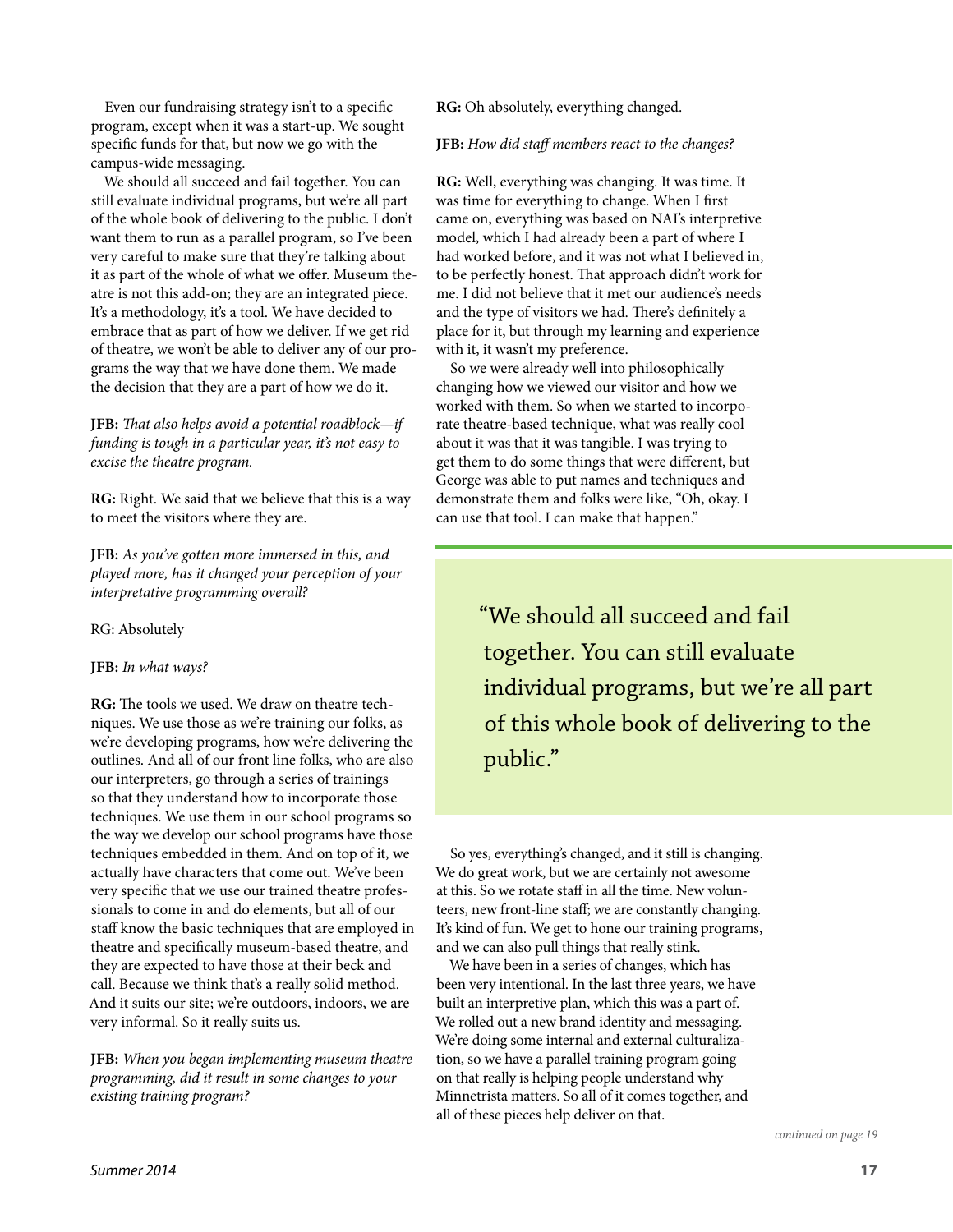# *AAM Conference 2014*



Performers Elizabeth Pickard, Douglas Coler, Todd Davis, and Carla Burton answer questions and encourage audience members to give museum theatre a try, at the 2014 AAM Theatre Showcase. Below: MC Cat Chiappa coordinates the discussion.



Simone Mortan bravely samples *les fines foodstuffs* created by *ze amazing chef* Douglas Coler in *A Taste of Them*, at the 2014 AAM Theatre Showcase.





Todd Norris as Federal Marshal escorting Ruby Sparks, at the 2014 AAM Theatre Showcase.

Photo: Amber Parham Davis

Photo: Amber Parham Davis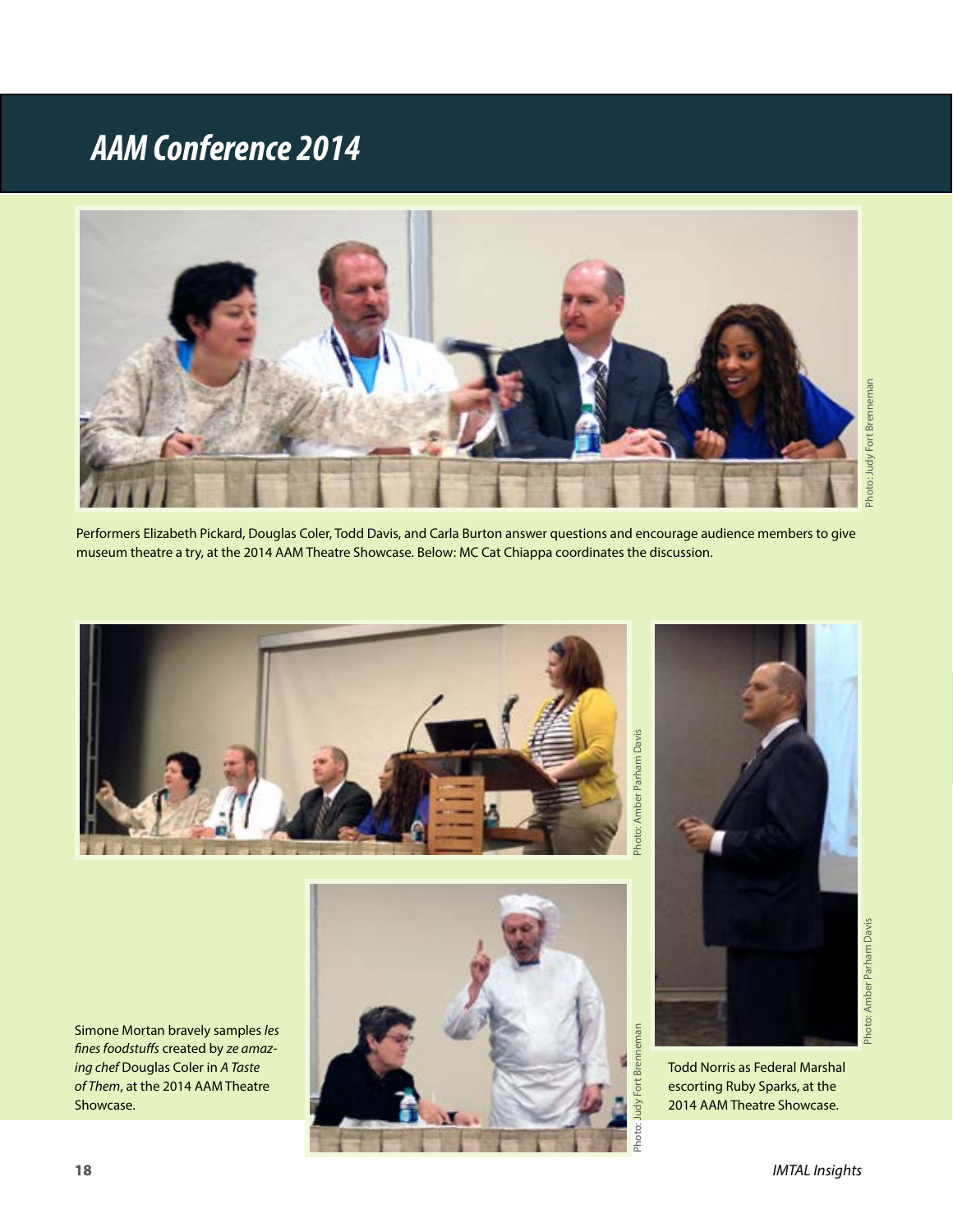#### *continued from page 17*

**JFB:** *One of the things that's really impressed me is that you are very much focused on your audience. Not just focused on them as in, what do they need when they come through the door, but going out into the community and saying, "Who's out here, and why would they ever care about us to begin with, and how do we make those connections with them?"*

**RG:** Very intentionally. We are kind of militant about it because we are new at it, and we walk everyone through this, and it has been very rigorous, but amazingly productive. We eliminated programs, we've added new ones. And it all matters, so that the program matches or supports our mission. What do they say as they are setting it up? What is the conversation discussion afterwards? We have that all mapped out, so that it helps deliver on those experience outcomes that have been set up at the very beginning.

**JFB:** *Do you have recommendations or advice—or warnings!—for others who are just getting into it, people who, like you, are working behind the scenes in a supportive role?*

**RG:** It's hard work, it's hard—that's probably applicable to any start-up program, it's hard. You have to have all the stakeholders on board, and you need to have realistic expectations and all have the same vision of what success looks like at different milestones. Because every community is different, every program is going to be a little different. That's what's been very interesting, is expectations. That was probably the most eye-opening—just managing expectations. If it's outside of what somebody knows [like museum theatre was for us], it takes that much more to help them understand what to expect. Somebody maybe thought the first year, we were going to do fifty performances, and the reality is that doing five was amazing. You have to educate and bring them along and remember it's not a one time thing; you're constantly bringing people along.

#### **JFB:** *Any final thoughts?*

**RG:** I can fundraise for this, because I think it works, I think it's valuable. I think when our people meet up with groups, who ever they are, school children, adults, they are sharing something that is going to bring them a personal experience, and we're delivering on our mission. And I should want to be able to sell that, and I can do that, I can ask people for money, I always say anyone can fundraise if they believe in what they're doing.





### *AAM Conference 2014*

Glory Gargoyle, played by Elizabeth Pickard, rises to the occasion (left), spreads her wings (right), and helps us be owls (below), at the 2014 AAM Theatre Showcase.



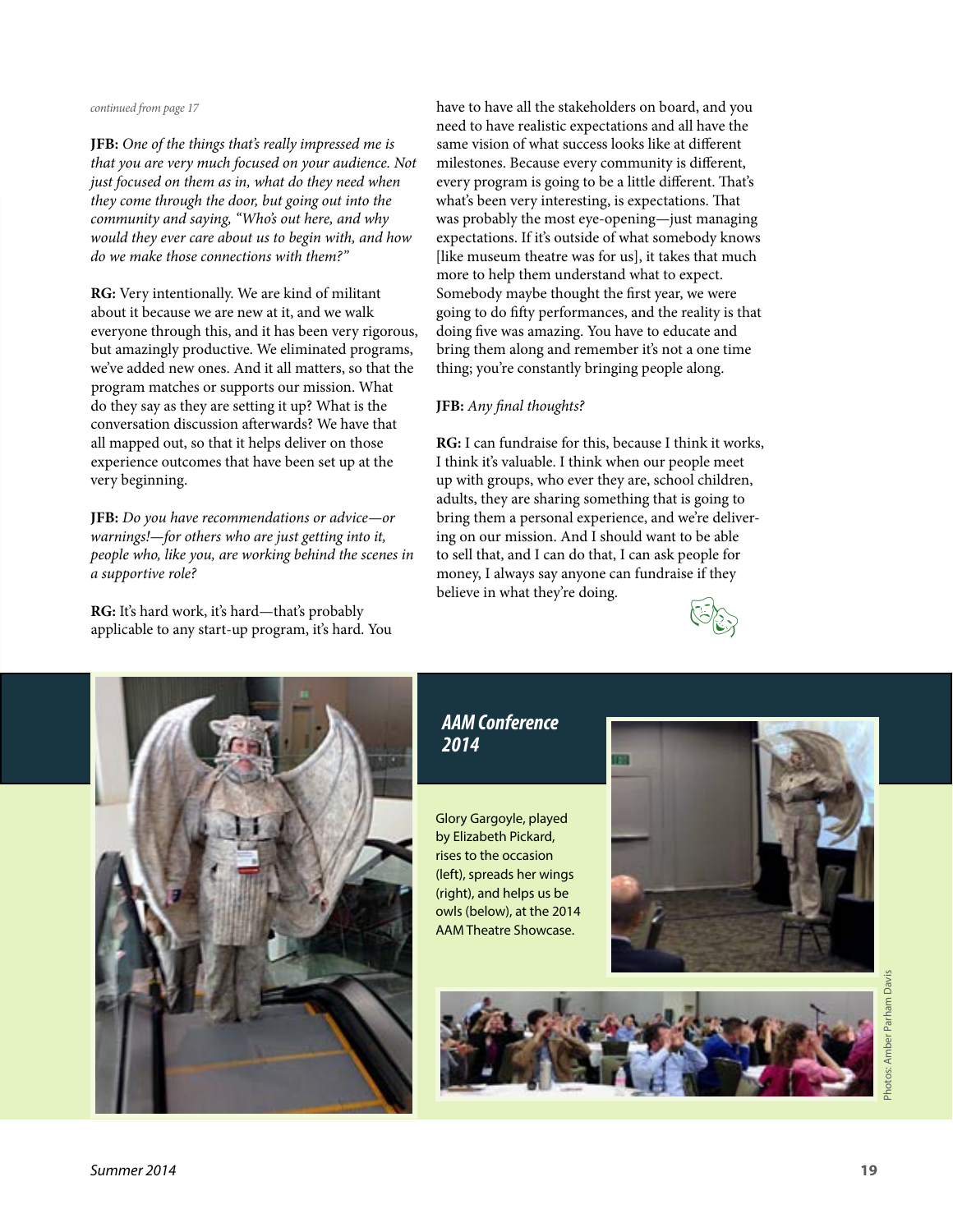## *Announcements & Calls for Submissions & Auditions*

#### **Conferences and workshops**

**Sept. 28–Oct. 2, 2014:** *IMTAL-Americas Regional Conference*, Museum of Science and Industry, Chicago, IL. (Pre-conference is Sept. 28, noon to 6 p.m.) Details and registration:<http://imtal.org>

**Oct. 18–21, 2014:** *ASTC (The Association of Science-Technology Centers) Annual Conference*, Raleigh, NC

#### **Nov. 18–22, 2014:** *National Association for*

*Interpretation (NAI) National Workshop*, Denver, CO including:

• *Better than Broadway: How to use theatre to create and present amazing interpretive programs:* A 3-hour intensive mini-workshop co-presented by IMTAL and CILH (Cultural and Living History, a Section of NAI) members Judy Fort Brenneman, Simone Mortan, Bill Weldon, and John Luzader.

• *Most Misunderstood Characters:* Time and date to be determined. An evening event where the audience and a panel of judges determine which of the performers is truly the most misunderstood. Open to all NAI conference attendees; performances by audition/proposal or invitation only; more information will be available through IMTAL and CILH soon.

#### **Announcements**

#### **Effective Exhibit Interpretation and Design** *by Tessa Bridal*

Published by AltaMira Press (Rowman & Littlefield) <http://tinyurl.com/tessabridal>

Tessa Bridal's latest book examines the impact of an integrated approach to exhibit design and development on the effective creation and support of live interpretation of exhibit messages and institutional mission.

Eight institutions collaborated with Tessa in examining the outcomes of approaching exhibit and live interpretation design and development collaboratively, the challenges of adding interpretation to spaces and exhibits not designed for it, and the guiding practices they have put into place. She argues that the interpreters who bring these exhibitions, an institution's mission, collections, and stories to life and to the forefront of a visitor's attention are a vital a part of an institution's public face, and that neglecting to give live interpretation an equal seat at the table impoverishes the ultimate visitor experience.

#### Reviews for *Effective Exhibit Interpretation and Design*

*Effective Exhibit Interpretation and Design* is a mandatory, useful, and educational "how to handbook" for both novices and pros.

*Harriet Lynn, Heritage Theatre Artists Consortium*

Packed with effective, audience-tested, real world examples of the country's great institutions, *Effective Exhibit Interpretation and Design* is a thoughtful and thought-provoking book that will refocus those teams that already employ the techniques, and energize institutions that have yet to discover the rich and wonderful world of museum theatre.

*Douglas Coler, Discovery Place*

This valuable and practical guide is packed with case studies and clear instructions for selecting appropriate content to interpret, designing performance spaces, finding professional script writers, and hiring and working with actors.

*Barbara E. Brennan, George Washington University*

*For Whom It Stands***—A "Top 10 Must-See Exhibit This Summer" (USA Today)** now through February 28, 2015 *by Harriet Lynn, Producer/Artistic Director, Heritage Theatre Artists' Consortium*



EFFECTIVE Interpretation and Design



### **TESSA BRIDAL**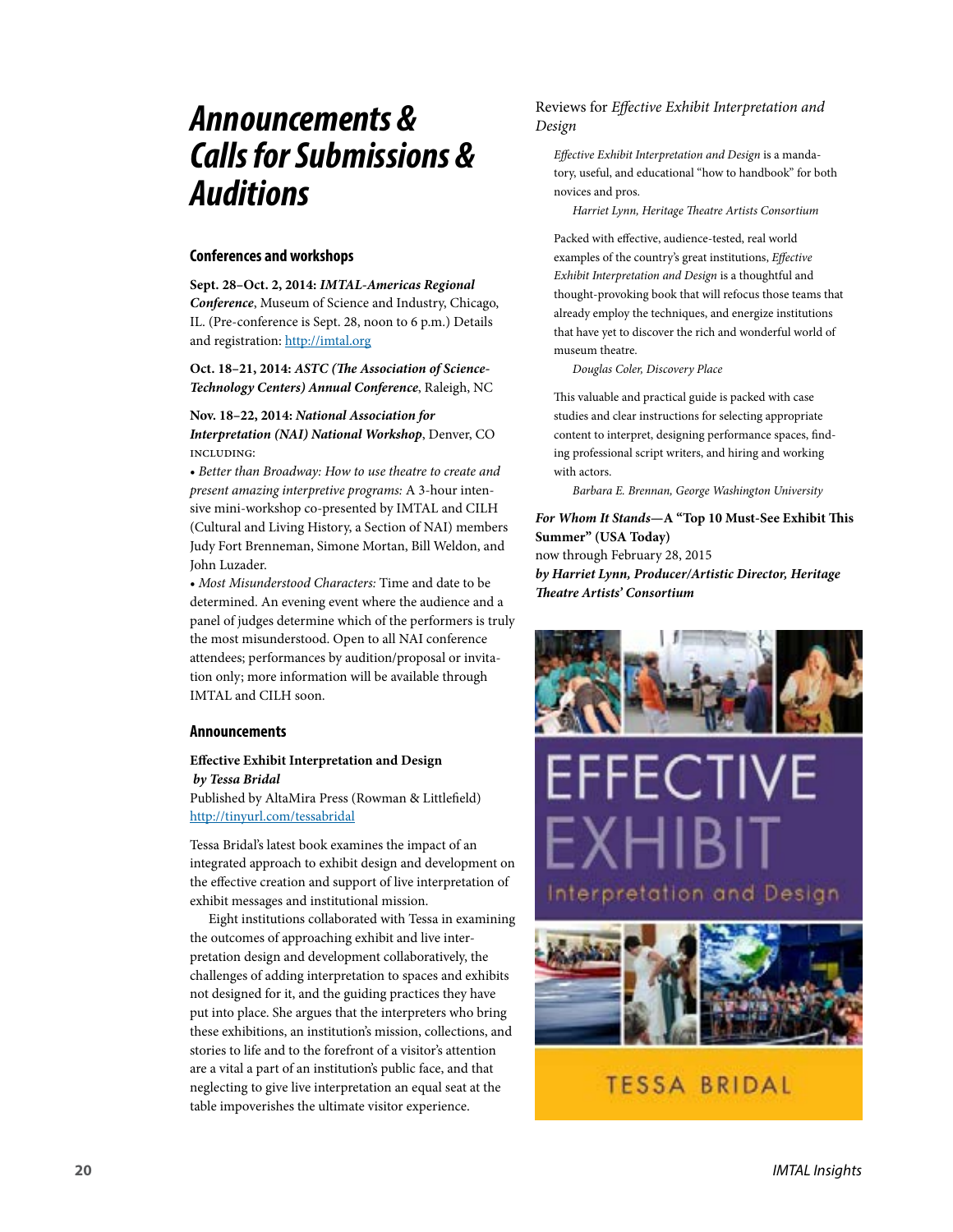The Reginald F. Lewis Museum of Maryland African-American History and Culture's new exhibit, *For Whom It Stands: The Flag and the American People*, opened on May 17, 2014 and runs through February 28, 2015. This 3,200 square foot exhibition has more than 100 works of art, artifacts, documents, and photographs reflecting the breadth of American experiences.

Opening day included the premiere of *O Say Can You Feel*, an oral history performance featuring ten individuals whose flag related stories paint a montage of experiences ranging from rage to glory, innocence to tragedy. These powerful, personal stories, interwoven with poetry and music, come from throughout our history—from the American Revolution to today's headlines—and tell us something about ourselves and the strength of the human spirit. Performances of *O Say Can You Feel* are scheduled throughout 2014. Visit the museum's website for more information: <http://www.rflewismuseum.org/FWIS>

#### **Calls for Submissions**

#### *Submit articles, news, and ideas for the next issue of Insights!*

The Big Topic for the fall issue is *Creating Stories: How to, why to, challenges, and triumphs.* We're looking for articles, opinions, and news about events, programs, your site, and your self. We prefer articles and opinions that address the Big Topic, but will consider other subjects, too. News can be on any topic. Articles and opinion pieces can be from 250 to 3,000 words long; must be in MS Word (.doc preferred, please); and it would be really nice if you could format your file to be double-spaced, first paragraph indented, 11- or 12-point Times New Roman or similar. But the most important thing is to send us your article, opinion, or news: to [pubsofficer@imtal.org](mailto:pubsofficer@imtal.org) no later than Labor Day (Sept. 1, 2014). *(It doesn't have to be perfect; it just needs to be reasonably coherent. If we have questions, we'll contact you.) Send photos, too!*

**Chicago. This fall. Say YES!**

#### **IMTAL Board of Directors**

```
Stephanie Long, President
    Science Museum of Minnesota, St. Paul, MN
    president@imtal.org
Elizabeth Pickard, Vice President
    Missouri Historical Society, St. Louis, MO
    vicepresident@imtal.org
Jillian S. Finkle, Past President
    Providence Children's Museum, Providence, RI
Josh Moore, Treasurer
    Minnetrista, Muncie, IN
    treasurer@imtal.org
Amber Davis Parham, Secretary
    Butterfly Pavilion, Westminster, CO
    secretary@imtal.org
Todd D. Norris, Membership Officer
    Indianapolis Children's Museum, Indianapolis, IN
    membership@imtal.org
Judy Fort Brenneman, Publications Officer
    Greenfire Creative, LLC, Fort Collins, CO
    pubsofficer@imtal.org
```
#### **Members at Large**

**Rebecca Colon,** *Membership Database* Museum of Science and Industry, Chicago, IL **Natalie Shipman,** *Conference 2014 Chair* Museum of Science and Industry, Chicago, IL **Cat Chiappa** Monterey Bay Aquarium, Monterey, CA **Harriet Lynn,** *Member Relations* Heritage Theatre Artists Consortium, Baltimore, MD **Dave McLellan,** *Liaison to AZA* Zoological Society of Milwaukee, Milwaukee, WI **Douglas Coler,** *Social Media and Website* Discovery Place, Charlotte, NC **Michael Nickerson,** *Scripts Database* American University, Washington, DC **Melanie Wehrmacher,** *Insights Copy Editor* Science Museum of Minnesota, St. Paul, MN **S. Xavier Carnegie** Smithsonian National Museum of American History, Washington, DC

#### **Advisory Board**

**Catherine Hughes, PhD,** Director of Interpretation, Conner Prairie, Fishers, IN **Tessa Bridal,** Independent Consultant

#### **IMTAL Insights Staff**

| Editor         | Judy Fort Brenneman |
|----------------|---------------------|
| Graphic Design | Deborah Robson      |
| Copy Editing   | Melanie Wehrmacher  |
| Photo Editing  | Rebekah Robson-May  |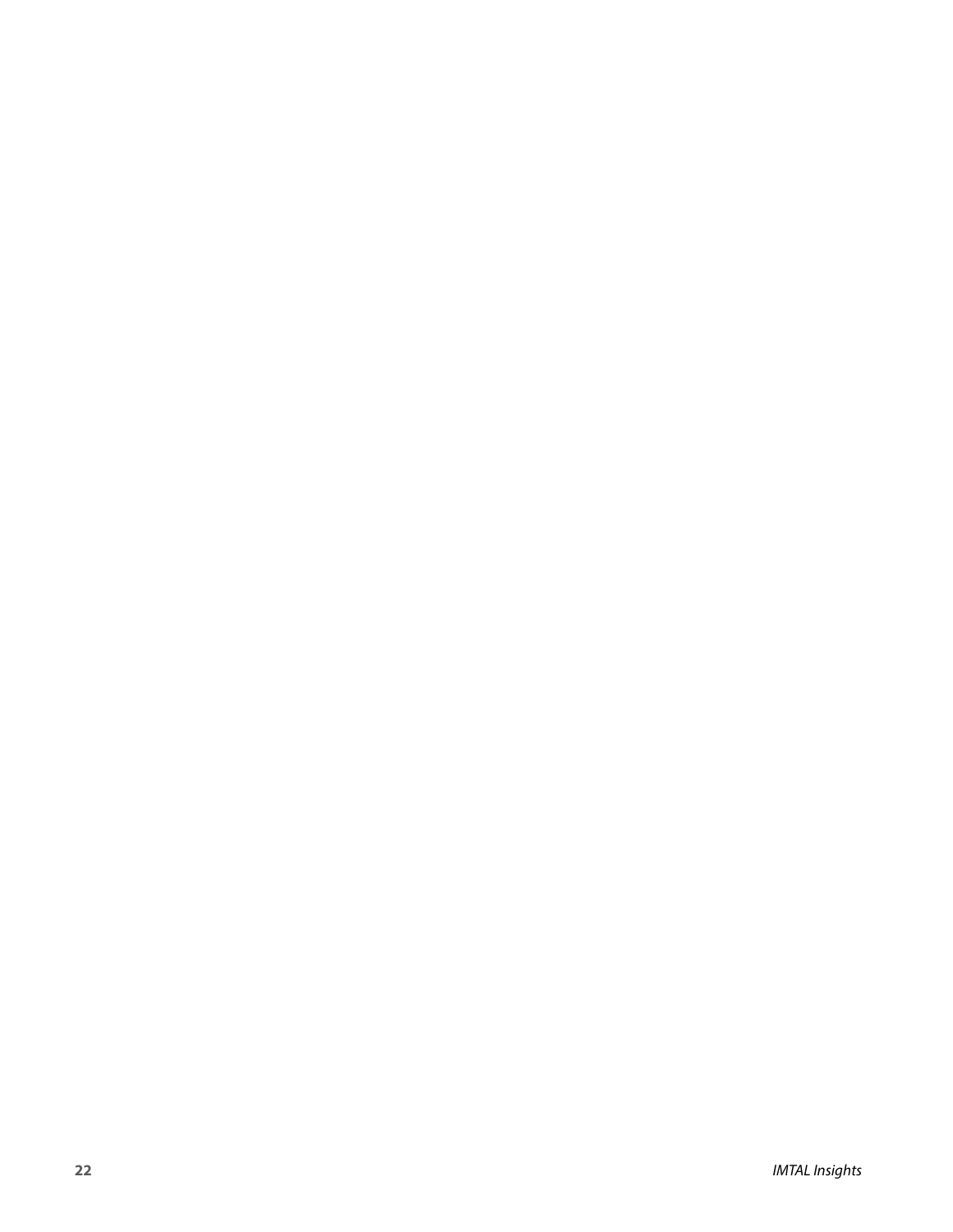# **Four Days of Fury**

*by Addae Moon Atlanta History Center*

Winner, 2014 Jon Lipsky Award for Playwriting Excellence

reprinted by permission

*To see excerpts of the performance:* 

<http://tinyurl.com/fourdaysoffury>

<http://tinyurl.com/fourdaysoffury2>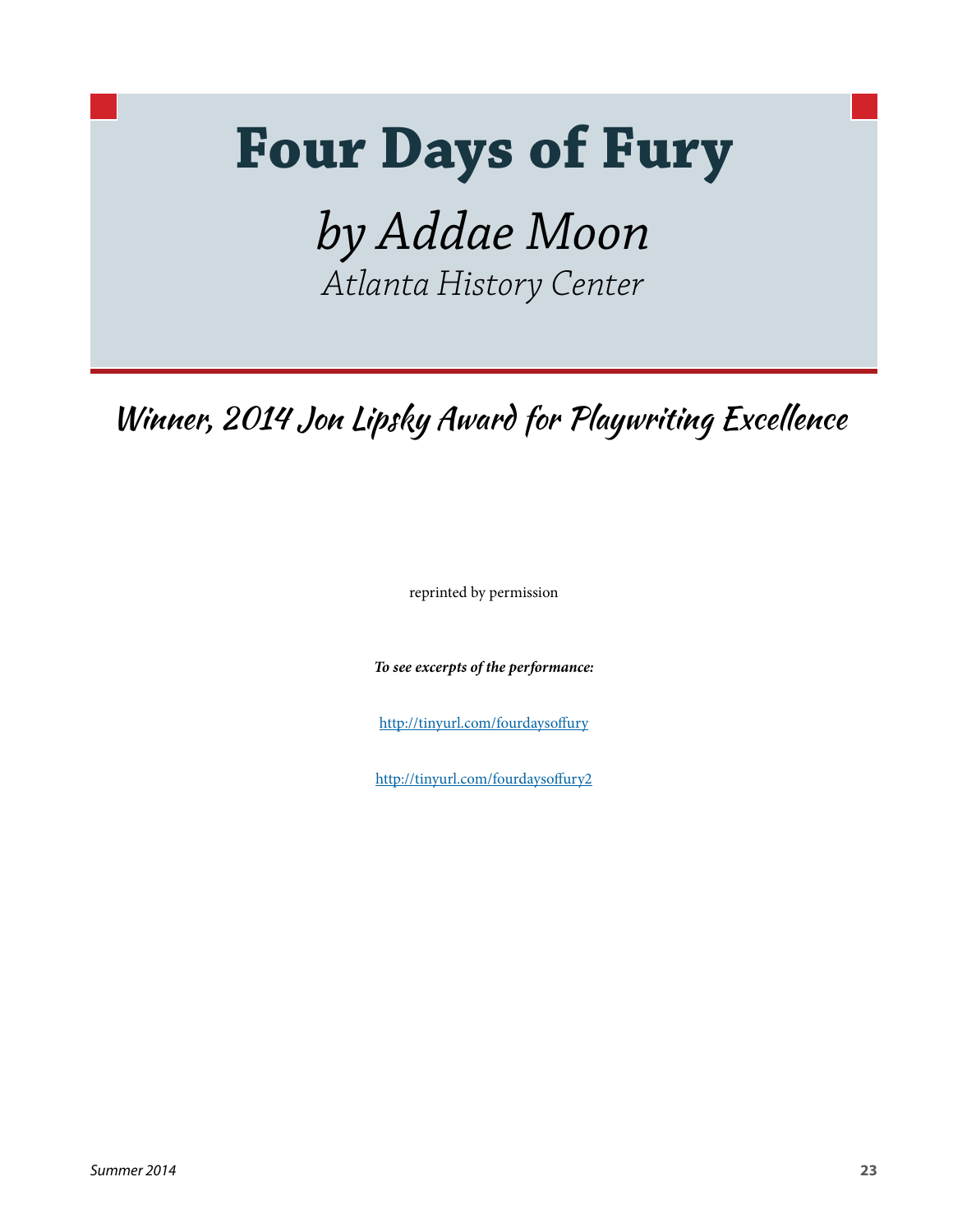#### FOUR DAYS OF FURY

*\*Audience assembles outside the gallery in lobby area, where they grab a lanyard and can look at newspapers from 1906 and other relevant exhibits.*

*After a brief introduction by a history center staff person, a gentleman in early twentieth century clothing wanders amongst the group asking questions and attempting to engage them in conversation. He jots down notes on their various responses before he addresses the entire crowd.*

#### MAX

#### Excuse me.

(shaking an audience member's hand) J. Max Barber from *The Voice of The Negro*. Would you mind answering a few questions? What do you know about the *Atlanta Race Riots of 1906*?

Are you Atlanta born and bred? Me neither.

Had you ever heard of it prior to today?

Have you ever heard of Hoke Smith? No, the infamous gubernatorial candidate during the riot?

Surely you've heard of the *Atlanta Constitution*? What was their position on the riot? How about the *Atlanta Independent*?

What about the popular playwright and novelist Thomas Dixon? How did his controversial work help to ignite some of the feelings of the people involved?

What about the great man of Tuskegee, Booker T. Washington, what were his opinions about the riot?

How about Atlanta University Professor W.E.B Dubois? Or Professor Adrienne Herndon, wife of the business mogul Alonzo Herndon? What were their opinions?

(To the entire audience) Better yet....let's try another line of questioning...

How do we formulate our opinions, or perceptions about others? Think about that for a moment.....

*(after the audience is given a moment to think about it, Max then begins a discussion of it with them.)*

This question of perceptions is at the core of incidents leading up to the Atlanta Race Riots of 1906.

(MORE)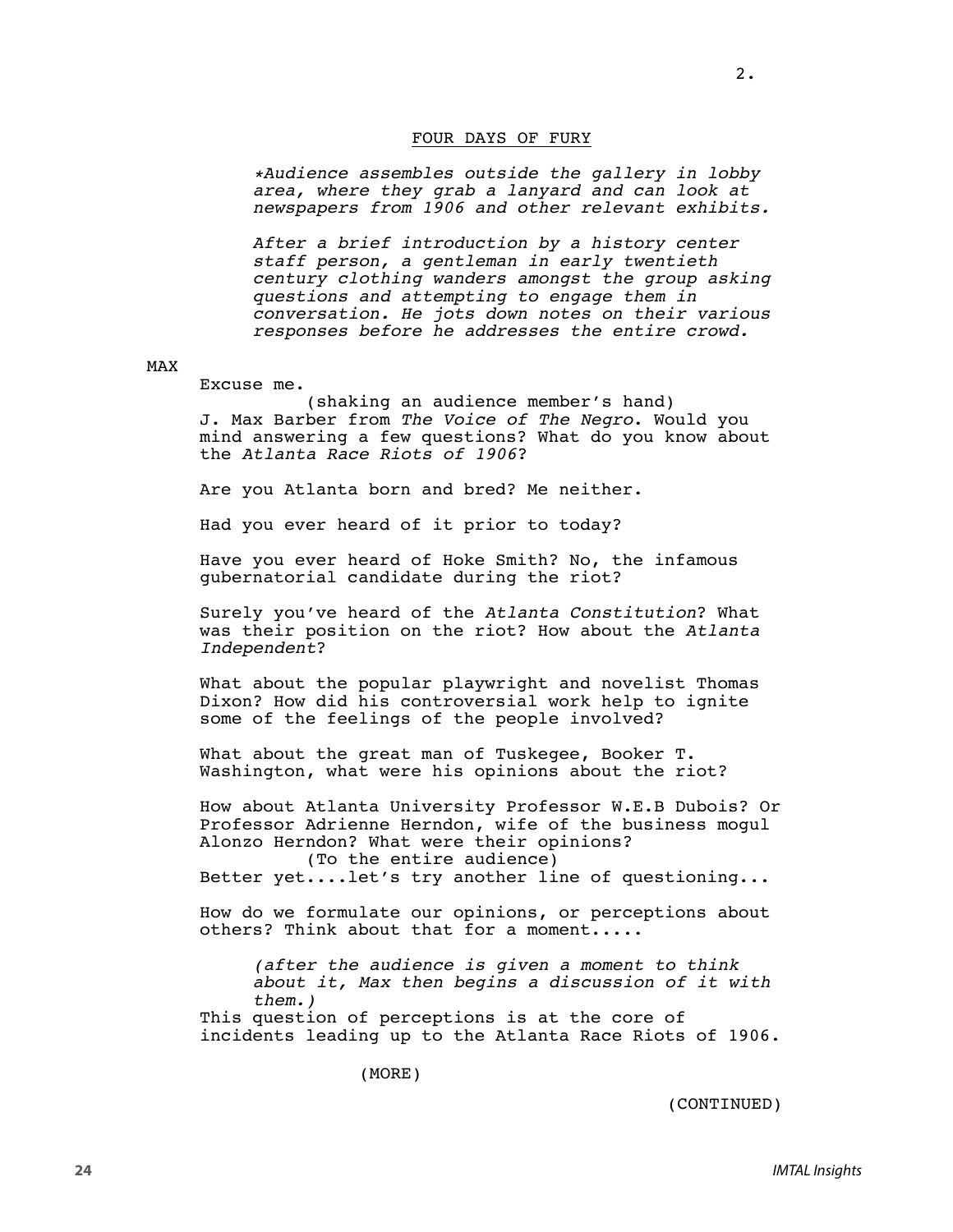MAX (cont'd) Let me see a show of hands if you know anything about this historical event? (responding the lack of raised hands.) Ummm....Fascinating.

Why do you think so few people have heard of one of the major events that helped to shape our city?

(Asking several people in the audience.) Are there things in your own personal history that you might conveniently want to forget? Things that contradict with how you want the world to see you.... Or how you see yourself.

Well in many ways a growing city is just as fragile as a human being. Many people in the city clung to newspaper man Henry W. Grady's vision of "The New South"

In a speech he made in New York City in 1886 Grady stated: "There was a South of slavery and secession that South is dead. There is now a South of union and freedom - that South, thank God, is living, breathing, and growing every hour,"

But while many Atlantans pushed for this ideal of the New South, in 1906 other Southerners were still wounded from the loss the Civil War and angered by the experiment that was Reconstruction...Grady's vision did not reflect how they viewed themselves or their city. (Stopping himself) I'm sorry. Here I am, speeding along like a trolley car

with no tracks. I have a tendency to do that....

I didn't properly introduce myself to all of you.

My name is Jesse Max Barber. I was the editor of *The Voice of the Negro*, the country's number one monthly Negro periodical, published right here in Atlanta.

Due to circumstances beyond my control, the magazine no longer operates as *The Voice of the Negro*, we have undergone a slight name and location change--but more about that later....

So glad to make your acquaintance. For these proceedings you may simply call me, Max.

(Jokingly) I've been told that I strike a rather imposing figure, but I promise you, I am neither a cannibal nor a murderer.

I'm simply an editor and a journalist... which, depending on who you talk to, is far worse.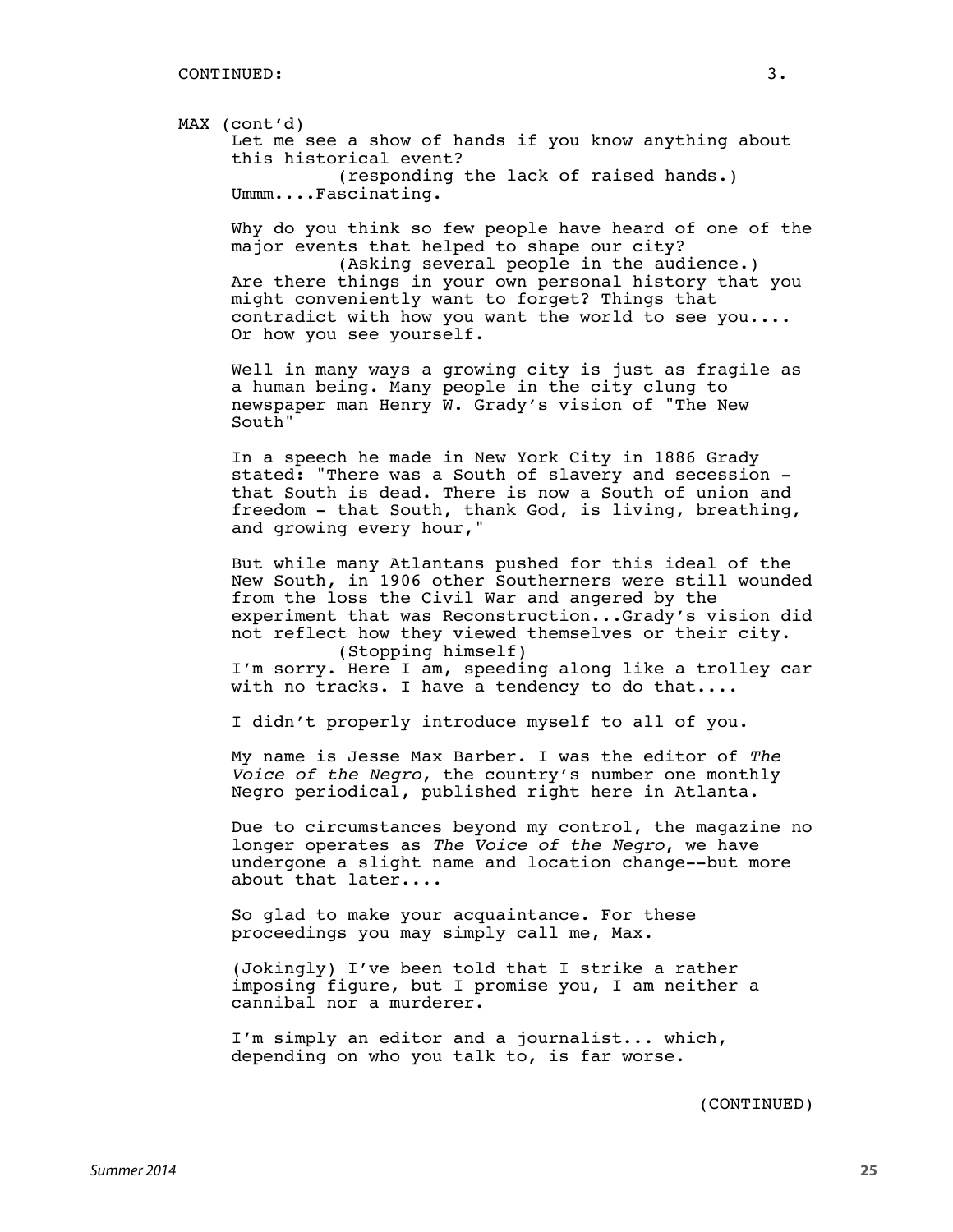I'm in the business of documenting and shaping communal memory.

So, of course I find it rather curious, even amazing, that in your time, so few of you have heard of the Atlanta Race Riots.

I did expect there to be competing narratives, but I had no idea that the story would die completely.

It was written about in newspapers all over the globe and, in many ways, it was the word spinners, opinion makers, like myself who lit the match to this powder-keg.

It's the job of a journalist to report the facts, unbiased impersonal facts, right?

That's what I used to think.

But what power does a fact have in a world steeped in false perceptions and fear? Where the boogeyman is very much alive and real... and in the minds of many citizens, he bears a striking resemblance to the handsome gent you see before you.

Fear. How does one fight... fear?

How does a city like Atlanta, the Gate City of the New South, prosperous and progressive- succumb to a storm of fear on September 22, 1906...leaving from 26 to possibly 40 bodies in its wake?

How does a journalist report the facts when the public's perception is already being shaped by popular culture, irresponsible media, agendas, counter-agendas, insecurities, fragile memory and raw emotion?

My attempts at reporting the facts as I saw them resulted in me being chased out of town.

The concerted effort, by men in power, to shape the memory of the citizens is the main reason many of you have never heard of the Atlanta Race Riots of 1906.

The irony of that calculated effort is that it created a communal memory that allowed Atlanta to become "The city too busy to hate."

You can't hate what you don't remember...right?

So come along with me. I will be your conductor, on a little street car ride through memory. Just a few (MORE)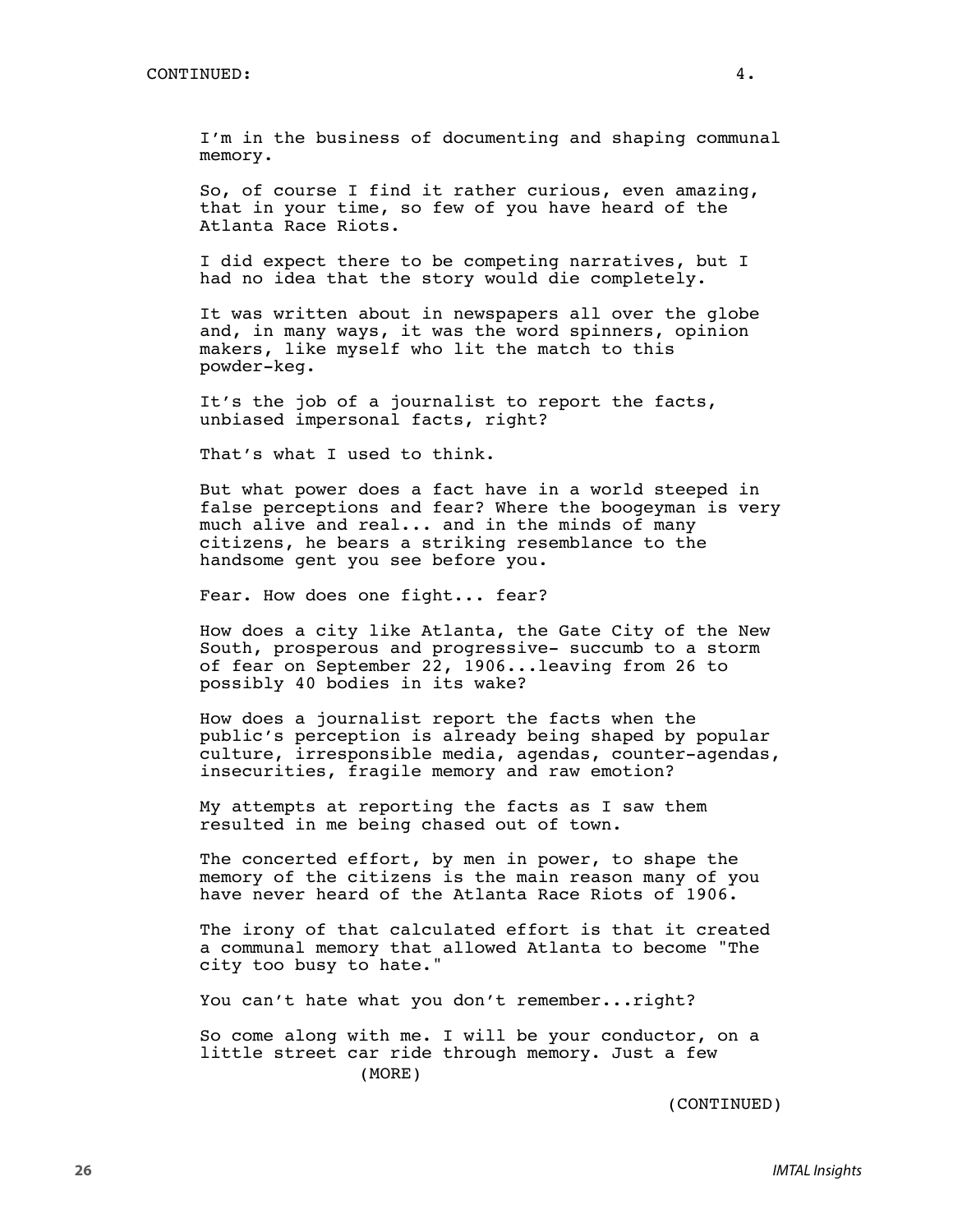#### MAX (cont'd) stations, brief forgotten stops along our communal past.

Now in order for us to make this trip, you will need to activate your press credentials.

Open the lanyards you received. If you flip them inside out, you will notice that they are either black or white. Place the reversed cards back in your lanyards.

Good. Now remember the stations that we will be visiting are in Atlanta during 1905 and 1906. The Atlanta of this time has a very rigid color scheme called Jim Crow. So, we will have to follow those rules.

I would like those with the designated white lanyards to form a line in the front of our memory street car.

My dear Negro friends, you will form a line behind them.

Alright, hold onto to something stable--or each other--the road through public memory is filled with potholes.

MEMORY STATION I: The Grand

Theater--The Clansman

*(At Memory Station One there will be two rows of seats in front of the performance area and one behind labeled COLORED ONLY. He will suggest that all of the "white" audience members sit. The remaining "black" audience members stand in the back.)*

MAX

The Grand Theater, Downtown Atlanta, 1905. The amazing thing about popular culture, in any era, is that it provides one with many insights into the values and morals of the people living in that time period.

In 1905, the dominant form of entertainment for Americans of every race, class and region is minstrelsy.

*(slide show with music begins)* White performers in black greasepaint or burnt cork, pretending to be singing, dancing, jovial Negros, has made this theatrical genre popular throughout the world since the mid 1800's. By 1905, the Negro blackface minstrels are dominating the art form and transforming (MORE)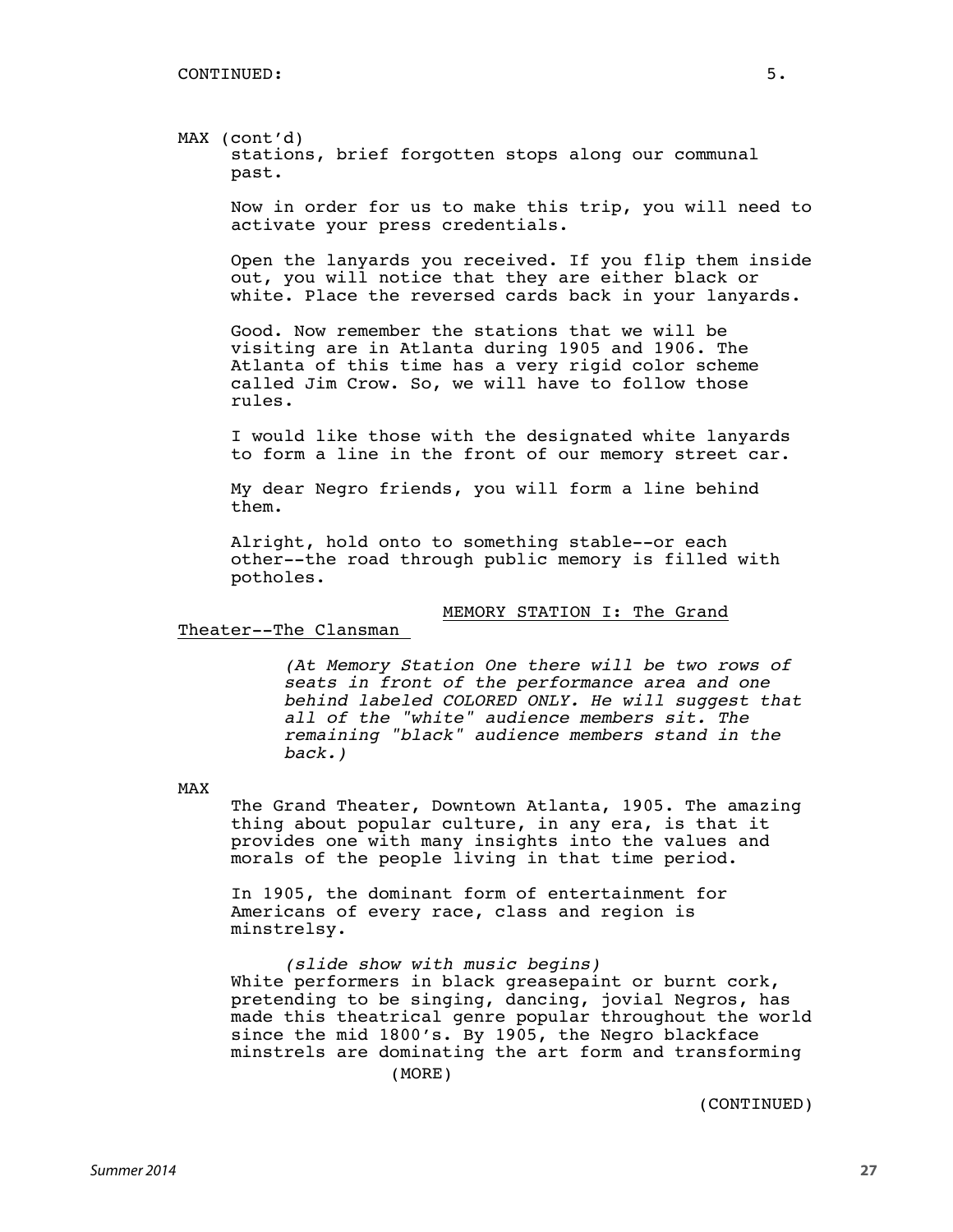#### MAX (cont'd)

it into the American musical and vaudeville. The once blatantly racist caricatures are becoming more subtle, nuanced, complex and for many masterful Negro performers, a very lucrative way of making a living. But the portrayal of the Negro onstage in more "serious" work is still being done by white performers in blackface.

*ENTER Thomas Dixon (A performer comes on as Dixon and takes a bow, he begins to arrange and direct the other performers in preparation for the scene as Max continues to speak.)*

A well respected minister turned novelist, who has decided to adapt the 2nd novel of his soon to be "Trilogy of Reconstruction" into a play.

> *ENTER 3 Actors All of the actors in the production are white, but they will portray the novel's Negro characters as well. (The white performer marks himself as "negro" with a line of greasepaint on his cheeks.)*

Like so... Now if you ever get confused about the particular race of whoever is speaking, simply look at the glove and it will tell you. (Max begins putting on white gloves) So, in case you might be a little slow on the draw. For this particular memory station, in the tradition of minstrel vernacular

*(all of the performers, including Max, strike a minstrel pose)*

"We's all white folk!" For all of his use of minstrel tropes, Dixon creates a new archetype that begins to seep into the subconscious of the audience members that witness the play's sell-out run at Atlanta's Grand Theatre... Introducing Dixon's creation, Gus.....

*(The actor playing Gus takes a bow)* The newly emancipated, lustful and dangerous Negro male.

*(actors exit off stage R)*

#### DIXON

#### (to audience)

Thank you ladies and gentleman for joining us for this open rehearsal of the theatrical adaptation of my bestselling novel *The Clansman*. In every city that we visit we like to invite a small group of exclusive guests to come witness our rehearsal process so that they might gain a greater appreciation for the hard work that goes into mounting a touring production. It is also our hope that your insight into the process might be used to (MORE)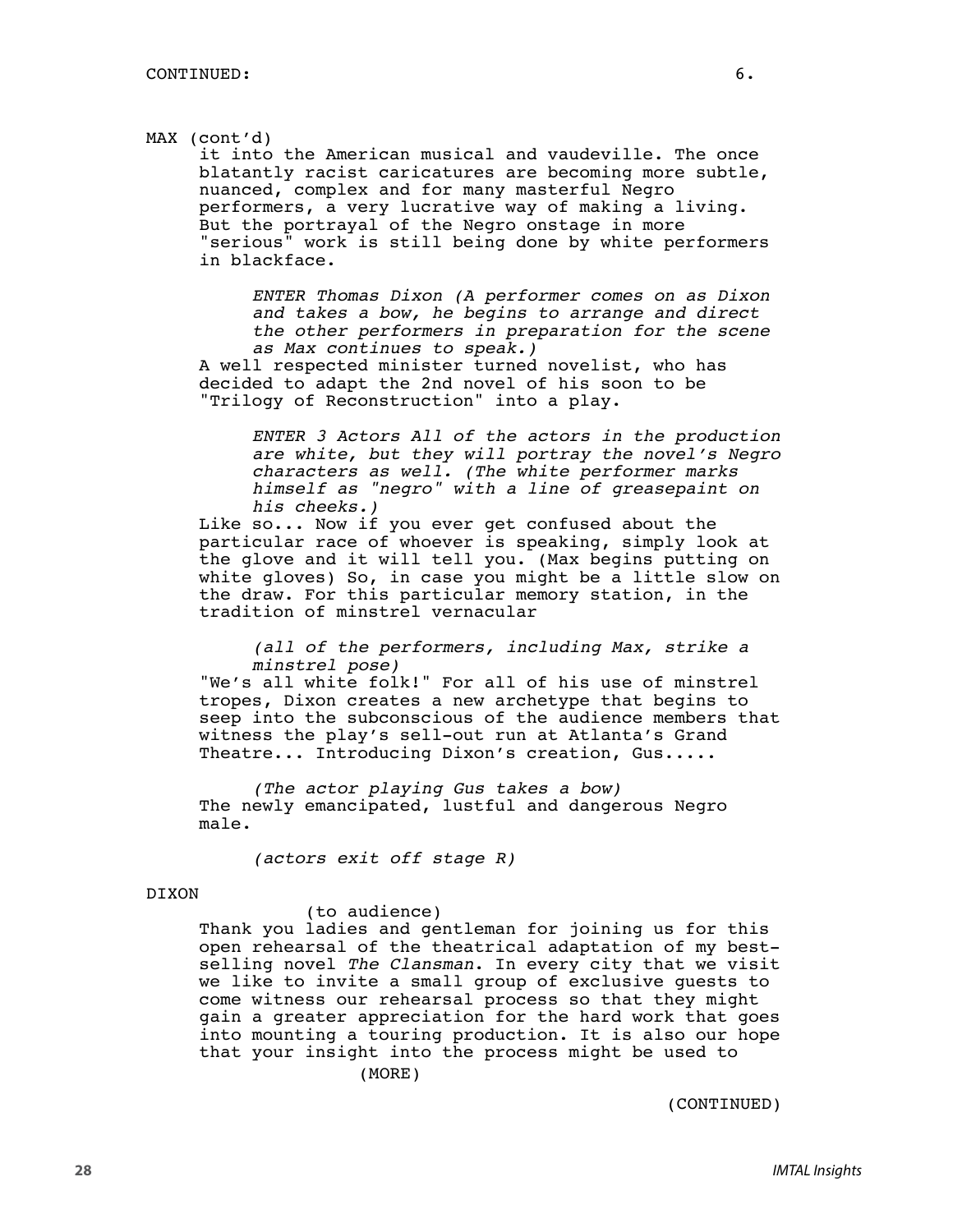#### DIXON (cont'd)

persuade some of your more reluctant neighbors... like the genteel people of Macon, GA... of the importance of such a historic production.

The scene we are about to rehearse is adapted from the chapter of my book entitled The Hunt for the Animal.

At this point in the story our hero, Ben ....

*(Actor enters and poses with hat off)* Has just discovered that the love of his life, Marion... (motions to a mannequin on the ground...)

Has leaped to her death after being defiled by the dusky savage brute Gus....

*(Actor enters and strikes brutish pose)* But this fact has yet to be discovered. (He exits)

In a failed attempt at trying to save her daughter, Marion's mother Jeanie (He motions to the ground....but no one's there) Jeanie....? Where in the Sam Hill is Jeanie?!

*(the rest of the cast shrugs)* You! (Dixon motions to one of the audience members) Would you be so kind as to be my stand in for Jeanie. Thank you. (helps them lie down on stage)

Where was I? Yes...Marion's mother, Jeanie, has also fallen down the cliff trying to save her daughter, and is now about to expire.

The doctor at the scene of the tragedy (Actor playing Doctor enters and strikes pose) Suspects foul play...

And has discovered a brilliant scientific solution to unveil the truth.

Places!!....The Clansman, Act III Scene 6

*(scene begins)*

#### DOCTOR

My boy, I wish you to witness an experiment. (He removes a microscope from his case)

BEN

What on earth are you going to do, sir?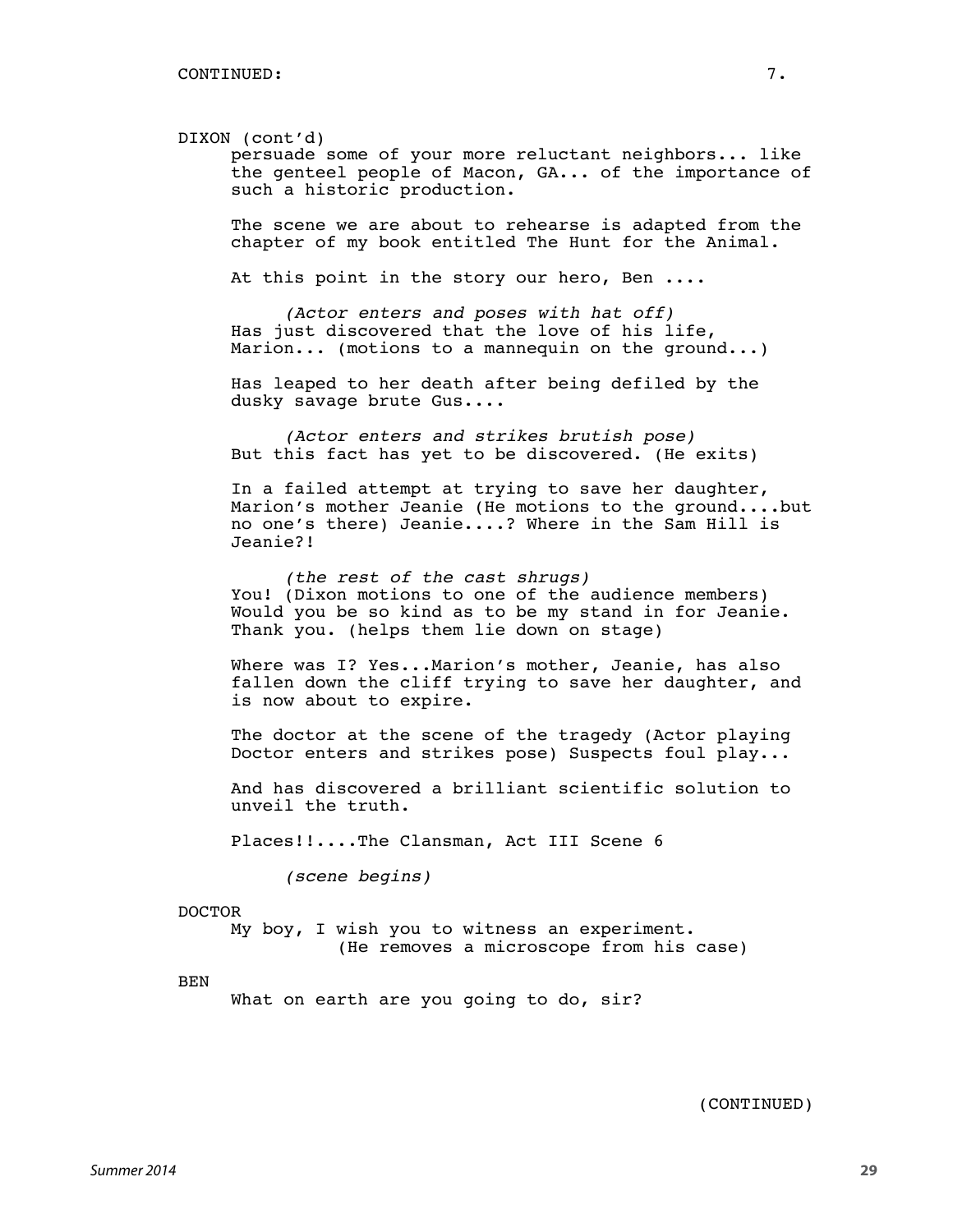#### DOCTOR

Find the fiend who did this crime--and then we will hang him on a gallows so high that all men from the rivers to the ends of the earth shall see, feel and know the might of an unconquerable race of men.

BEN

But there's no trace of him here.

#### DOCTOR

We shall see...

(the doctor, adjusting his instrument.) I believe that a microscope of sufficient power will reveal on the retina of these dead eyes the image of this devil as if etched there by fire. The experiment has been made successfully in France. Psychologists hold that nothing is lost from the memory of man. Impressions remain in the brain like words written on paper in invisible ink. So I believe that images remain in the eyes, if we can trace them early enough. I believe that the fire-etched record of this crime can yet be traced from the victim's retina.

*(He first examines Marion's eyes, but finds nothing.)*

It's as I feared with the child, I can see nothing. (turning to Jeanie)

It is on the mother I rely. In the splendor of life, at thirty-seven she was the full-blown perfection of womanhood, with every vital force at its highest tension, perhaps the image was retained in her eyes--

*(He uses the microscope to examine Jeanie)*

#### BEN

What is it, sir?

#### DOCTOR

Look now and tell me what you see!

#### BEN

I can see nothing.

#### DOCTOR

Your powers of vision are not trained as mine.

#### BEN

What do you see?

#### DOCTOR

The bestial figure of a negro--his huge black hand plainly defined--the upper part of the face is dim, as if obscured by a gray mist of dawn--but the massive jaws and lips are clear--merciful God--yes--it's Gus!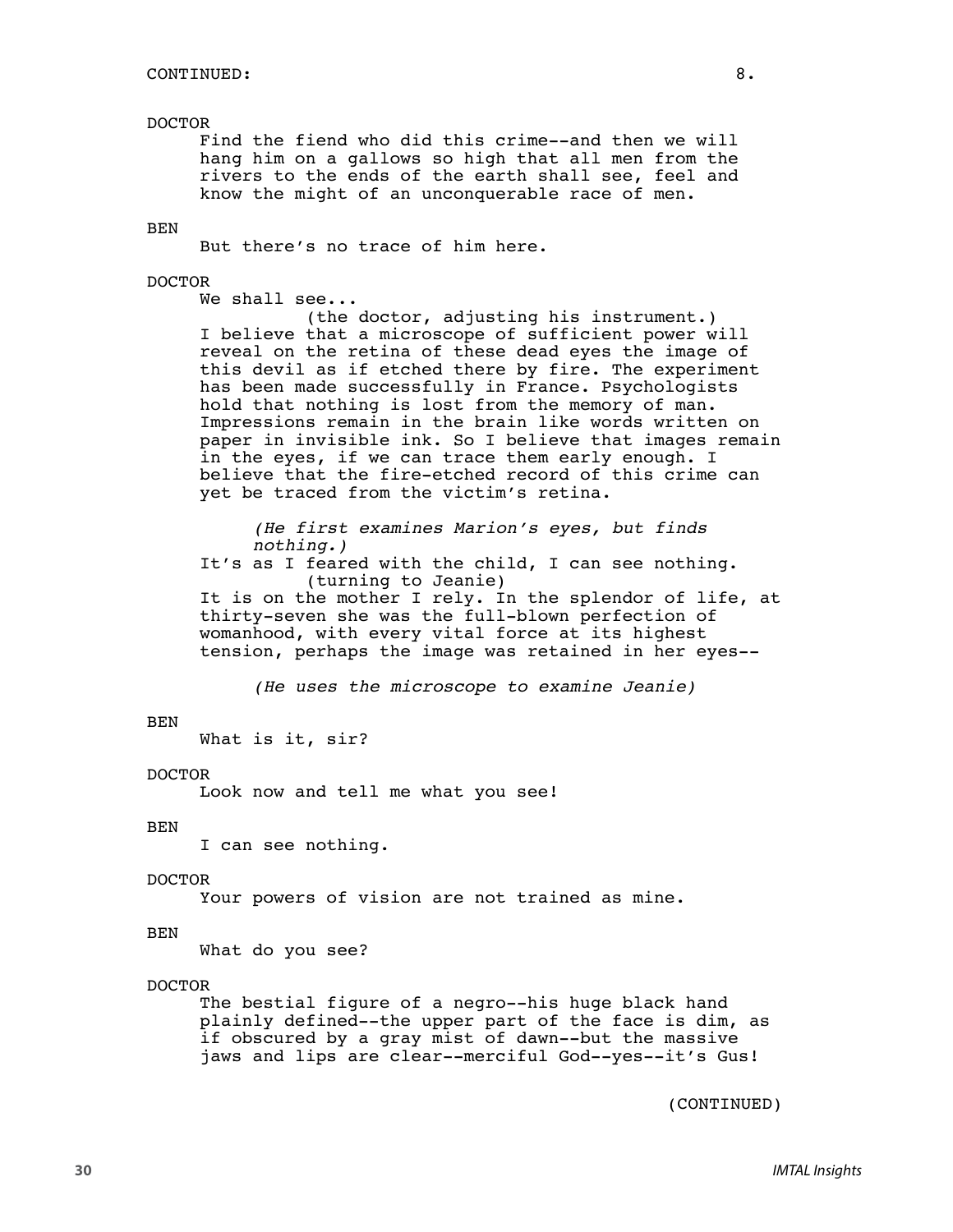#### GUS

(enters, breaking character) This is absurd!!!

*(the other actors break character, annoyed.)*

#### DIXON

(embarrassed, but trying to save face in front of the audience) You haven't entered yet, Gus...

#### GUS

The whole premise is absurd!...How in the heck do you see a killer in a dead woman's eyes ...with a microscope?!

#### DOCTOR

Can you stick to the script, please!!

#### DIXON

This is theatre! We are allowed the suspension of disbelief!!

#### GUS

This is inane!... And you wonder why they won't let us play Macon?

#### DIXON

(Composing himself...and helping up the guest performer) Thank you for your assistance.

Well... I'm sure many of you have heard about the...resistance we've encountered with the fine folks of Macon in regards to our production. The city officials seem to be under the false impression that mounting this exquisite show might possibly cause an uproar within their citizenry. I am here to assure you that this show is an honest, realistic and inspiring representation of our rich Southern heritage.

Moving on!!!.... Gus has been captured.

*(Gus enters between two men in Klan regalia)* Places!

ACT III Scene 7...

*(Clansmen take off hoods)*

CLANSMAN 1

I am here, brethren, to accuse the black brute about to appear of the crime of assault on a daughter of the South.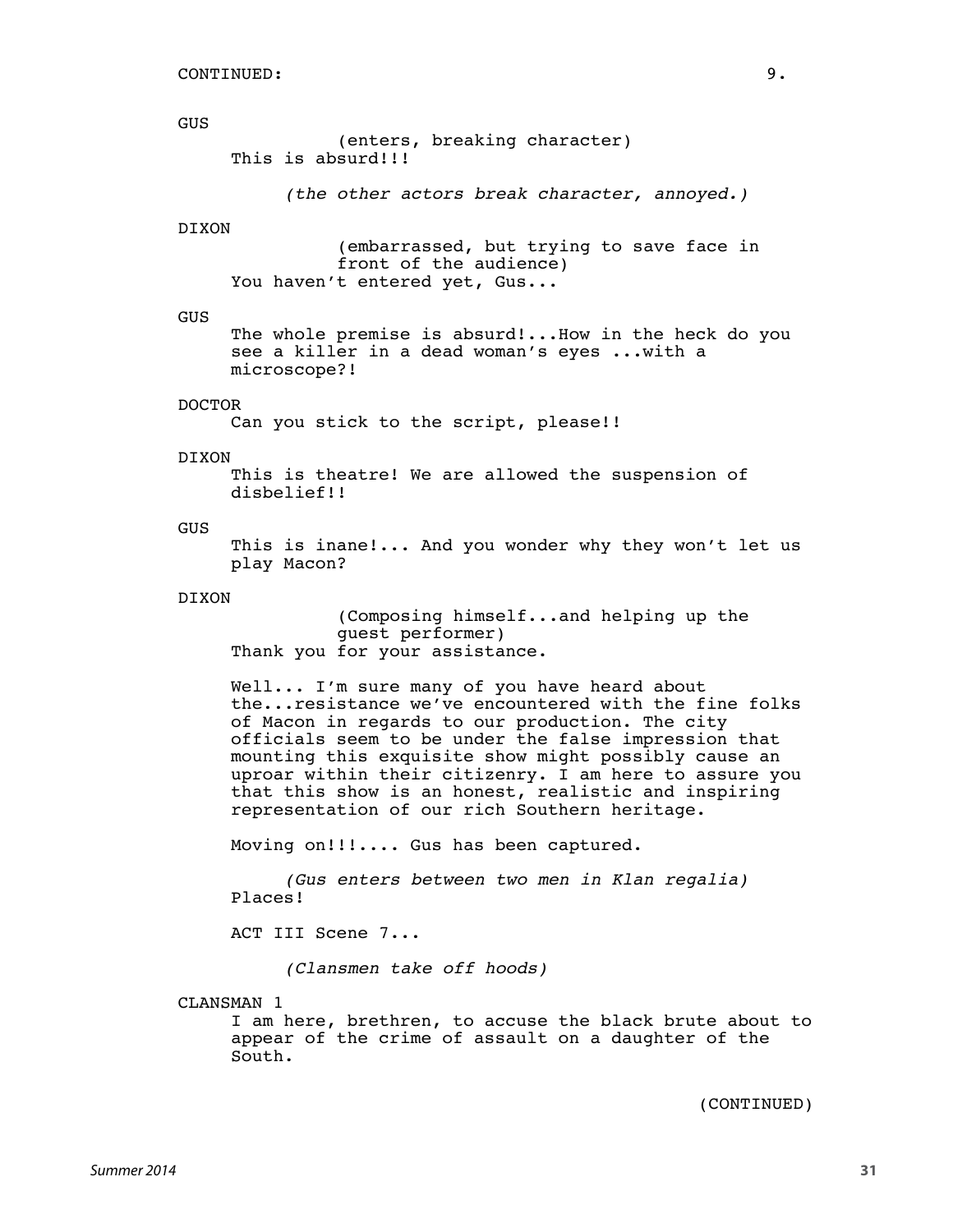His feet have been measured and they exactly tally with the negro tracks found under the window of the Lenoir cottage....

*(Gus starts laughing.)* His flight to Columbia, and return on the scene of the crime, is a confirmation of our case. I will not relate to you the scientific experiment which first fixed my suspicion of this man's quilt.....

*(Gus laughs louder)*

DIXON

(Furious) Scene!!

*(to Gus)* What is your problem?!!! We have guests here!

#### GUS

His feet?! Negro tracks? Scientific experiment?!!!

Somebody's been sipping a little too much hooch...

#### DIXON

That is purely recreational....!

*(They continue to argue and gesture silently)*

#### MAX

Now I'm sure many of you might be thinking, "How can a play I've never heard of impact communal memory?"

This particular play, *The Clansman*, is later adapted into D.W. Griffith's groundbreaking film *Birth of a Nation*.

*(actors run off arguing; image on screen)* Griffith's film, the first cinematic blockbuster, helps to transform the novelty entertainment of motion pictures, into a major art form and propaganda tool.

But, the play and novel also have a strong impact on a sweet little southern gal by the name of Margaret Mitchell. Margaret performs a version of the end of this last scene, when Gus is lynched, on her front porch...using children from her neighborhood.

When her father sees the spectacle he is furious! ....not by the racist representation of history or the violent lynching... But because his young ambitious daughter obviously knows nothing about copyright infringement. Margaret would later re-count this story in a letter she writes to Thomas Dixon after the (MORE)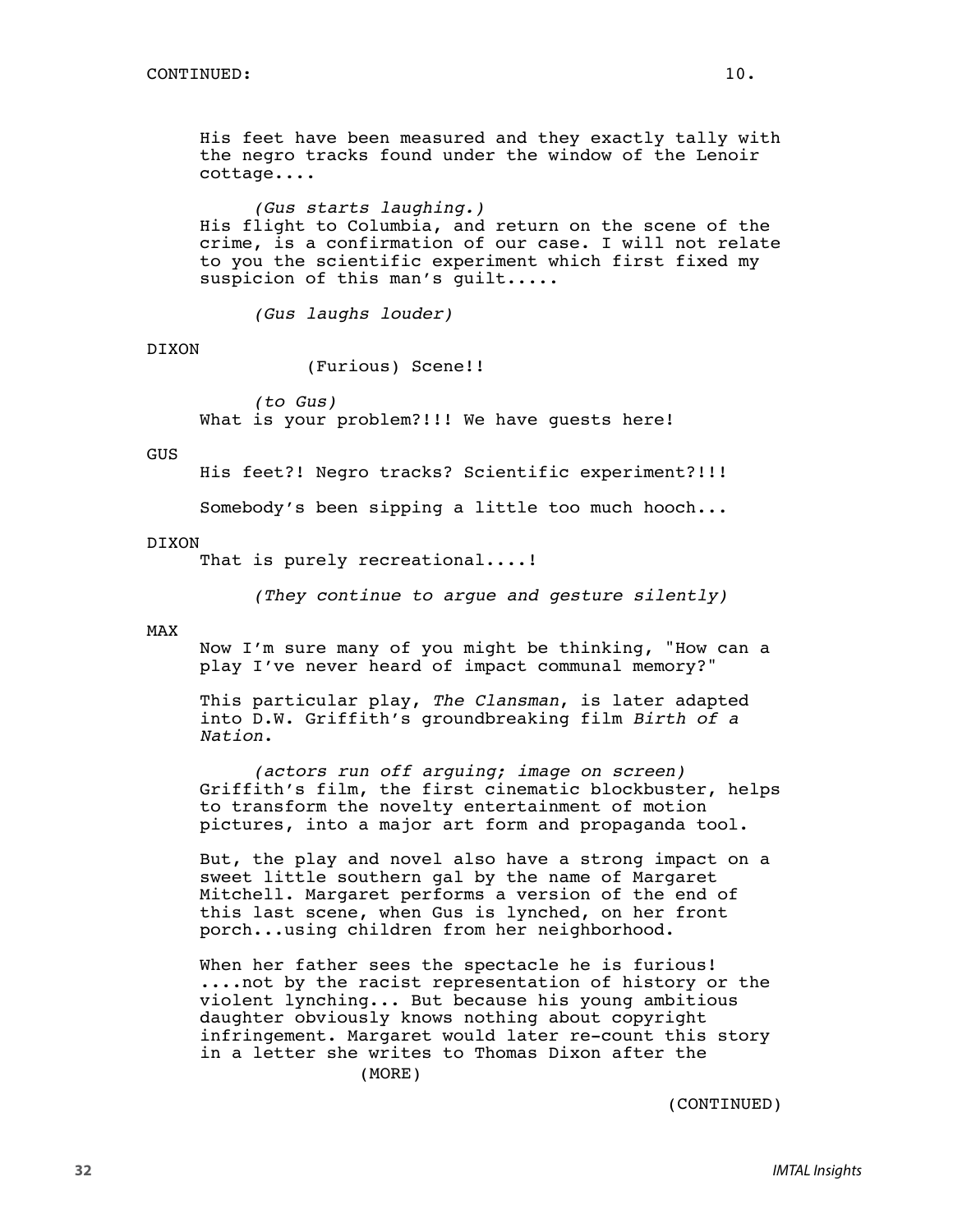#### MAX (cont'd)

success of her novel *Gone With The Wind*. The two writers shared a mutual admiration. But that's farther down the tracks.... The play's immediate impact on the minds of the Atlantans who went to see it in the late summer of 1905 is to further fuel their fears of a growing Negro population. This growing population's freedom of movement, coupled with the right to vote, will become a crucial factor in the early stages of the campaigns for the Governor's race.

*Follow me and we will take a look at what's happening in the judicial sector leading up to the riot.*

#### MEMORY STATION 2: Judge Broyles'

#### Courtroom.

*(As the audience begins to leave the previous station, the barking voice of the BAILIFF is immediately heard. At the station, the audience area is separated by a line, with a few chairs in front of the line. The performing area has an elevated section with a Judge's bench and a lower section with a defendant's chair.)*

#### BAILIFF

Hurry up people! Move it, move it, MOVE IT! The docket is full and we are already running late. (looking at Max) But considering who you with, can't say I'm surprised. So, I'm going to make your little colored paper this week Barber?

#### MAX

It's a monthly, sir. Difficult to say if you will warrant a mention. Let's see how the day pans out.

#### BAILIFF

(To audience) I'm gonna need the white defendants in front of this here line and the negroes behind it. (to Max) Even the white ones moving about as slow as field hands

*(Bailiff laughs and coughs. Max stares and offers him a handkerchief. Bailiff coughs and blows his nose.)*

#### BAILIFF

Thank ya.

(Offers it to Max.)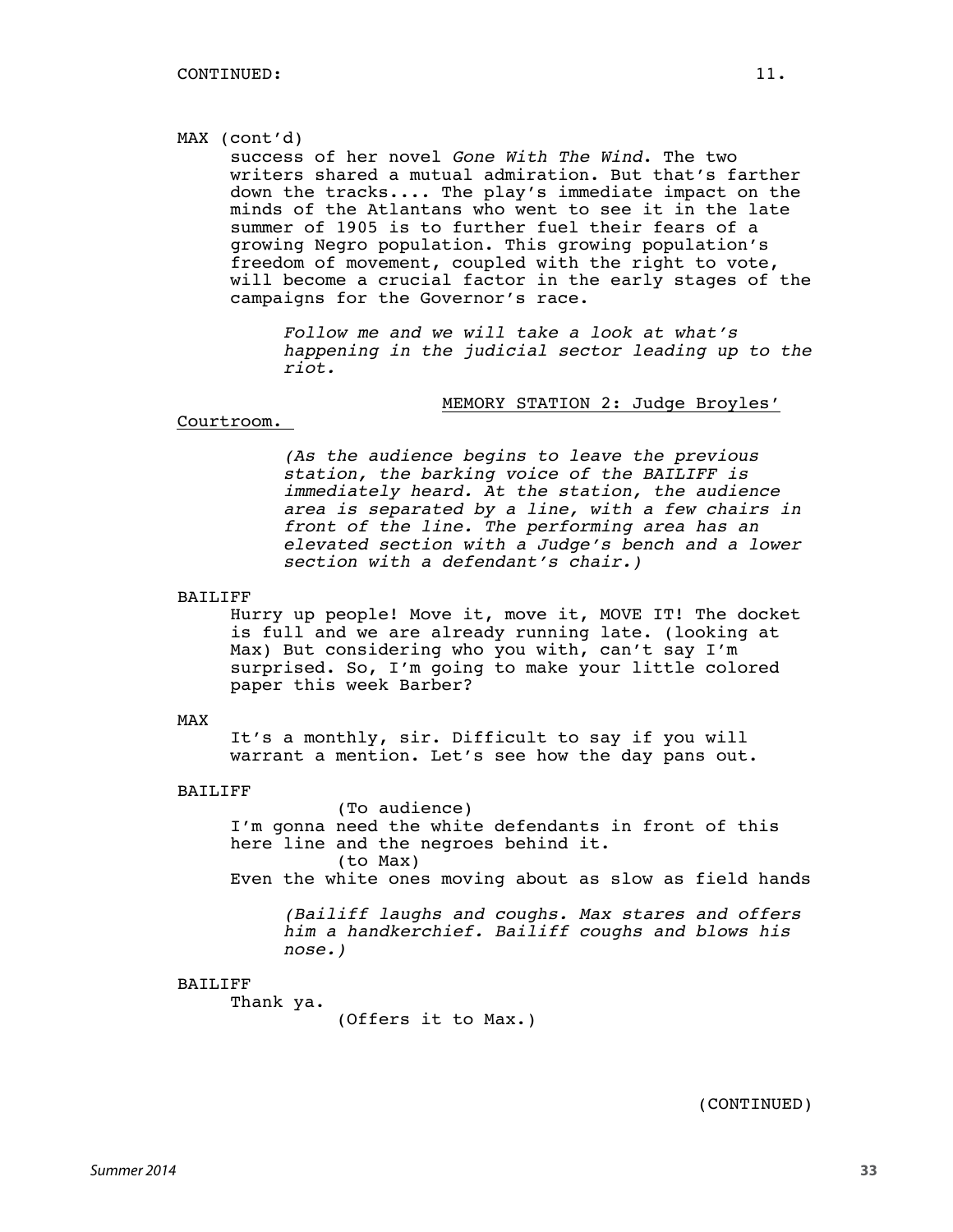#### MAX

Keep it. Early Christmas gift.

*Bailiff enters the performance area and addresses the audience.*

#### BAILIFF

Defendants please stand. That means you. You have now entered the sacred halls of Atlanta Recorder's Court. Judge Nash R. Broyles presiding.

*(Broyles enters in half-mask. The scene that follows is intentionally exaggerated. The character of Broyles is a cross between Pigmeat Markem's vaudeville judge, Boss Hog, and Pere Ubu.)*

#### BROYLES

Some of you may be seated. Don't get too comfortable, now. I got people to do and thangs to see...let's move on it. First case!

*(The Bailiff brings two of the "black" defendants to the stand. There's a beat.)* Ain't you gonna swear em in?

#### BAILIFF

I can't find the Negro bible, Jedge. I could use the white one.

#### JUDGE

Then we won't have anything for the white folks. Never mind.

(looks through his notes.) Let's see here...what are these boys being charged with? Says here that the two of you are being charged with not giving up your seats to a white woman on the street car?

What you gotta say for yourself?

*(If the two audience members begin to defend themselves or if they say nothing at all...Judge Broyles chimes in)*

I'm sure you would much rather be getting drunk in one of the Negro dives on Decatur Street right now.

Right?

Well I'm gonna tell you what I'm gonna do.

I'm gonna let you leave this court room and drink to your heart's content?... But you both will be 50 (MORE)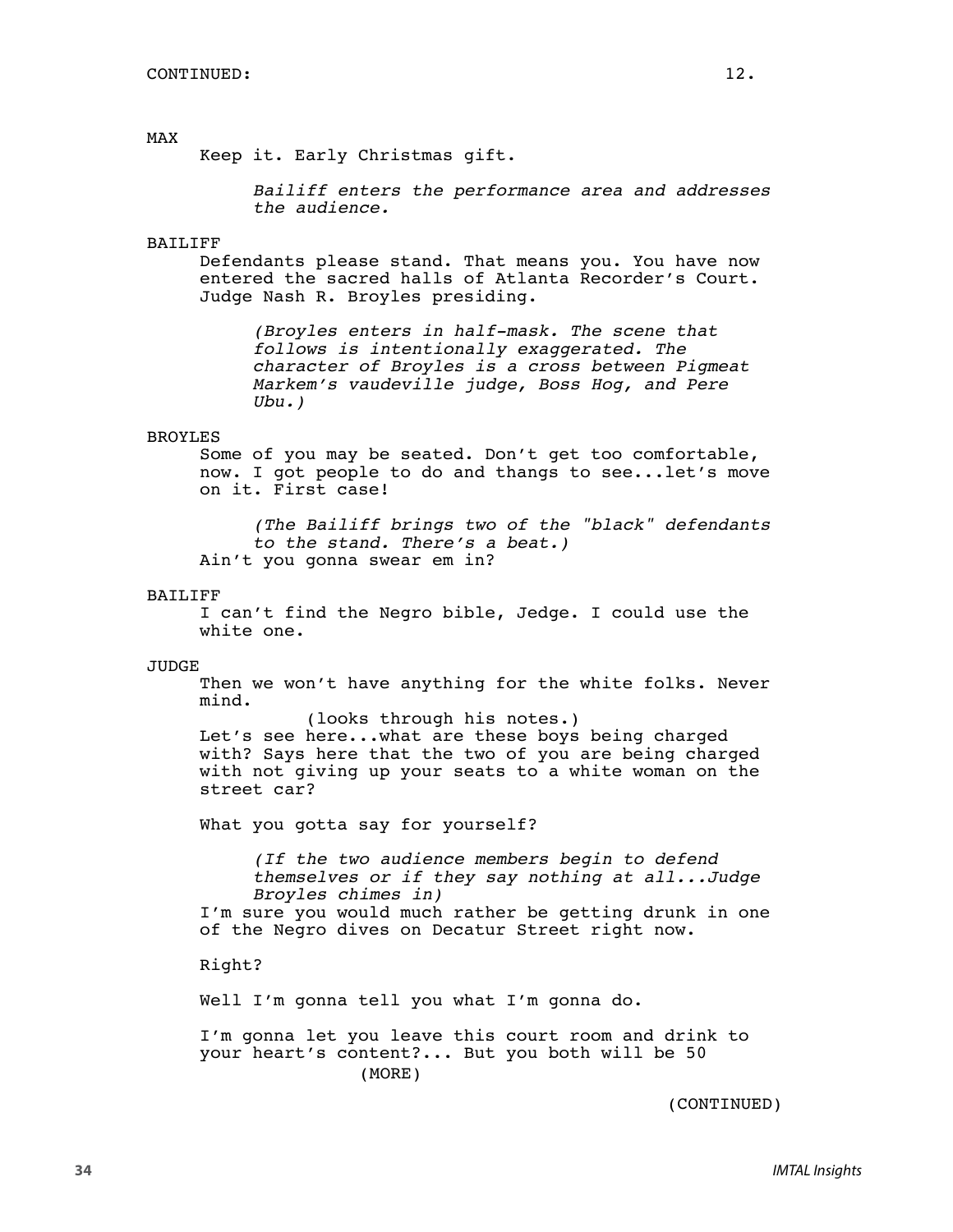JUDGE (cont'd) dollars short. 50 dollar fine for each of these boys. Next case! *(Bailiff brings up another "black" defendant to sit on the stand)* Well, well....lookey here. Been at least two months since I last see you in here, boy. Says here....we got you on another vagrancy charge, boy. Say's you been hanging out on Hunter Street again. Totally ignoring the state's anti- vagrancy laws. All this work available in the city and you can't find nothing to do? If you spent more time working and less time reading Booker T. Washington and Teddy Roosevelt, then I wouldn't be spending all this quality time witcha. I tell ya what...I bet three months of hard labor at the brickyard is gonna leave you with little time for your intellectual pursuits. Three months of hard labor. Next case! *(Bailiff brings a "white" defendant to the stand. The Judge looks at his notes.)* Hmmmm. Say's here, Mr. McWilliams, that you are accusing your Negro associate Brisco Gaines of robbing you while you were intoxicated in some dive on Decatur Street.

Well sir, "you are not the first to discover that social equality is a losing proposition so far as the white man is concerned." (The judge continues to gesture and mouth words as Max speaks.)

MAX

Granted we have exaggerated Broyles' courtroom a little....but only a little.

These are his the actual decisions and statements from actual cases.

Defendants faced his bench with no counsel, due process was completely ignored and the sentence was completely left up to Broyles' mood that particular day.

In fact the comic, arbitrary nature of his sentencing inspired a regular column in the Constitution called (MORE)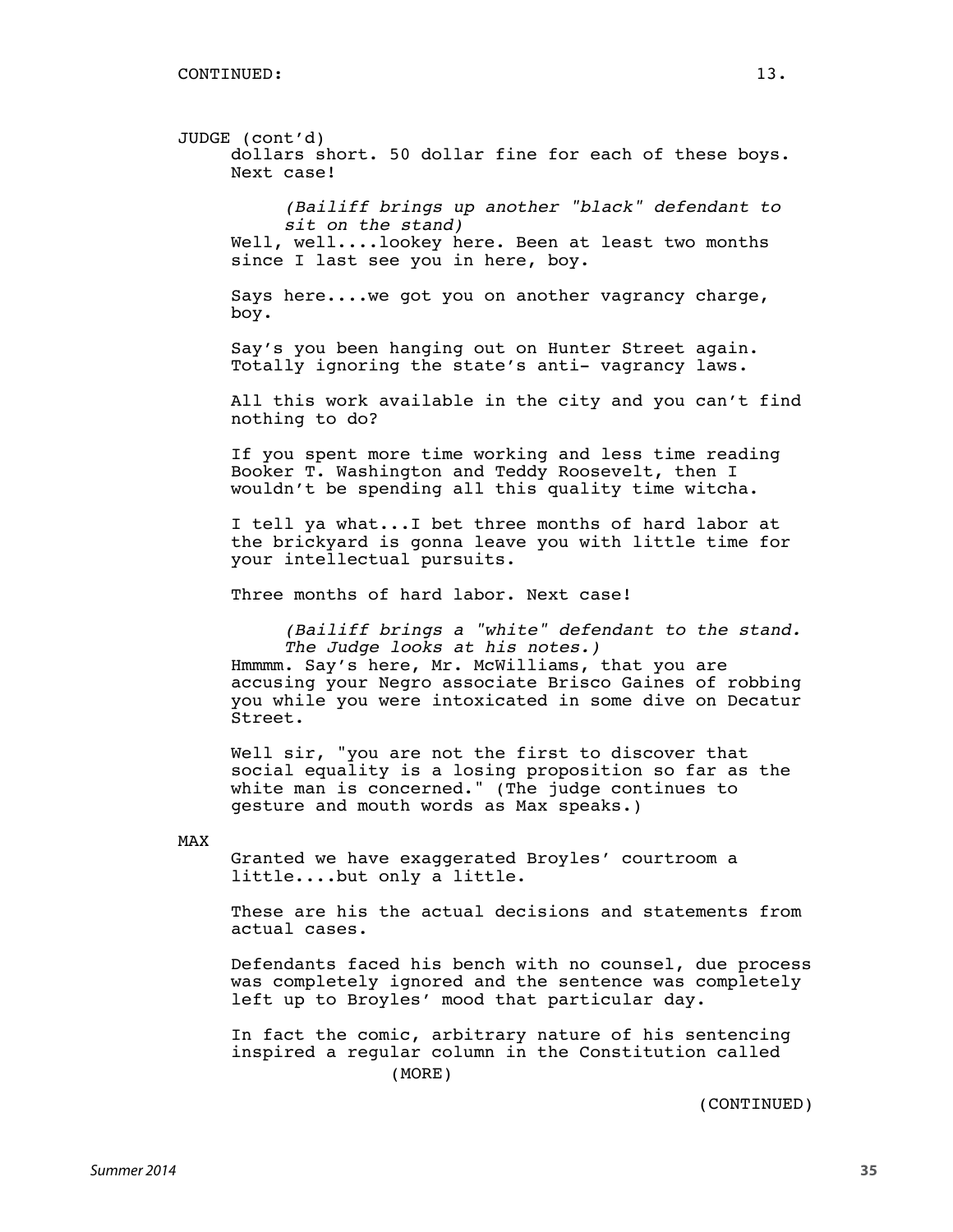#### MAX (cont'd) Jedge Briles....that's right....with full minstrel inflection... JEDGE BRILES.

*(brief minstrel interlude between Max and Bailiff)*

#### MAX

Ya know dey say JEDGE BRILES back on the bench today ...

#### BAILIFF

What dey say?

#### MAX

Dey say JEDGE BRILES back on the bench today...

#### BAILIFF

Thought he was on vacation?

#### MAX

Well he done vacatin'....now he back and ready for business.

#### BAILIFF?

Do lawd...I might get executed for jay-walking.

*(end of minstrel interlude)*

#### JUDGE

Next case!

#### MAX

In 1906, Broyles' travesty of justice earned the city \$141,809 in fines alone. And he was efficient. His court handled 19,000 of the 21,000 arrests in Atlanta. A city three times as big, Milwaukee, had one quarter the arrests.

Not to mention the free labor for the city and neighboring corporations.

His arbitrary sentencing not only resulted in guilty verdicts for 70 percent of the black defendants that entered his courtroom.

It was easy enough. Any Negro male walking the streets of Atlanta in 1906 was vulnerable to arrest for vagrancy.

But even with all of these documented historical facts about the Judge's courtroom and its practices, the following memorial--dated November 4, 1947--can be found in the 75 Georgia Appeals Reports about the Judge's legacy: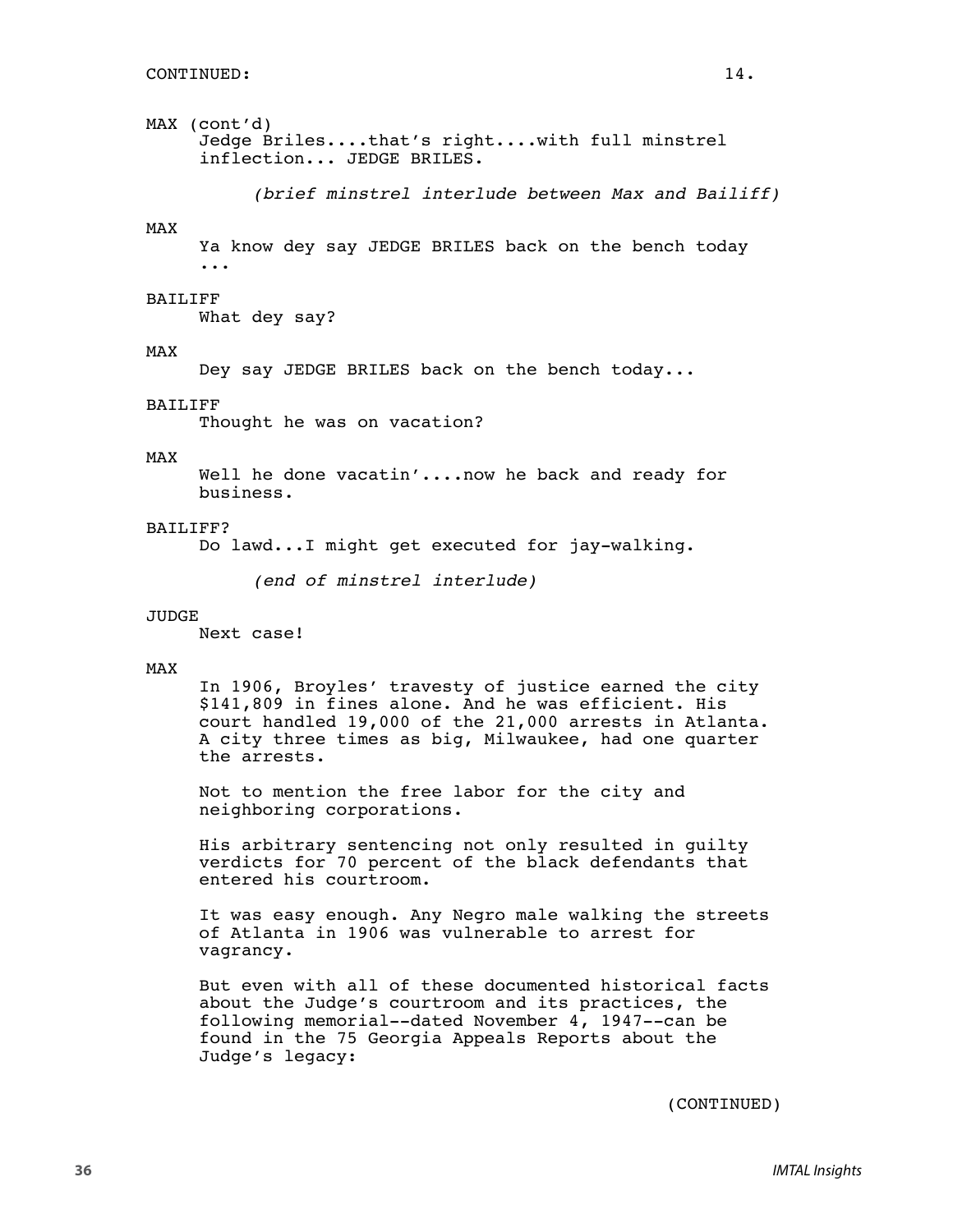"A believer in the enforcement of the law, an opponent of trifling technicalities, an advocate of the punishment of the guilty as a protection to society." It was said: "His strength lay in his faith in the eternal principles of right and wrong."

Really now?

Well, We are stockpiling our wood.

The power of popular culture in shaping communal perception. The travesty of a local justice system that financially supports both the city and local corporations. Unfair judicial decisions that contribute to the growing fears of the white populace.

Now, it's time to continue our journey and see how the media comes into play.

#### MEMORY STATION 3: Street

#### Corner--Downtown Atlanta

*(A newspaper boy is hustling his wares. This is one of the few stations where movement and space is not mitigated by "race.")*

#### NEWSBOY

Extra, Extra!!! Read all about it-- "Hoke Smith supports Tom Watson's ideas on Negro Disenfranchisement!"

#### MAX

Young man, what do you know about local politics?

#### NEWSBOY

I only know what's on the headline, buddy...--all I need to know.

#### MAX

Aren't you concerned about who the state's next Governor might be?

#### NEWSBOY

You serious, buddy?.....Extra, Extra!! "Young white woman attacked by Negro in Lakewood--"

#### MAX

Of course, I'm serious? Some of the information you're peddling is downright erroneous?

#### NEWSBOY

What--you got job for me or something?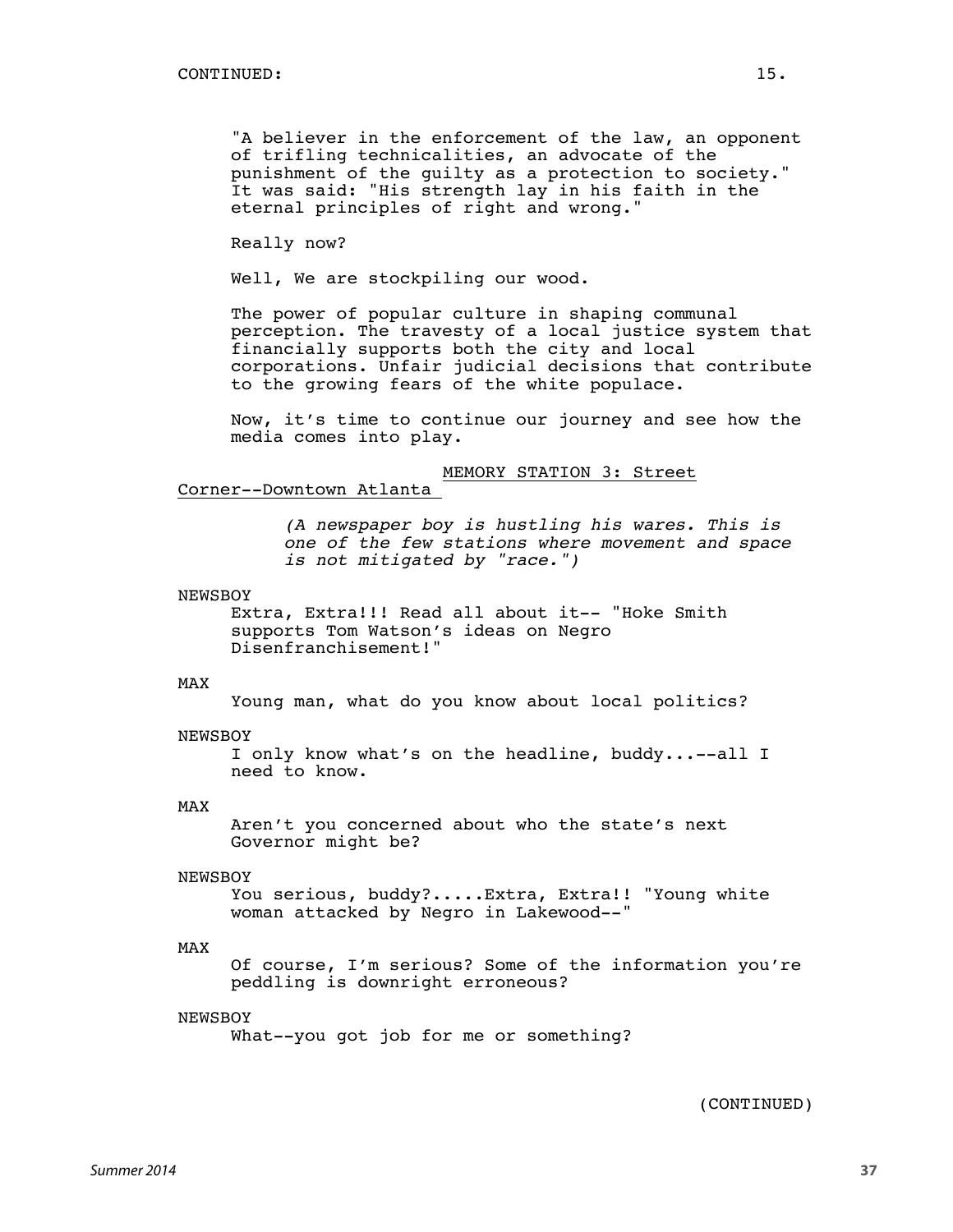#### MAX

Well, I--

#### NEWSBOY

--Thought not--Extra, Extra!!! "Ballots now or bullets later--"

#### MAX

--See that's the sort of thing I'm talking about! If we don't call out the fallacies in these news reports.

#### NEWSBOY

Look buddy, I'm witcha...alright...(looks around to make sure no one is watching) but this is my job, see?

It's all a load of horse poop. I mean, whadya got here?

Two newspaper men, Clarke Howell and Hoke Smith both running for Governor of Georgia. These guys are loaded.

Totally out of touch with your average White or Negro voter, but one thing they do understand is the power of words and controversy.

They also know that everybody is a little uneasy about the power of the Negro vote and how it might impact the Democrat and Republican parties.

#### MAX

So, why don't they court the Negro vote?

#### NEWSBOY

You're not from around here, are you buddy? ...See there was this little War a couple of years back... the Civil War...or as folks around here like to call it--

#### MAX

The War of Northern Aggression--

#### NEWSBOY

So you ain't a total nincompoop...had me worried there for a sec.

#### MAX

You're rather astute yourself...for a newsboy.

#### NEWSBOY

I read a lot.

These guys are still caught up in losing the war so, (MORE)

*If we don't make people aware of what's really going on. Something detrimental might--*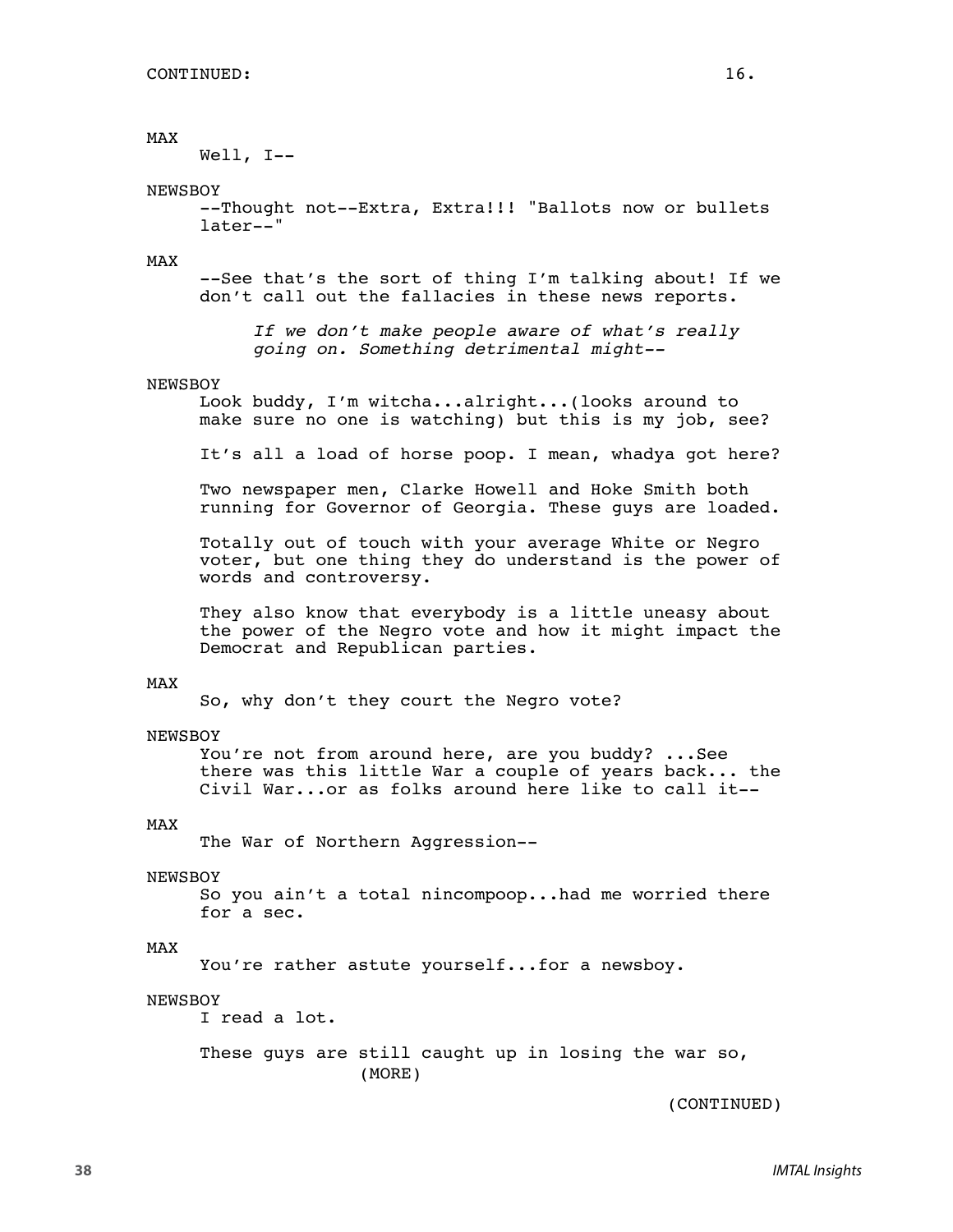#### NEWSBOY (cont'd)

the last thing they would want to do is ask for the Negro vote.

Then there's the fact that you got guys like me out here hitting the pavement, when there are all these younger Negroes getting these respectable jobs at the post office, owning fancy little barber shops downtown, some even going up on the hill to get educated at one of them Negro colleges in town.

#### MAX

Any white person who works hard enough can achieve the same thing.

#### NEWSBOY

Sure, of course-- but you have to see it from their point of view.

They don't get how a group of people two generations away from slavery, only 29 years from Reconstruction, is able to get so far so fast?!

#### MAX

Even with Jim Crow laws and segregation.

#### NEWSBOY

Exactly!

All that success makes poor whites green with envy and the white elite nervous as all get out. They put a lot of stock in being superior.

#### MAX

(holding one of the papers) So, this is all about insecurity?

#### **NEWSBOY**

Ain't it always.

That and fear and desperate attempts at trying to maintain some illusion of power.

Look at Hoke Smith's "mentor" Tom Watson, stoking fear of the Negro vote.

Not too long ago, this same guy was trying to unite poor white and negro farmers to fight against the corruption of the big corporations.

MAX

But he failed and had to reinvent himself as a "child of Dixie," pushing Hoke Smith to initiate his campaign based on "fear of the Negro vote."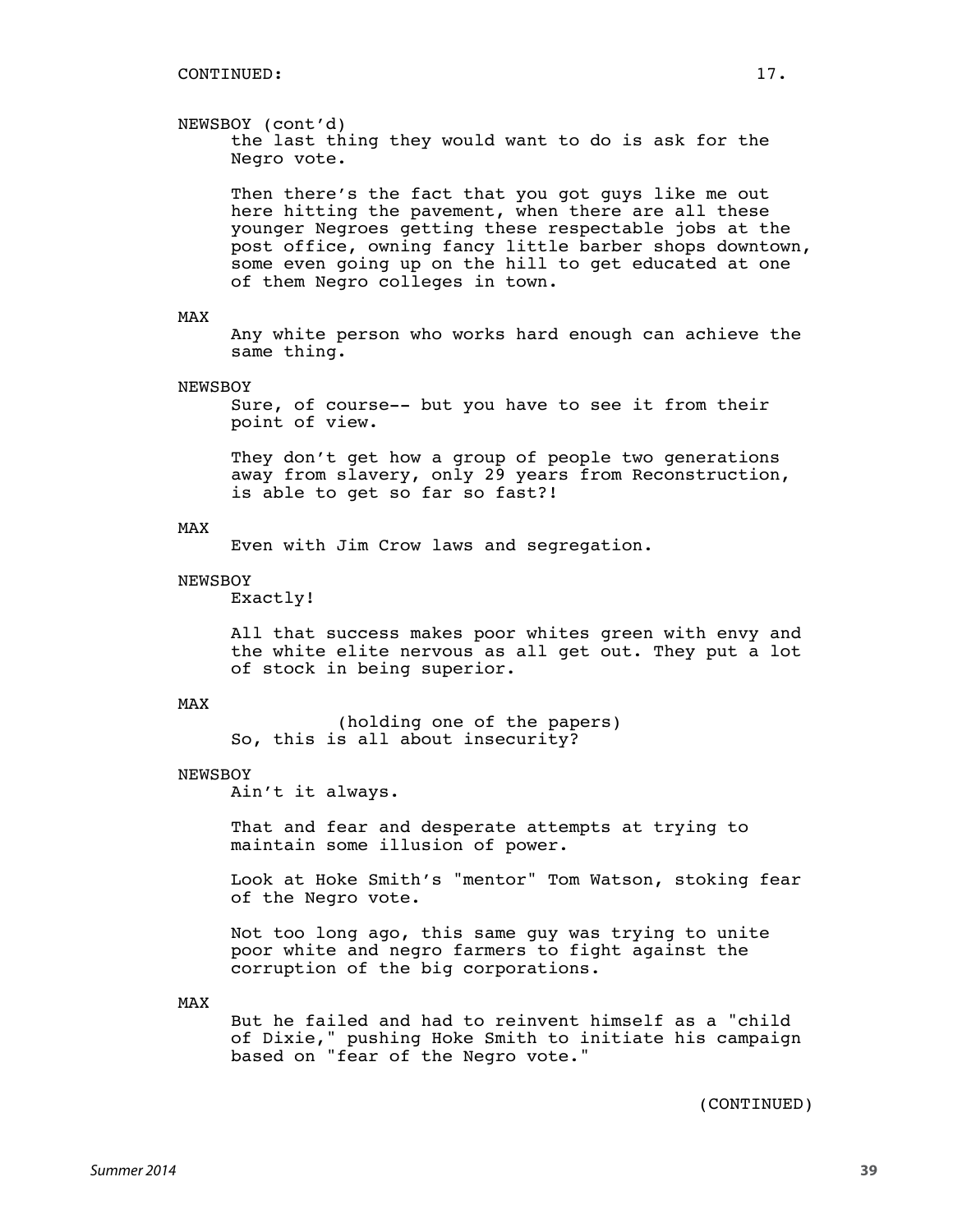#### NEWSBOY

And his opponent Clark Howell joined right in the fear mongering in order to keep up.

After all the progress made after the War, giving colored men the vote, suddenly the Governor's Race hangs on taking the right to vote away from the Negro.

We can all sing Dixie because if the Negro has no voting power....everyone is happy.

#### MAX

Everyone, but the Negro. So, what about all the reports of attacks on white women.

#### NEWSBOY

One real attack is enough to fabricate hundreds. As long as you keep pumping fear into the machine it keeps running.

So, you got the papers providing the fuel-- the Negro middle class and White business class trying to put out fires... and the machine keeps right on moving.

#### MAX

Interesting... So, whose side are you on?

#### NEWSBOY

Side? Ain't got no side buddy... I'm like one of those carpetbaggers. No matter what happens, it'll make the news....and I'll have papers to sell.

Extra, Extra!! "White school teacher attacked on her way home!"

*(Newsboy walks off)*

#### MAX

Well... we seem to be getting closer to the moment when the fury is unleashed.

But before that happens, let's take a little detour down the alleyway to a place where Jim Crow hasn't completely stalled the flow of movement.

MEMORY STATION 4: Juke Joint on

#### Decatur Street

*The area has moody lighting. During the entire scene, ragtime or some early blues is playing low in the background. There are 3 tables with chairs and benches for everyone to sit on. A man and a woman are sitting at one table laughing and*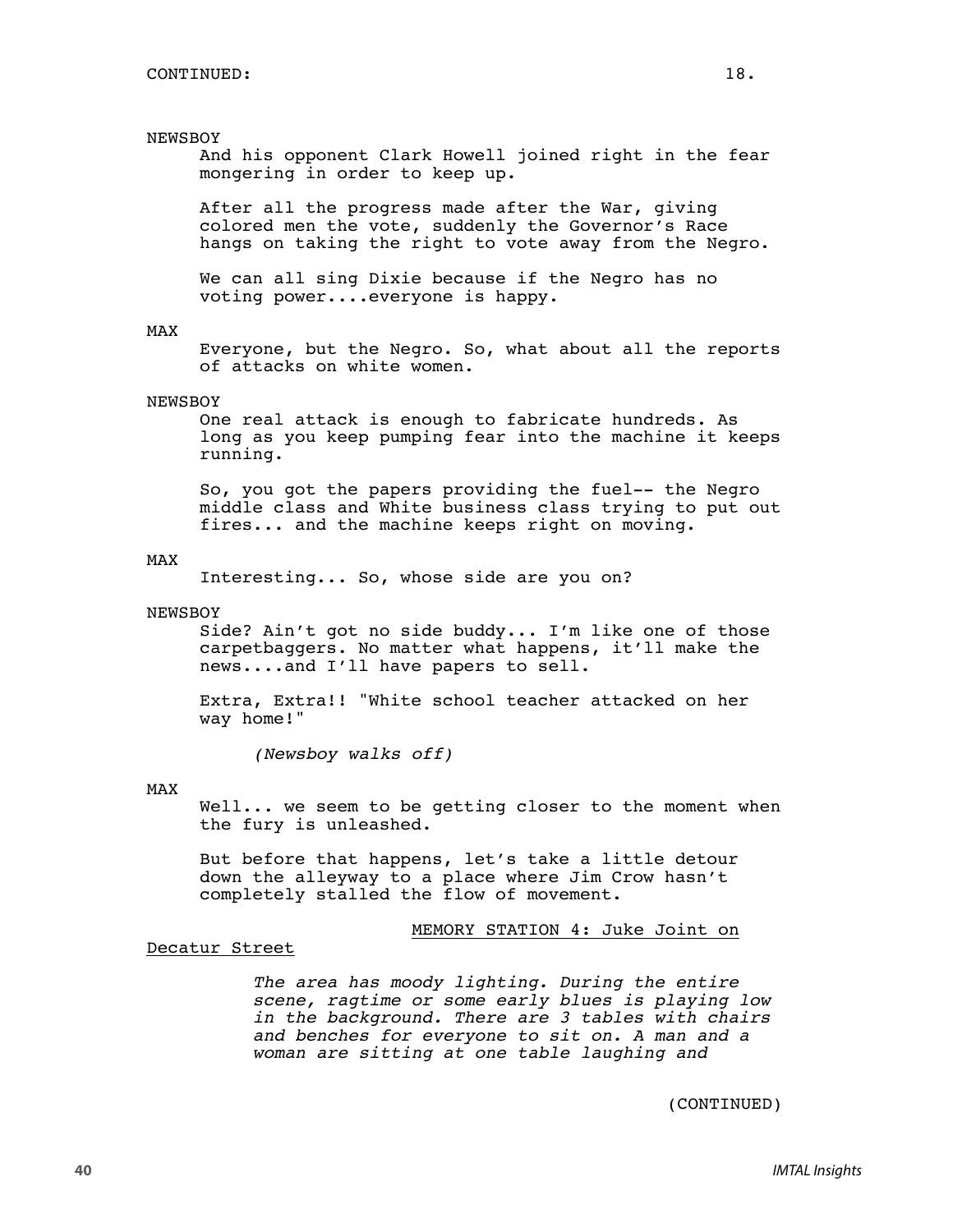*joking. Another actor is behind the bar. The audience should be in the space as opposed to simply observing.*

*\*The woman, ROSE, is white but can be played by a female performer of any ethnicity. The man, STEWART, is black and can be played by a performer of any ethnicity. The other characters are JAKE the owner (who enters at the end) a black man and TOM a white bartender--race and gender of the performers not important.*

*Max enters with the audience.*

#### MAX

Jake's Juke Joint. Feel free to sit or stand anywhere you want to. No color lines here.

#### ROSE

Well, Mr. Barber seems you brought all of Decatur Street with you.

#### MAX

Ahhh. The lovely Rose Smith. The best telegraph operator in the Gate City. (Kisses her hand)

#### ROSE

Bet you say that to all the ladies, Max. Meet my friend, Stewart. Stewart this is Max...

#### **STEWART**

(excited...rises to shake his hand) J. Max Barber....Mr. Barber, I'm a huge fan of The Voice Of The Negro.

#### MAX

Thank you, young man.

#### ROSE

Stewart is a student at Atlanta University...studying?

#### **STEWART**

Literature, sir. I want to be a school teacher.

#### MAX

Well, the race definitely needs more young and energetic school teachers.

#### ROSE

Stew here is keeping me company while his friends are being "entertained" at the burlesque house.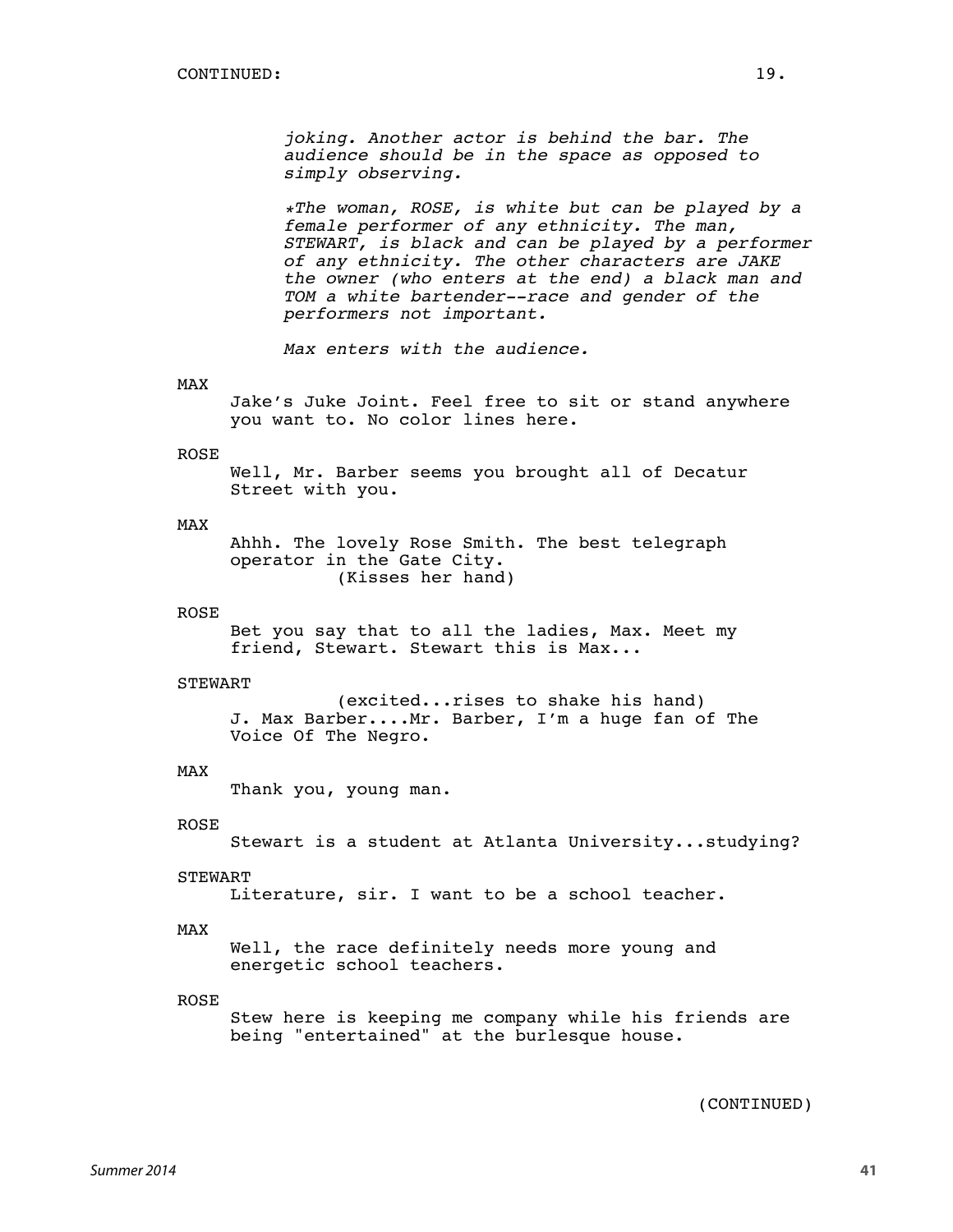MAX You don't like burlesque, Stewart? **STEWART** (bashfully) It's not that, it's just...well... I'm engaged, sir. I didn't think it would be appropriate. TOM Appropriate? Boy, you realize you on Decatur Street, right? *(They laugh at his naiveté. Max walks over to Tom and the two share Tom's cigarette.)* STEWART (embarrassed) Yeah...well... TOM What's that saying the Negroes have, Max...? MAX Which one? TOM The one about the types....uh... Decatur...um. MAX Oh...There are essentially two types of Negroes. (in Victorian) Auburn Avenue Negroes. (in Vernacular) And Decatur Street Negroes. TOM (In Victorian) Stewart is obviously the former. *(They laugh. Stewart wants to crawl under the table.)* **STEWART** (looking at Max, shocked) You smoke Mr. Barber? MAX Don't tell nobody. ROSE Ignore them, Stewart. See, that's what I was talking about. Perceptions. (MORE)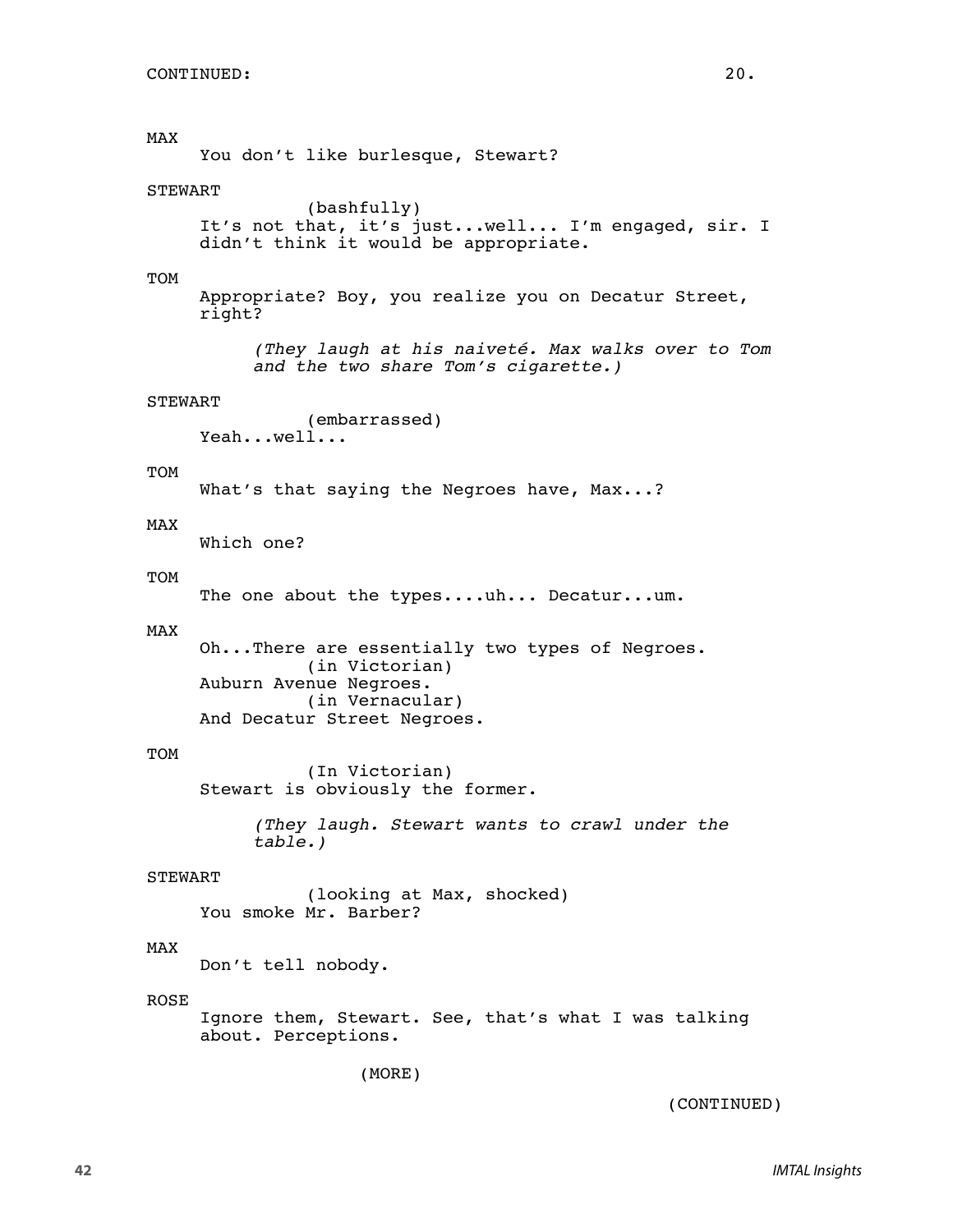#### ROSE (cont'd)

It's like when I went home to visit my folks in Newnan. I told my father that I'd become a suffragette. The look he had on his face...it was as if I'd told him that I was marrying a Negro.

#### **STEWART**

What would your father say if he walked through that door and saw the two of us sitting at the same table?

#### ROSE

Honestly...He'd probably beat me within an inch of my life.

#### **STEWART**

What would he do to me?

#### ROSE

...probably string you up.

#### STEWART

Even though I'm a happily engaged man, With no dishonorable intentions.

#### ROSE

Doesn't matter. Perceptions.

#### **STEWART**

What about you, Ms. Rose? You read the newspapers. Here you are on Decatur Street in the middle of the night in some Juke joint in an alleyway. You're not even a little afraid.

#### MAX

He's got you there, Rose.

#### ROSE

Why should I be? I grew up on a farm in Newnan. I hunt better than any of my four brothers, and I can skin an animal faster than most men.

#### MAX

So, you are not afraid of being defiled by one of us "dusky black brutes."

*(Tom and Max laugh. Rose leans in close, flirtatious, making Stewart very nervous.)*

#### ROSE

....I carry a straight razor at all times...and I know how to use it.

So, are you gonna listen to these two drunks (MORE)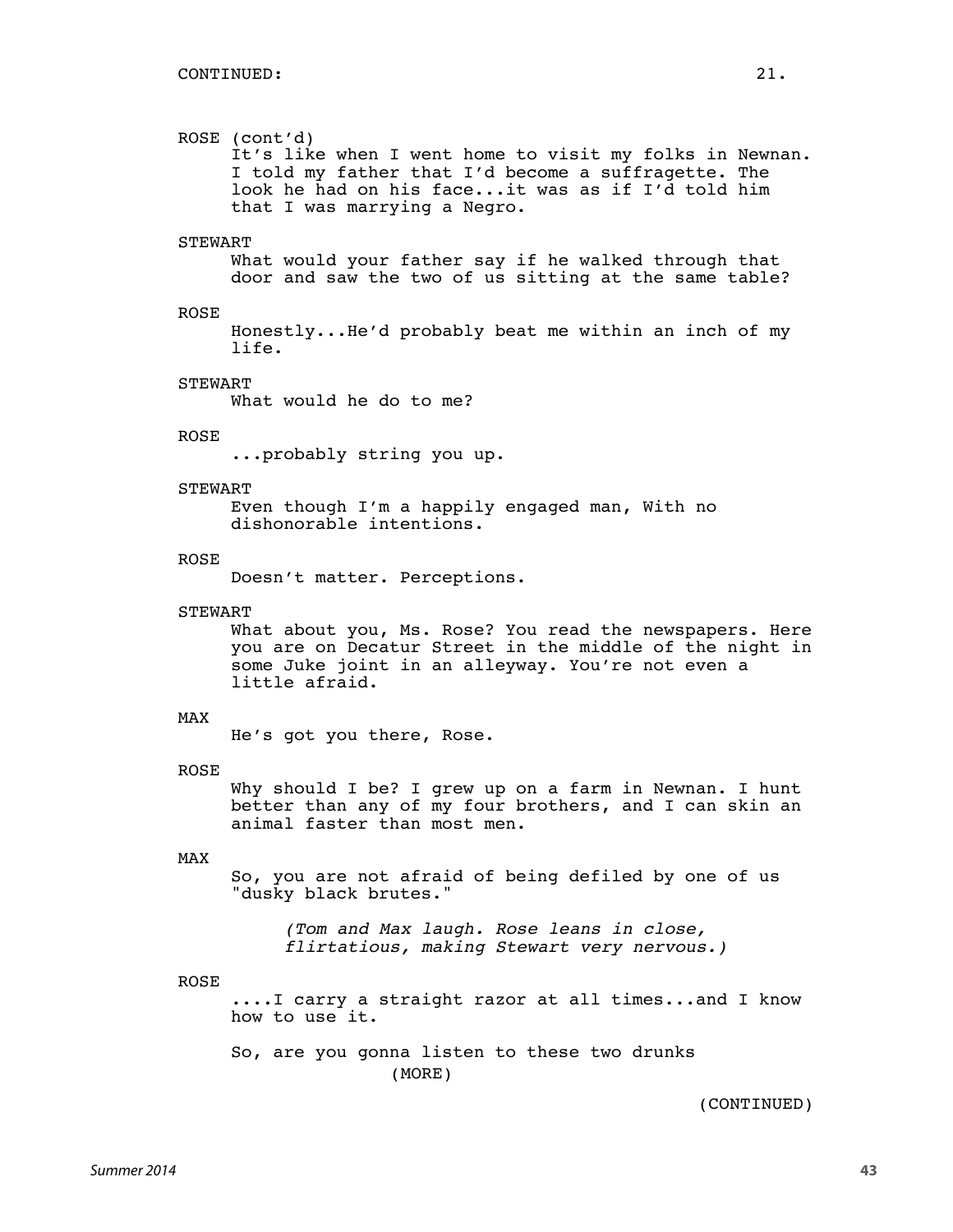#### ROSE (cont'd) yapping--or are you gonna get up and dance. Can you dance, Auburn Avenue?

*(Max and Tom howl at her challenge. Rose and Stewart get up and dance.*

*At various times during Max's monologue, Rose and Stewart will bring up an audience member to dance. Max snaps his fingers and swings a little at the beginning of the monologue.)*

#### MAX

Syncopation....music....and movement. When I delve back into my memory of that time, for some reason those are the things that I remember most about the city before the riot.

The major tragedy of Jim Crow is that it limits both space and movement.

For everyone: black, white, male, female, rich, poor and in between. Your entire existence is constricted. You can barely breathe and because of that, you are easier to control.

The real danger on Decatur Street wasn't the drugs, prostitution, crime, burlesque houses, home-made liquor or violence.... and believe me those were very real and occasionally dangerous...

But I'm speaking of the deep unspoken danger.... the core danger that spawns all of the exaggerated and tantalizing news reports.

The real danger was that Decatur Street was a free zone, a place of unrestricted movement.

If you were a young white woman, educated and independent with no responsibilities. A working class white man, away from his family, with money to spend. A black male student at one of the city's black universities, out on the town with your buddies for a night of adventure.

A working class black woman trying to unwind after a long day of hard labor.

Your class and your race didn't matter on Decatur Street.

Jim Crow did not exist.

(MORE)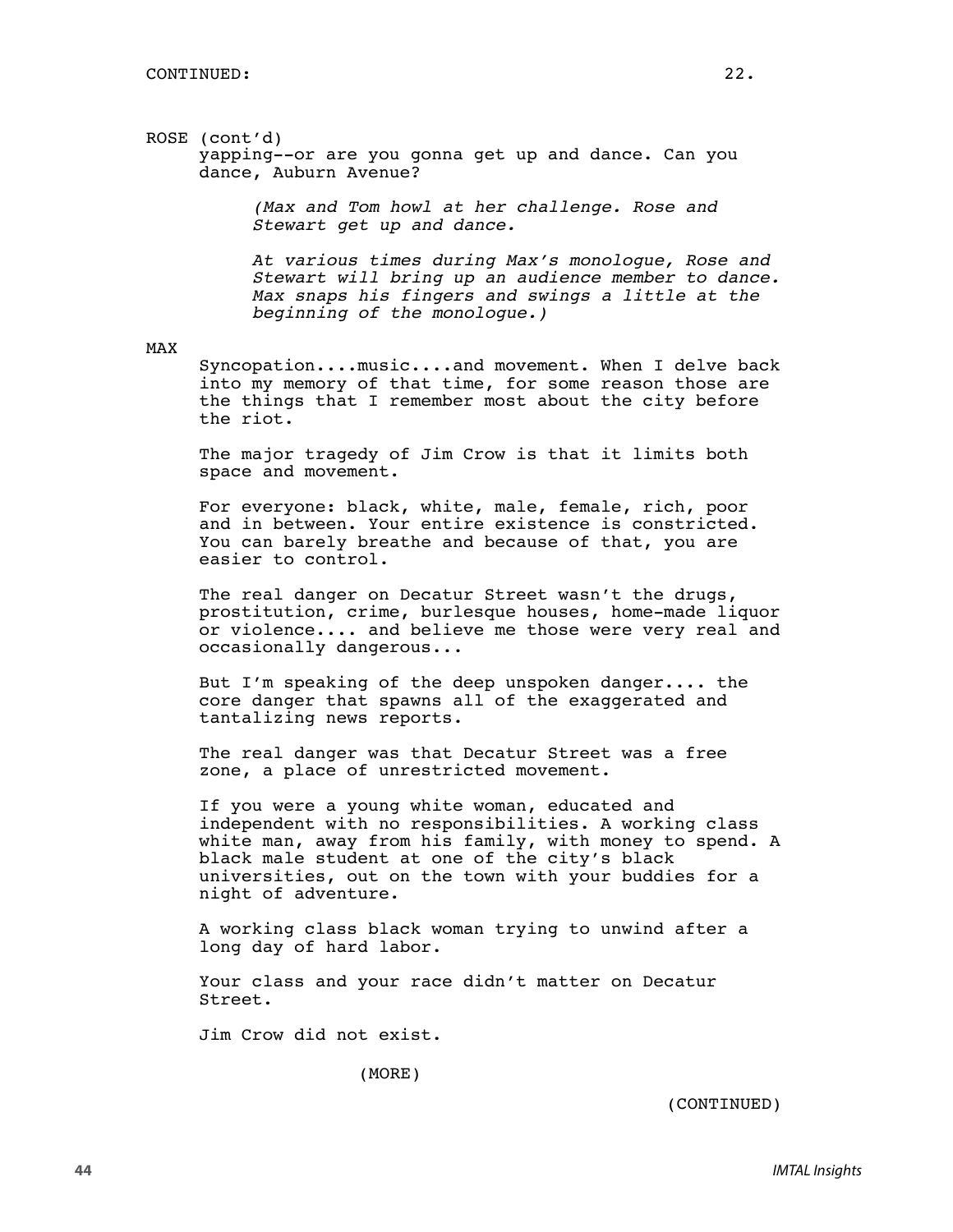#### MAX (cont'd)

Places of unrestricted movement, have always been the most dangerous places in the minds of those who want to maintain power and control.

In these spaces, people of different backgrounds can laugh together, drink together, lean on one another and talk.

The free zone gives you the opportunity to appreciate another person's humanity.

*(Jake rushes in. Crowd noises, sirens and bullhorns can be heard.)*

#### JAKE

Alright people--time to close shop! Atlanta's Finest is making the rounds--and they cracking skulls!!

#### MAX

Alright folks that's our cue to leave.

(to Rose) Make sure the kid gets out of here, safely! Nice to meet you, kid--stop by the office sometime.

#### STEWART

I will, sir!

*(The performers rush out first.)*

#### MAX

We need to make a move before we end up back in Jedge Briles' court ..... Come with me, I want to introduce you to some friends of mine.

MEMORY STATION 5: The Barbershop

*(Max enters the barbershop on Marietta)*

#### LOUIS

Al, I know that ain't the dapper dandy from South Carolina?

#### AL

Lawd, it must be judgment day cause the chosen one has graced our presence dis here afternoon.

#### MAX

I just stepped in the damn door and yall done started signyfyin? (to audience) See what I gotta deal with.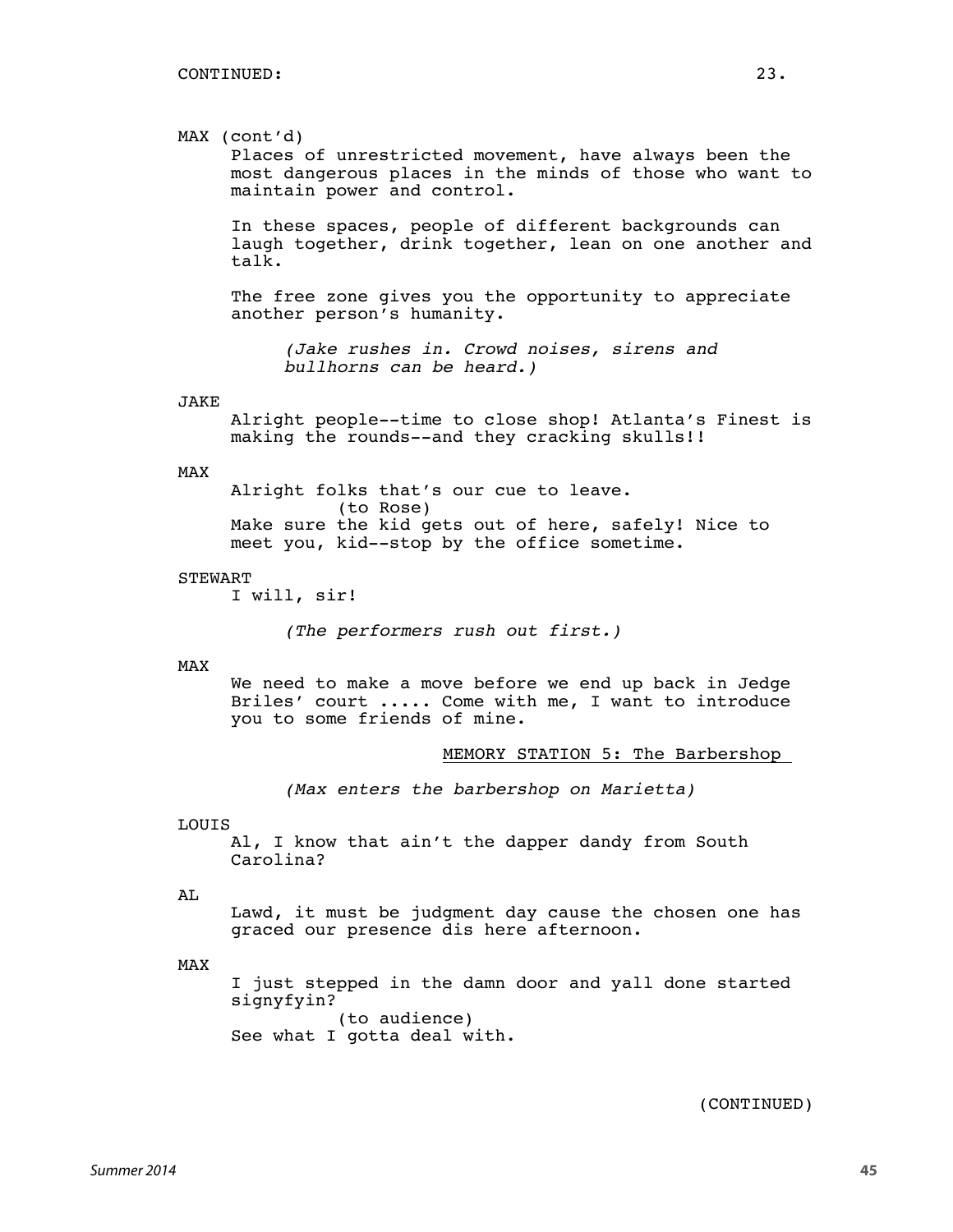*(He sits in Al's chair.)*

#### LOUIS

(code switching) Did you here that, Albert?

#### A<sub>L</sub>

```
Heavens Louis, did Jesse Max Barber drop a consonant?
```
#### LOUIS

Did he say "signyfyin"....not at all apropos.

#### AL

Is dropping a consonant even allowed in the Niagara Movement?

#### LOUIS

Improbable. I must consult Dr. Dubois on this matter.

#### AL

I think he's been spending far too much time with those...Negros...in that barbershop on Marietta.

#### LOUIS

Backward heathens.

#### AL

This might require a correspondence to the Elder Washington in Tuskegee.

#### MAX

Please don't do that.

#### AL

I forgot, you and the elder are on the outs presently. How unfortunate.

*(They all laugh. Code switching drops.)*

#### MAX

Damn, fools.

#### LOUIS

(\*to one of the audience members) Come on, sit in the chair. Don't be shy.

#### AL

I wouldn't sit in that chair either.

#### MAX

He must have heard.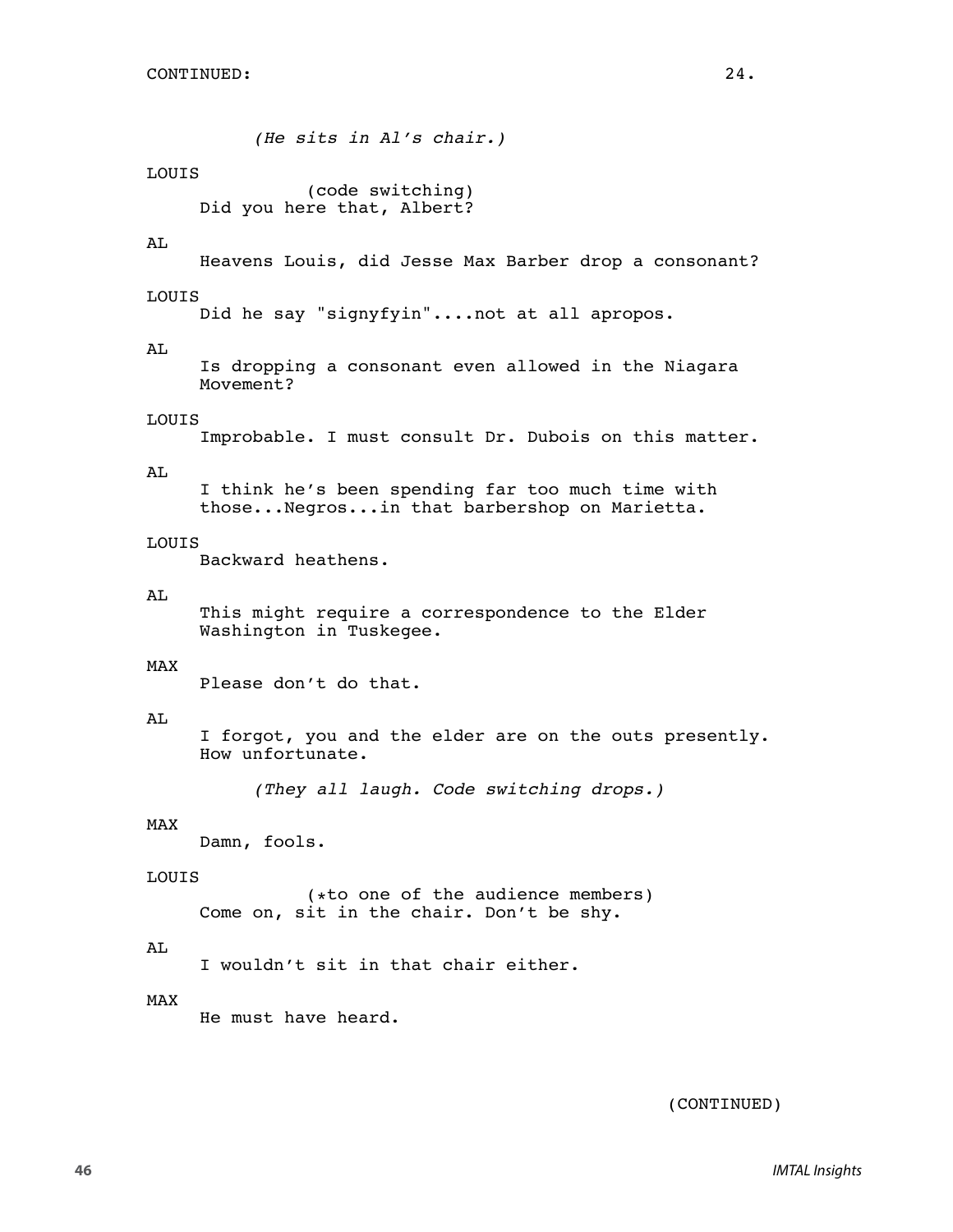### LOUIS

Never mind them. How about I make your hair look just like mine.

#### AL

So, how was that little meeting up in Harpers Ferry?

#### MAX

You should have come up, Al. You would have enjoyed yourself. Might have encountered your next future ex-wife.

#### AL

Nah, yall dicty folks ain't want my kind up there.

#### LOUIS

Here, he go.

#### MAX

How many times I gotta tell yall, the Niagara Movement is for all of our people. It's about acquiring equal rights for all of us.

#### LOUIS

All of who? (sarcastically) Bunch of bougie Negroes trying to question the integrity of Jim Crow.

#### AL

"In all things that are purely social we can be as separate as the fingers, yet one as the hand in all things essential to mutual progress."

#### MAX

Don't start quoting Booker T, and you both kill me acting like you some "regular down home country folk." You own this shop!

#### AL

Yeah, and our clientele got nappy hair just like yours. In fact we are one of the few places that will cut your nappy head.

#### LOUIS

And his head is nappy.

#### AL

Alonzo and Leland ain't cutting your hair at their shops.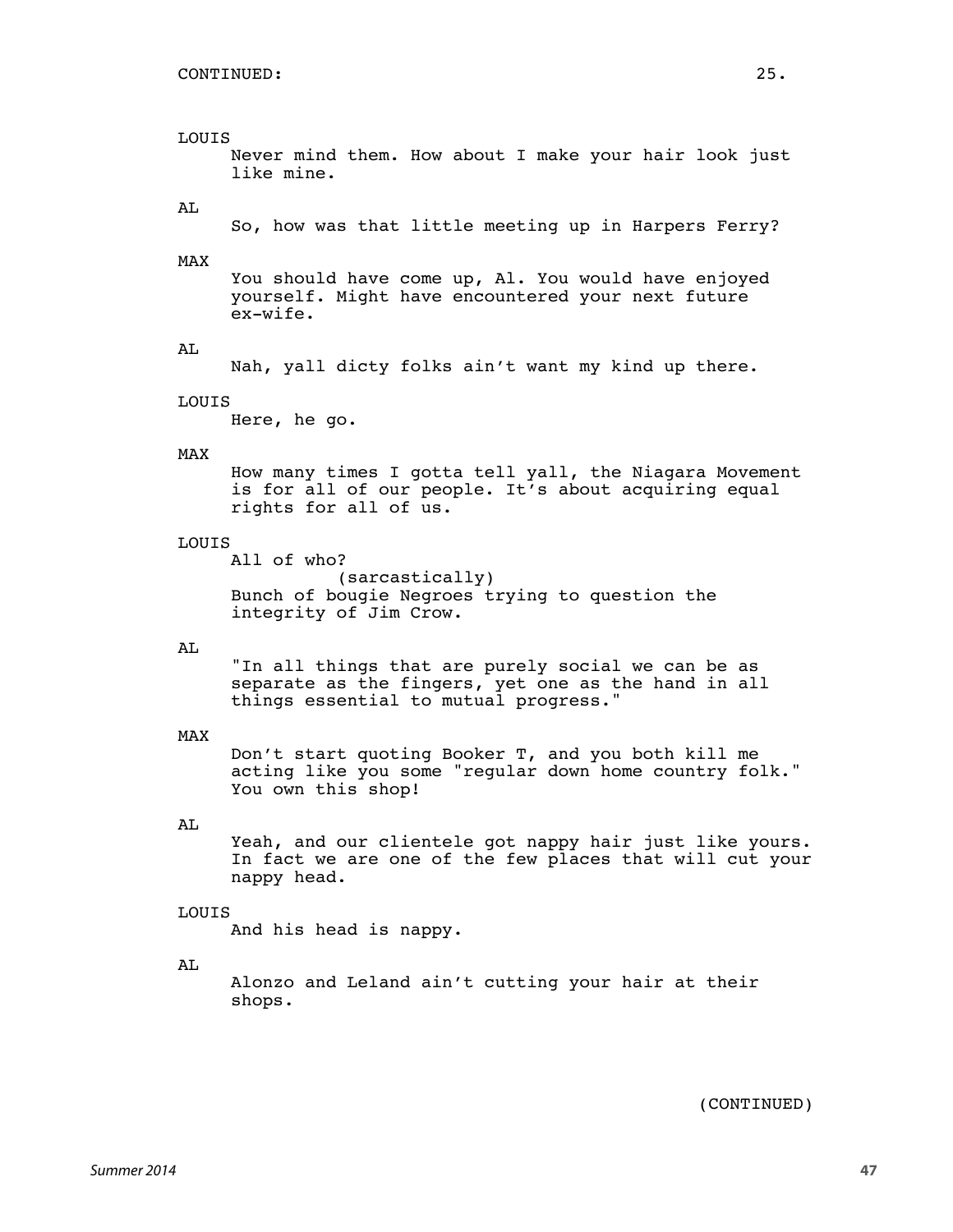#### LOUIS

Sure ain't.

#### AL

But that's the kind of "big money Negros" yall want at your little meetings. I didn't get an invitation to the first meeting in Niagara, so why should I go to the second one.

#### LOUIS

Alonzo went.

#### MAX

Am I gonna ever live that down?

LOUIS AND AL

Nope.

### MAX

It was a mistake. I apologize.

#### AL

Besides, I don't like that mess yall pullin.

#### MAX

What mess?

#### LOUIS

Hot mess.

#### AL

That underhanded sneaky mess you and W.E.B. pullin with Booker T.

#### MAX

Here we go.

#### AL

"Here we go," nothing (pops him with comb.)

#### MAX

Ouch!

#### LOUIS

Hot divisive mess.

#### AL

Don't you know that if it wasn't for Booker T. Washington and his National Negro Business League,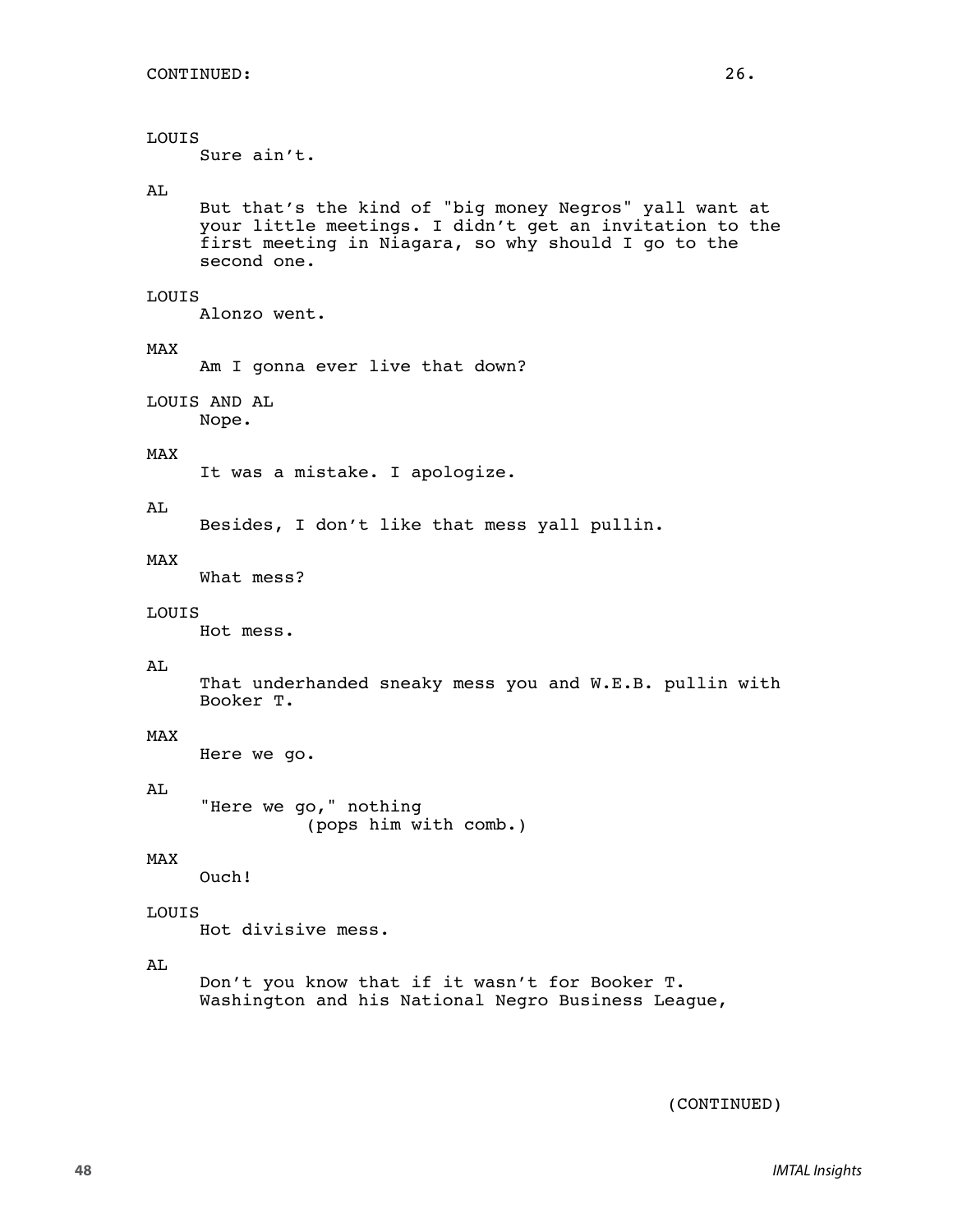AL, MAX, LOUIS "Negros like us wouldn't exist."

MAX

How many times am I gonna have to hear this?

AL

Until you and Dubois realize that what yall are doing, pitting the Niagara Movement against the National Negro Business League, is pulling the race apart--

#### LOUIS

--Like crabs in a dang barrel, if you ask me. --

*(During Max's speech Fred Walton enters. He walks with a limp. Fred sits in another chair.)*

#### MAX

--We are not trying to divide the race. The Niagara Movement is trying to move the race forward. We have to start dealing with these voting rights issues and Jim Crow laws if we expect to have any real freedom in this country. "In all things purely social we can be as separate as the fingers, yet one as the hand in all things essential to mutual progress." Is not going to work anymore--Things have been going one step forward, two steps back for too long.

FRED

Lord yall done got Max hot now.

MAX

Fred, would you tell them what I'm trying to say?

FRED

I understand what you sayin, Max--but I see what they sayin too.

What you and W.E.B. gotta understand is that you have a whole generation of folks that are going to support the old man in Tuskeegee until the day they die.

#### MAX

I wish they would hurry up and die, then.

*(silence. Beat.)*

#### LOUIS

No, this Negro didn't--

AL

--You see me about to cut him with this straight razor--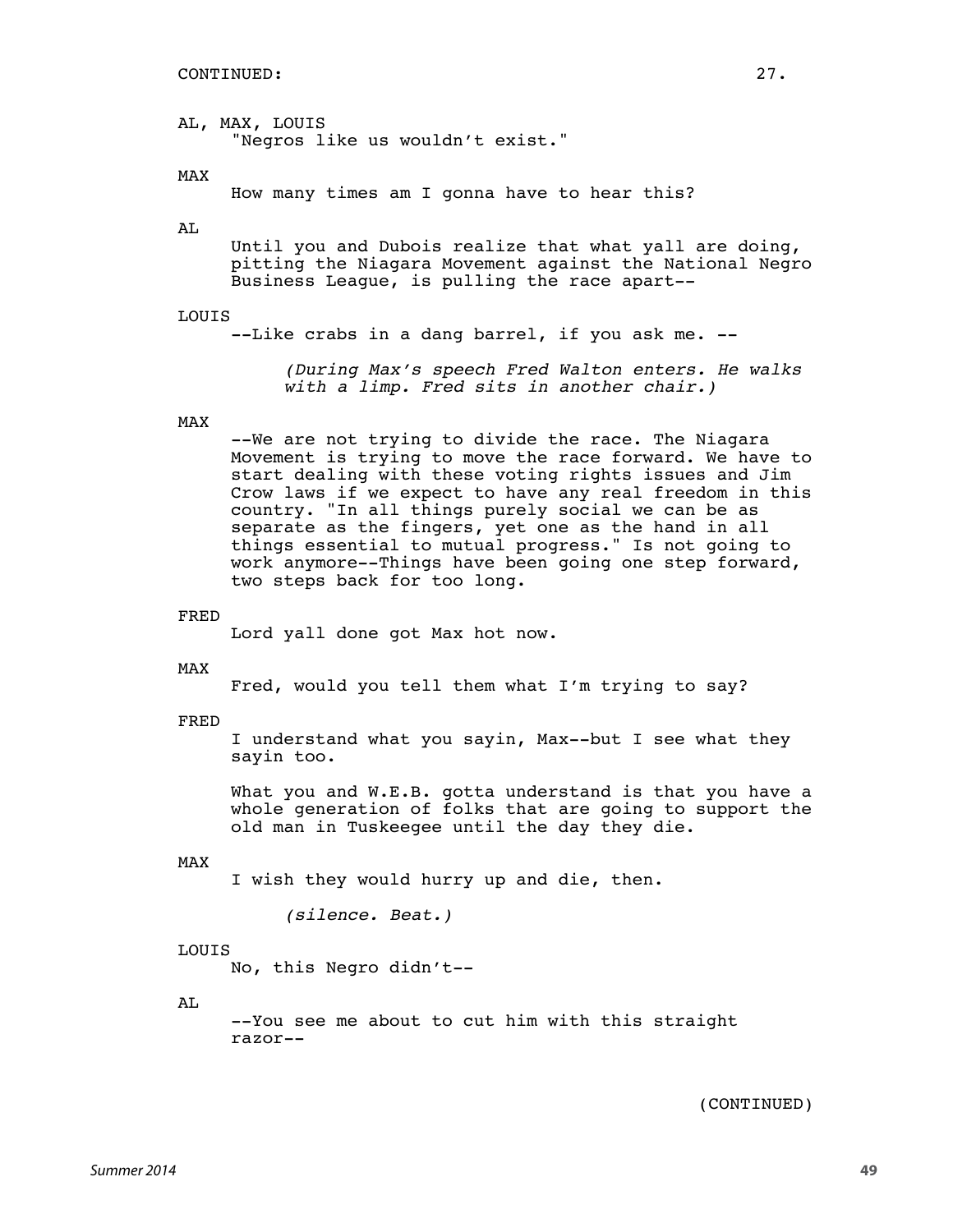#### FRED

--Crabs in a dang barrel.

#### LOUIS

What's ole Alonzo Herndon's stance on all of this?

#### FRED

(laughing) Yall know the boss don't get involved in no political mess.

#### MAX

He's like the newsboy out there on the corner--

#### AL

--Yeah, but he was at the first Niagra meeting.

#### MAX

He even brought his wife and son, Adrienne and Norris, along. Couldn't convince him to commit to active membership, though.

#### LOUIS

Cause he ain't stupid.

#### AL

Alonzo Herndon got plenty of sense--

#### FRED

--Yeah, the boss is always gonna follow the greenback--

#### MAX

--Yall, make me sick. (looking at his watch.) Let me leave this den of colored complacency.

#### LOUIS

Ohhh that's a whole six syllables.

#### AL

He so edu-micated. (Max pays Al) When we gonna see your ole burr head again?

#### MAX

I probably see yall Sunday at church. We should go have a sip afterwards.

#### LOUIS

Yall know I don't drink on the Lord's day.

*(Beat. They all look at Louis. He's a damn liar.)*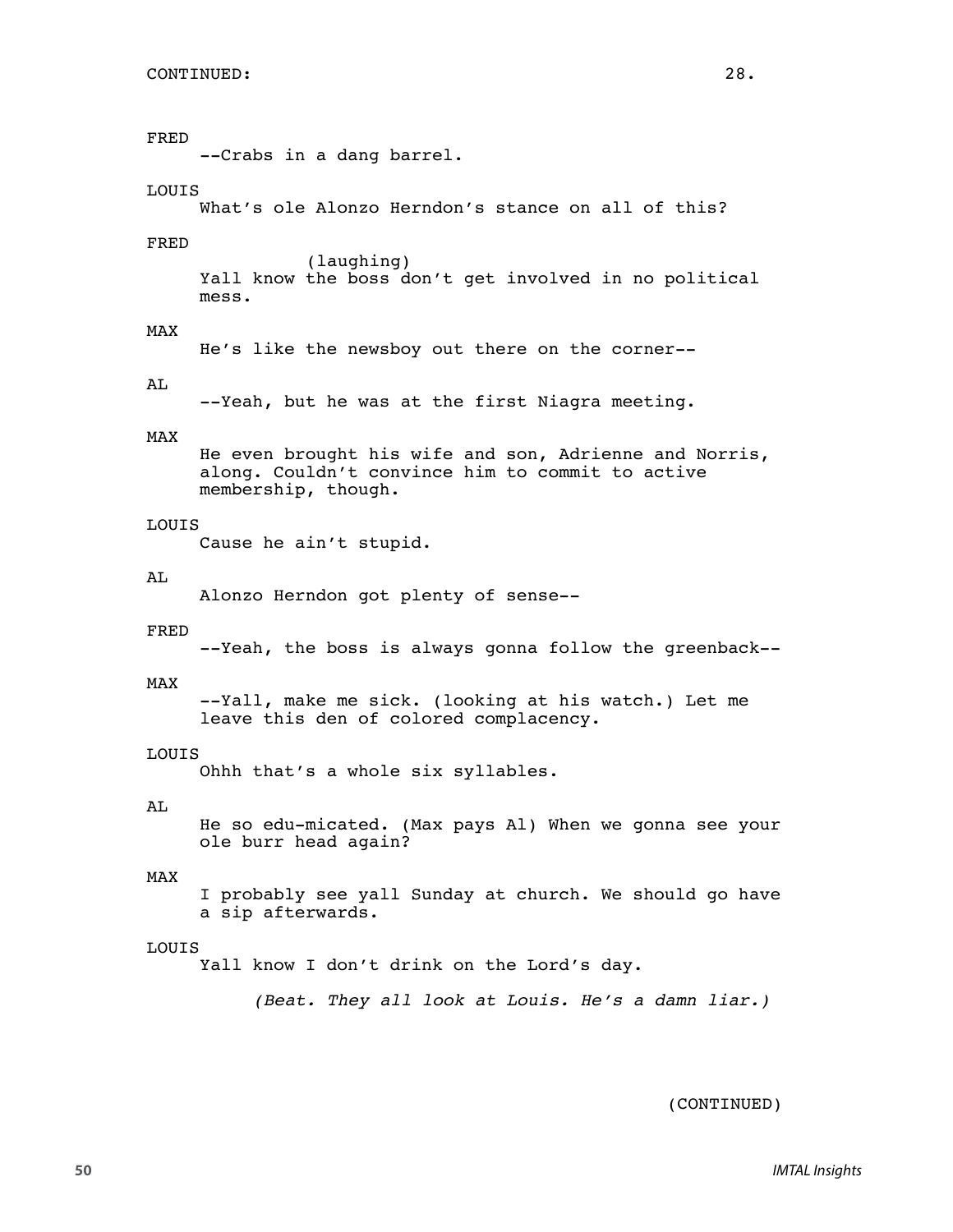FRED Be careful out there, Max. Those crazy news reports got people tense.

AL

Yeah...you can feel it in the air. Keep your head down and get to where you need to go. Quick.

#### MAX

Yes, sir.

*\*Louis, Al and Fred freeze*

MAX

(to Audience) That was the last time I saw Louis, Al and Fred.

During the riots....a white mob came upon Fred as he was leaving Alonzo Herndon's shop. He was killed in the streets.

The murder was witnessed by a young Walter White, who would later become a civil rights activist and leader in the NAACP.

Louis and Al's shop was raided, but luckily they were not inside. Harry Leland wasn't so lucky.

Just a block away at Leland's barbershop on Peachtree, the owner and two of his barbers were cutting the heads of their white clients.

The mob entered the establishment. Leland was clubbed and his two barbers were shot in the back of the head. Their bodies were mutilated... then placed in front of Henry Grady's Statue on the corner of Marietta and Forsyth Streets.... A blood sacrifice to the New South.

We're about to reach the rough part of our journey. Follow me....and watch out for the potholes.

#### MEMORY STATION 6: Trolley Car- The

Riot Begins

*(The trolley car space has "Negroes" in the rear, "whites" in the front. It should be a cramped space. Two "negro" characters are in the rear and two "white" characters are in the front. The V.O. will be the newsboy's voice pre-recorded.)*

MAX

At this point on the memory track we will be making a transfer to a smaller car. Can I please have my negro (MORE)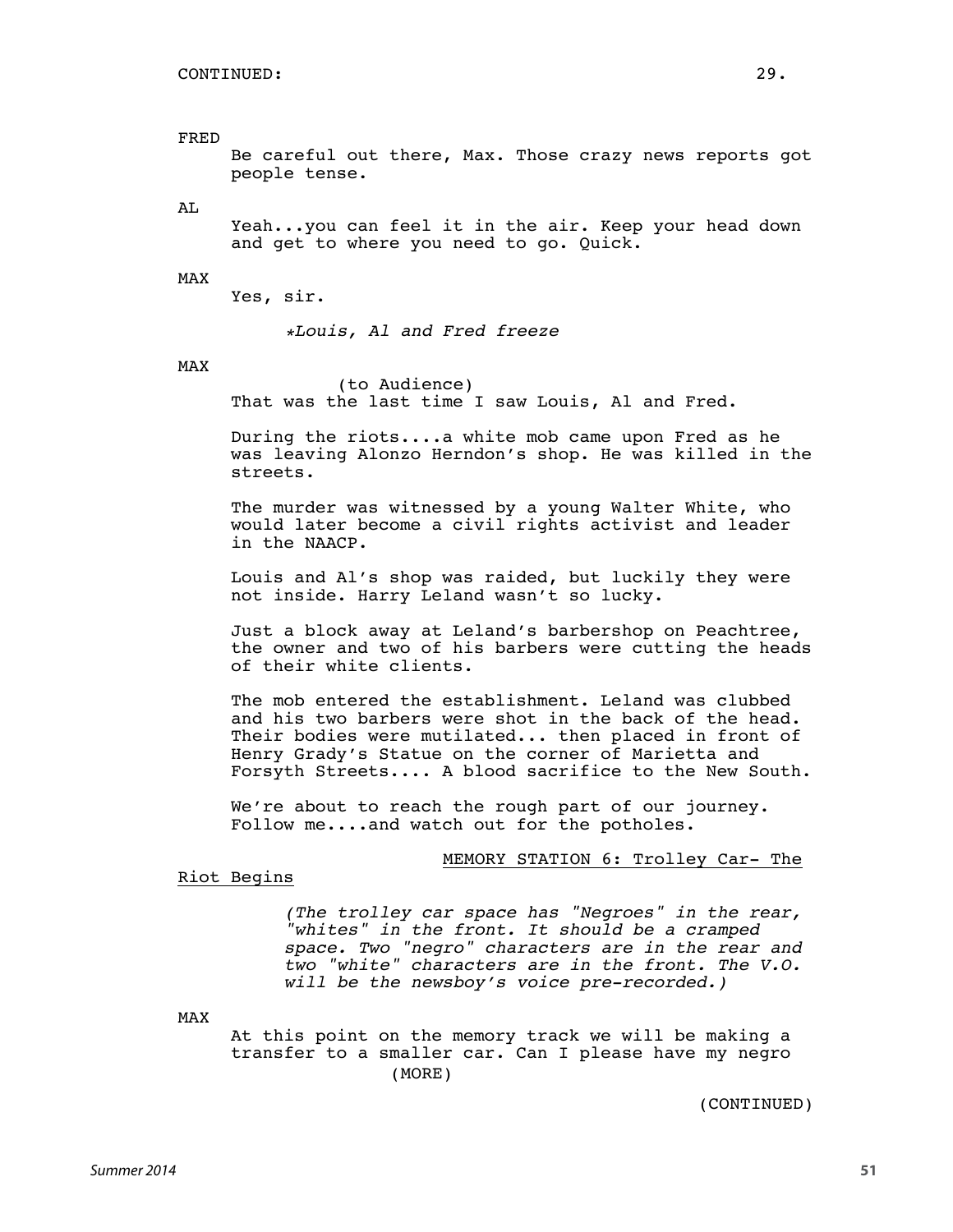MAX (cont'd) passengers in the rear, white passengers in the front. Please be sure not to touch the walls...they are very fragile. September 22, 1906. Saturday. 9:30pm NEGRO 1 Wonder why it's so crowded this evening? NEGRO 2 I don't know, but I'll sure be glad to get home and soak these feet. It's been a long day today. NEGRO1 Who you tellin? WHITE 1 When the rest of the family coming to the city? WHITE 2 Not sure. Thinking about talking to the foreman about getting my son a job at the Mill. It be a lot easier with two checks coming in. Don't want the wife out there looking for a job, especially with all the stuff that's been going on. WHITE 1 Yeah, the city ain't a safe place for a white woman these days. NEGRO 2 I usually don't see you on the route this early on a Saturday. NEGRO 1 Yeah, I normally work the late shift at the hotel-- but Fergurson let a couple of the late shift folk off early. Said he got a feeling that these white folks might get a little antsy with all the stuff that was in the morning papers. WHITE 2 I blame it on them uppity Negroes on the hill at them schools. My brother was doing some road work over there. Said them folks look and talk like they from England.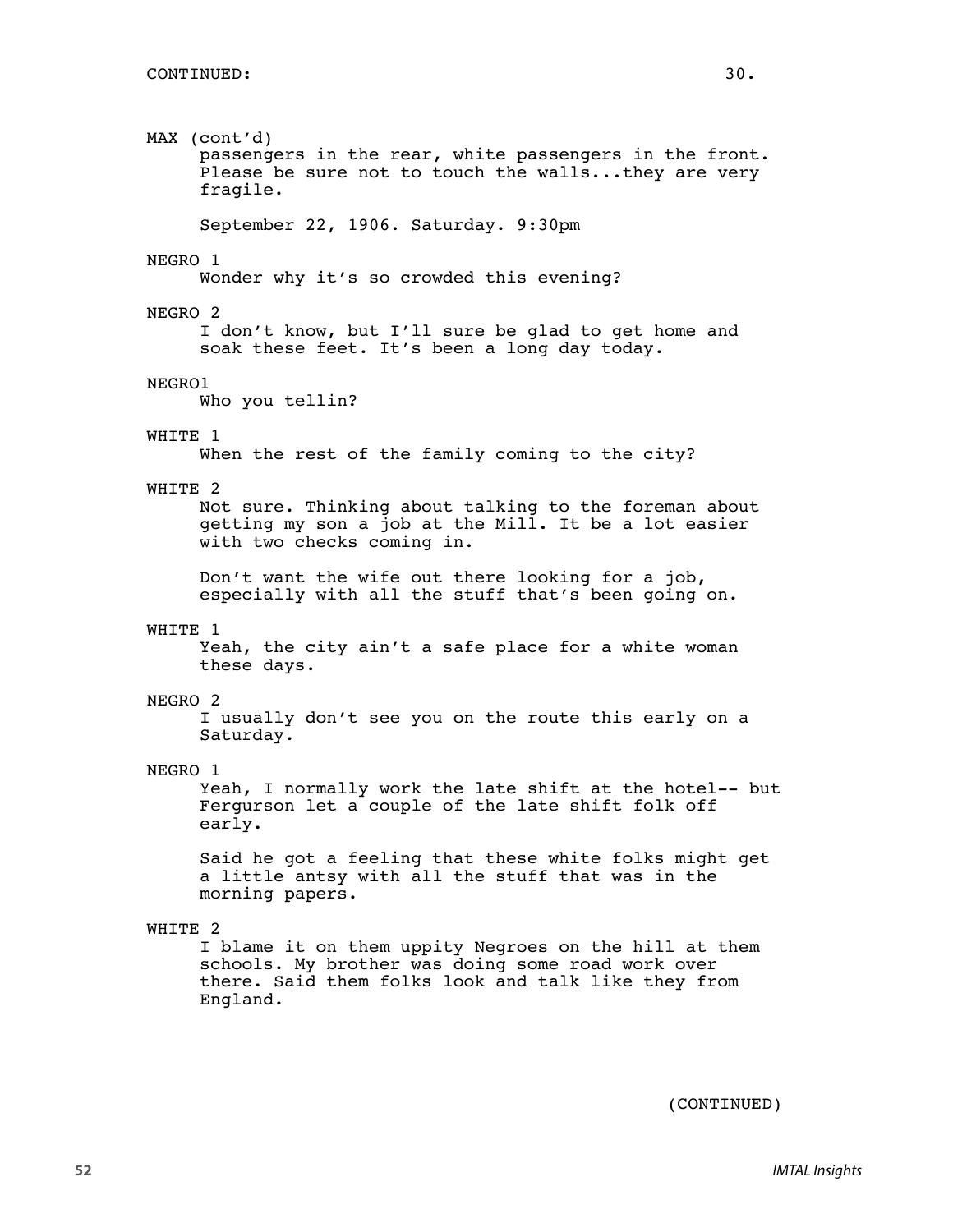### WHITE 1 Well, the papers say it's the crazy bucks that be hanging out on Decatur Street. You couldn't pay me to walk down there in the middle of the day with a lantern. NEGRO 1 I don't trust nothing them rags got to say. They just trying to make money and compete with each other. Just trying see who can come up with the craziest headline. People got more sense than that. V.O. Extra, Extra!!!! Negro man assaults Sarah Jacobs in grocery store!! WHITE 2 Didn't that happen this morning? NEGRO 2 Not sure if I would call a kiss on the hand an "assault." NEGRO 1 In this town it is. V.O. Extra!! Extra! Negro attempts to assault Mary Chaffin near Sugar Creek Bridge! WHITE 2 This kinda thing can't keep happening. Liable to get folks all riled up over nothing! V.O. Extra!! Extra!! Second Assault! NEGRO 1 I thought this was the third, obviously they losing count. NEGRO 2 I dunno....my stop coming up soon though, I'm just gonna try and get home as quick as I can. This don't feel right. WHITE 1 Why is the trolley slowing down?.... V.O. Extra!! Extra!! Angry Citizens in pursuit of black Brute in Chaffin case!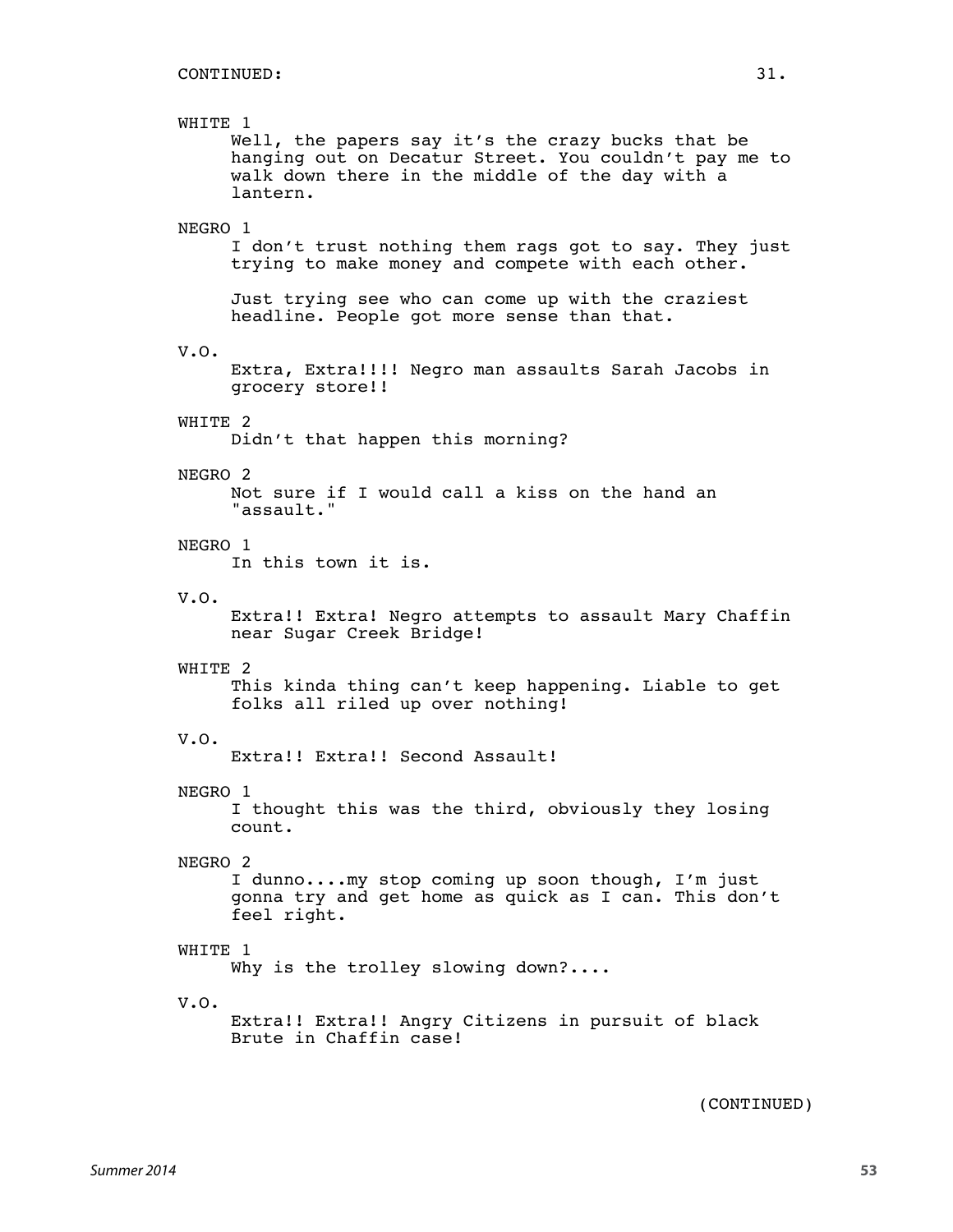NEGRO 1

Why is the trolley slowing....?

V.O.

*(Live voices from either inside or outside trolley)* Are we white men going to stand for this?!!!

V.O.

Extra! Extra!!! Third Assault!

V.O.

(Live Voices. Overlapping) Are we gonna let this happen. We can't stand by and do nothing. Don't know they place.

Just like that play we saw. Some old Southern justice. We need to bring order back. Shoulda sent them back to Heathens, can't civilize them. Wouldn't let them in my house.

*(The live voices over-lap with the recorded ones. Sounds of broken glass and gunshots. The audience is being--safely--pushed within the confines of the small rectangle.)*

#### MAX

Be careful! These are innocent travelers! They are with me!

WHITE 1

Him?! We're not with him--!

#### WHITE 2

We don't even know this quy-!

*They rush out off the trolley.*

#### MAX

They haven't done anything wrong. Stop it!

#### NEGRO 2

We better get out of here, Barber doesn't know what he's dealing with--!

#### NEGRO 1

Right behind you!

#### MAX

Stop it, please! STOP IT!!

*Sounds abruptly stop. Lights dim. A faint crowd sound can be heard in the distance.*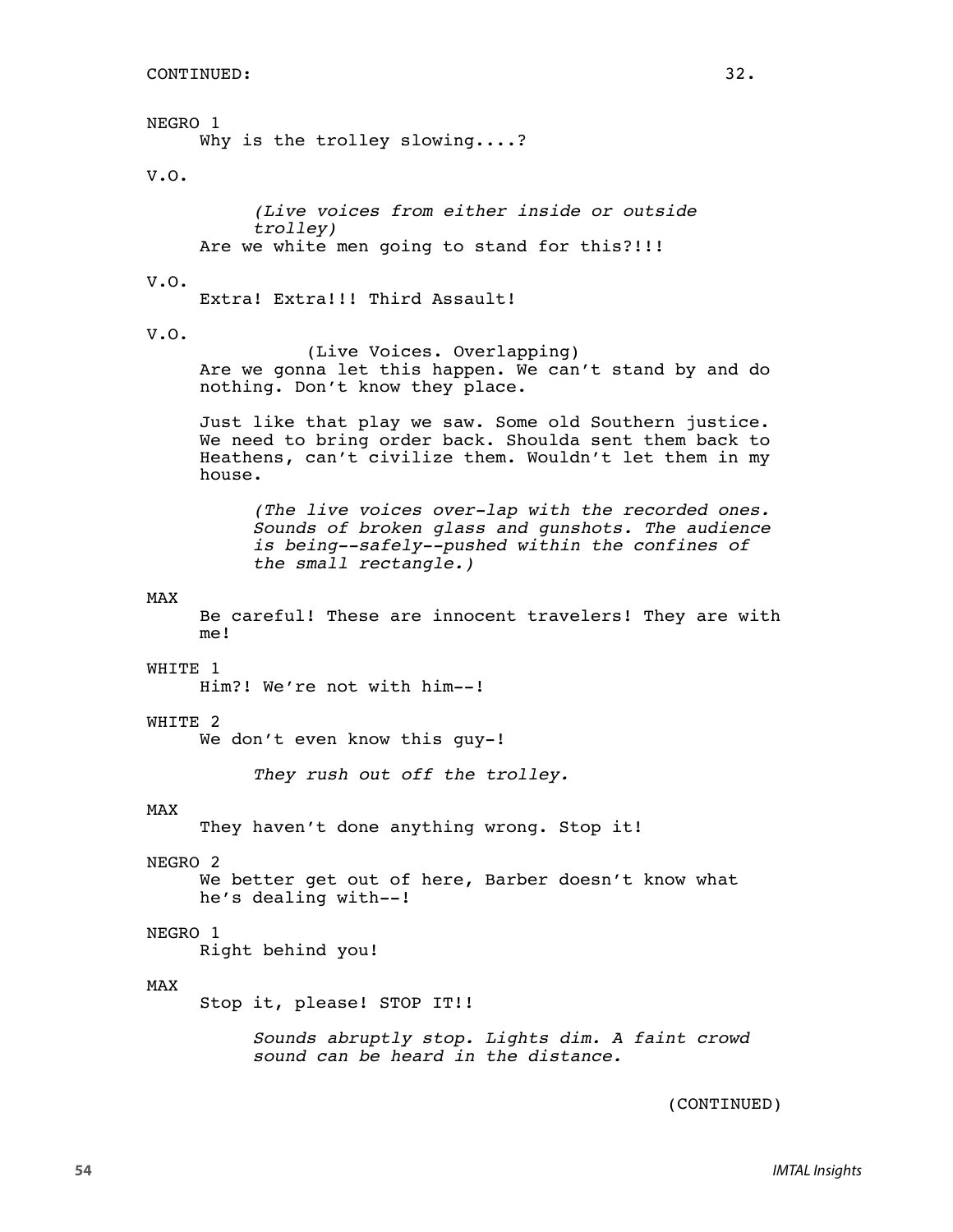MAX

Come with me. Hurry!! I know a safe place we can go until it dies down. Hurry!

#### MEMORY STATION 7: The Ghosts-

#### Stories of the riot.

*(A bombed out alleyway. Broken furniture. Larger images from riot, newspaper headlines, and Jim Crow on wall. Three ethereal figures emerge. It seems as if they are not even there.)*

#### MAX

This is the hidden place. The place where memories rest when they are not claimed. Where history goes when it is suppressed or ignored.

#### GHOST 1

We turned out the lights early, as did all our neighbors. No one removed his clothes or thought of sleep. Apprehension was tangible. We could almost touch its cold clammy surface.

#### GHOST 2

I woke up somewhere around midnight... and could feel tension in the room.

GHOST 3

Her eyes were gentle, her voice was for soft singing In the stiff-backed pew, or on the porch when evening comes slowly over Atlanta. But she remembered.

#### GHOST 1

Father told Mother to take my sisters, the youngest of them only six, to the rear of the house which offered more protection from stones and bullets.

My brother George was away, so Father and I, the only males in the house, took our places at the front windows of the parlor.

#### GHOST 2

My mother and her sister where kneeling....in front of the window....Looking out into the street... I got up and said "what is it?"....they said go back to bed....but I knew something was going on...

#### GHOST 3

(as old black woman) After they cleaned out the saloons and the dives The drunks and the loafers, they thought they had better Clean out the rest of us. And it was awful. They snatched men off of street-cars, beat up women. Some of (MORE)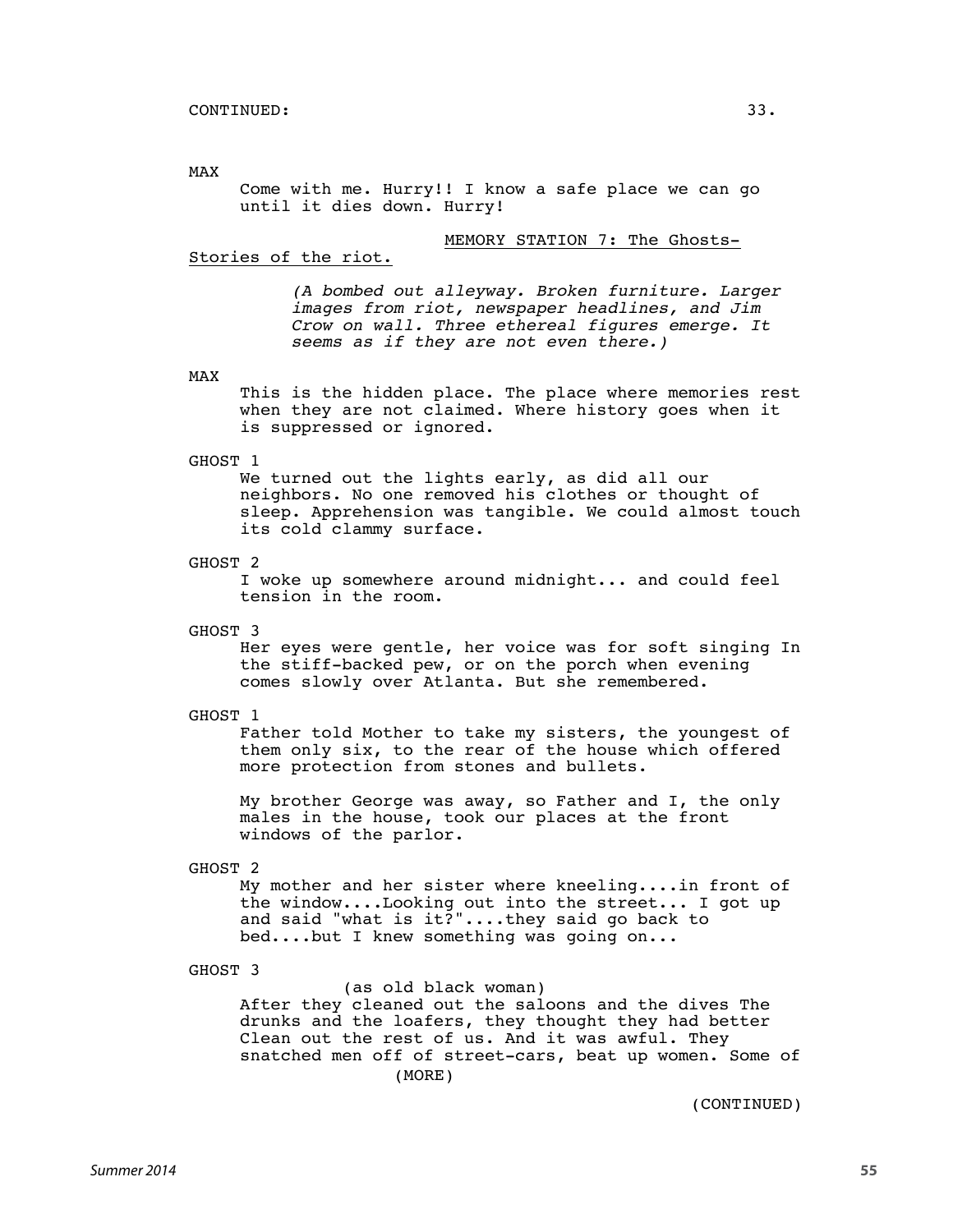#### GHOST 3 (cont'd)

our men fought back and killed too. Still It wasn't their habit. And then the orders came For the milishy, and the mob went home, And dressed up in their soldier's uniforms, And rushed back shooting us just as wild as ever.

#### GHOST 1

A voice which we recognized as the son of the grocer with whom we had traded for many years yelled,

"That's where that nigger mail carrier lives! Let's burn it down! It's too nice for a nigger to live in!"

#### GHOST 2

And I came to the window...and knelt down between them...and there I saw a man...

#### GHOST 3

#### (as old black woman)

They broke into groceries, drug-stores, barber-shops, It made no difference whether white or black. They beat a lame bootblack until he died, They cut an old man open with jack-knives The newspapers named us black brutes and mad dogs. So they used a gun butt on the president Of our seminary where a lot of folks Had set up praying the whole night through.

#### GHOST 1

In that eerie light Father turned his drawn face toward me. In a voice as quiet as though he were asking me to pass him the sugar on the breakfast table, he said, "Son, don't shoot until the first man puts his foot on the lawn and then--don't you miss!

#### GHOST 2

And there I saw a man...strung up to the light pole... men and boys on the street below were shooting at him... until they riddled his body with bullets....

He was kicking and flailing his legs when I looked out...

#### GHOST 3

And then our folks got sick and tired Of being chased and beaten and shot down. All of the sudden, one day, all got sick and tired The servants they put down their mops and pans And brooms and hoes and rakes and coachman whips, Bad niggers stopped drinking Dago red, Good Negroes figured they had prayed enough

All came back home--they had been too long away-- A lot of visitors had been looking for them. They sat on (MORE)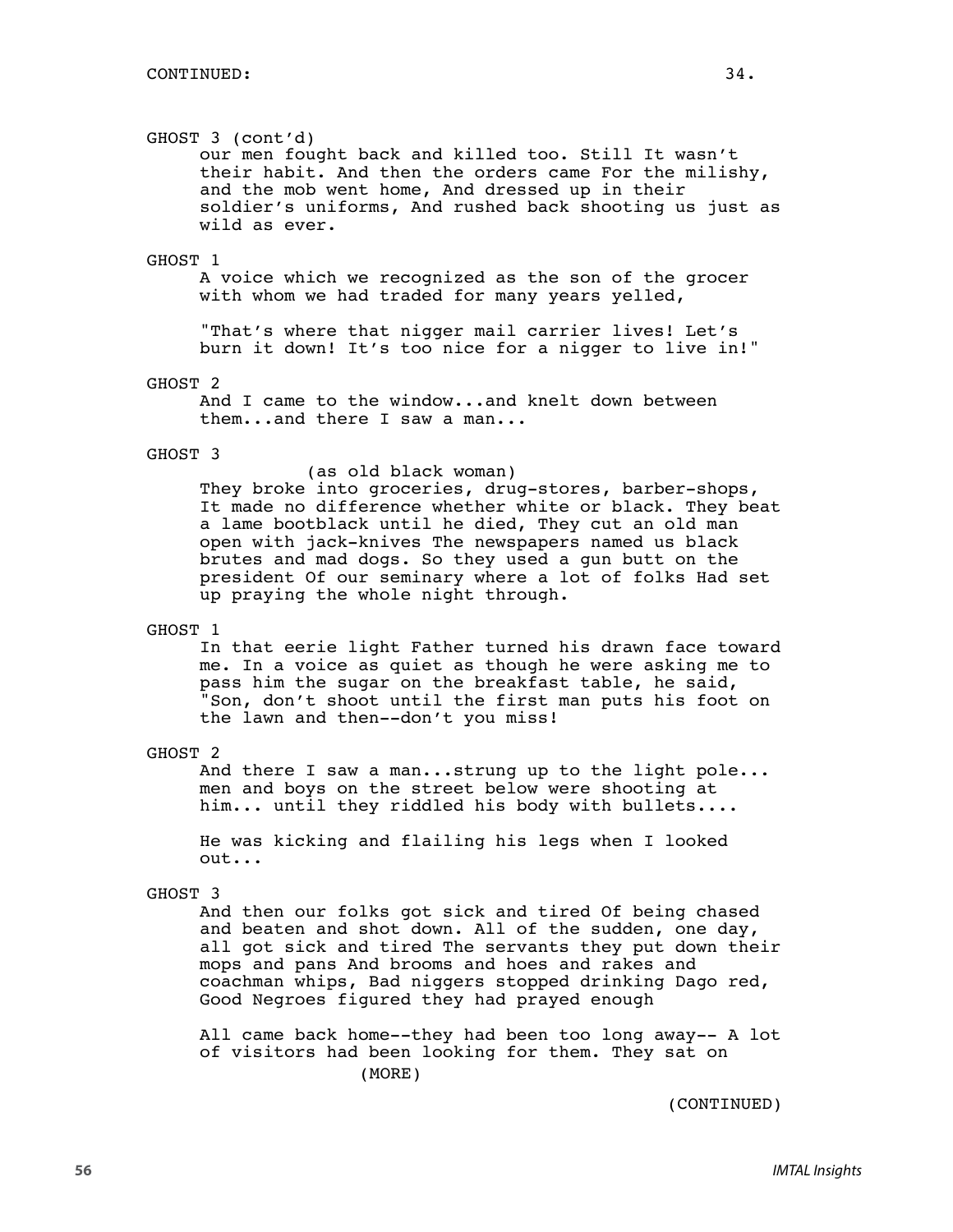GHOST 3 (cont'd) their front stoops and their yards, Not talking much, but ready; their welcome ready: Their shotguns oiled and loaded on their knees "And then There wasn't any riot any more." GHOST 1 From the Biography A man Called White by Walter White (Ghost 1 exits) GHOST 2 From an oral history of Evelyn Witherspoon (Ghost 2 exits) GHOST 3 From the poem An Old Woman Remembers by Sterling A. Brown (Ghost) MAX Final Stop....follow me.

#### MEMORY STATION 8: The meetings/

### Epilogue-

#### MAX

The rioting continued intermittently over the next 3 days. The governor and the police were slow to respond. The militia was called in to protect whites against a possible black retaliation. As Sterling A. Brown described in his poem, early Tuesday morning--on the fourth day of the riot--the all-Negro working class settlement of Brownsville was invaded by white police officers and citizens...creating a stalemate in the conflict.

Not since the riots in the Pittsburg neighborhood a few years earlier, had white Atlanta experienced armed resistance from its frustrated Negro citizens.

Perhaps they'd forgotten. Memory is funny that way. We tend to remember the things that re-affirm our perception of the world.

It's easy to see "the other" as an amorphous unemployed brute attacking southern innocence. It becomes a bit more complicated when the person baring arms is simply protecting their family, as any human being would. The man that delivers your mail, the woman who takes care of your children, the quiet person you see on the street car everyday reading the newspaper.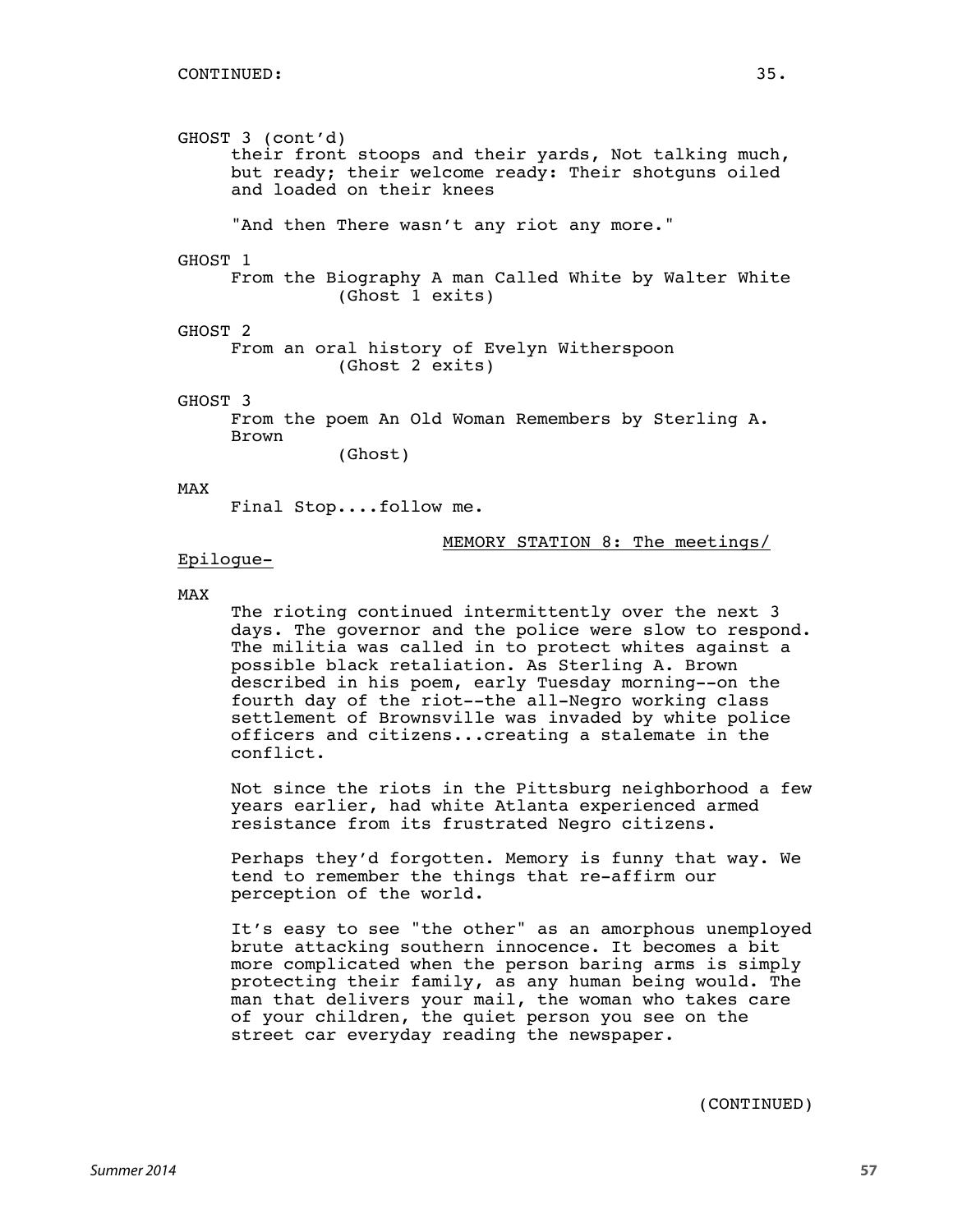```
(Newsboy comes out...struggles with each headline
revision as Max corrects him.)
```
#### NEWSBOY

```
Extra Extra!!! White men killed from dark ambush by
infuriated Negroes!
```
#### MAX

Actually the white men ambushed the Negro neighborhood, causing 3 times as many Negro causalities.

#### NEWSBOY

Hmmmm...Extra! Extra!! Negroes begin campaign of Murder!

#### MAX

Well, since they didn't leave their neighborhood you can't call it a campaign. It was self- defense.

#### NEWSBOY

Alright....Extra! Extra! Suppress our lawless element!

#### MAX

When is self- defense against the law?

#### NEWSBOY

Listen, buddy...this is 1906. Do you actually expect a newspaper to report about a justified armed resistance?

#### MAX

As I said... It happened in a community on the South Westside of Atlanta. The Pittsburgh Riots of 1902.

```
It left three policemen, two black civilians and one
white civilian dead.
```
#### NEWSBOY

And who remembers that?....

#### MAX

My point exactly.

#### NEWSBOY

No newspaper will ever report--!

#### MAX

Which is why I wrote my telegram to the World, in New York--!

#### NEWSBOY

Which is why they chased you out of town!... But you are getting ahead of the story.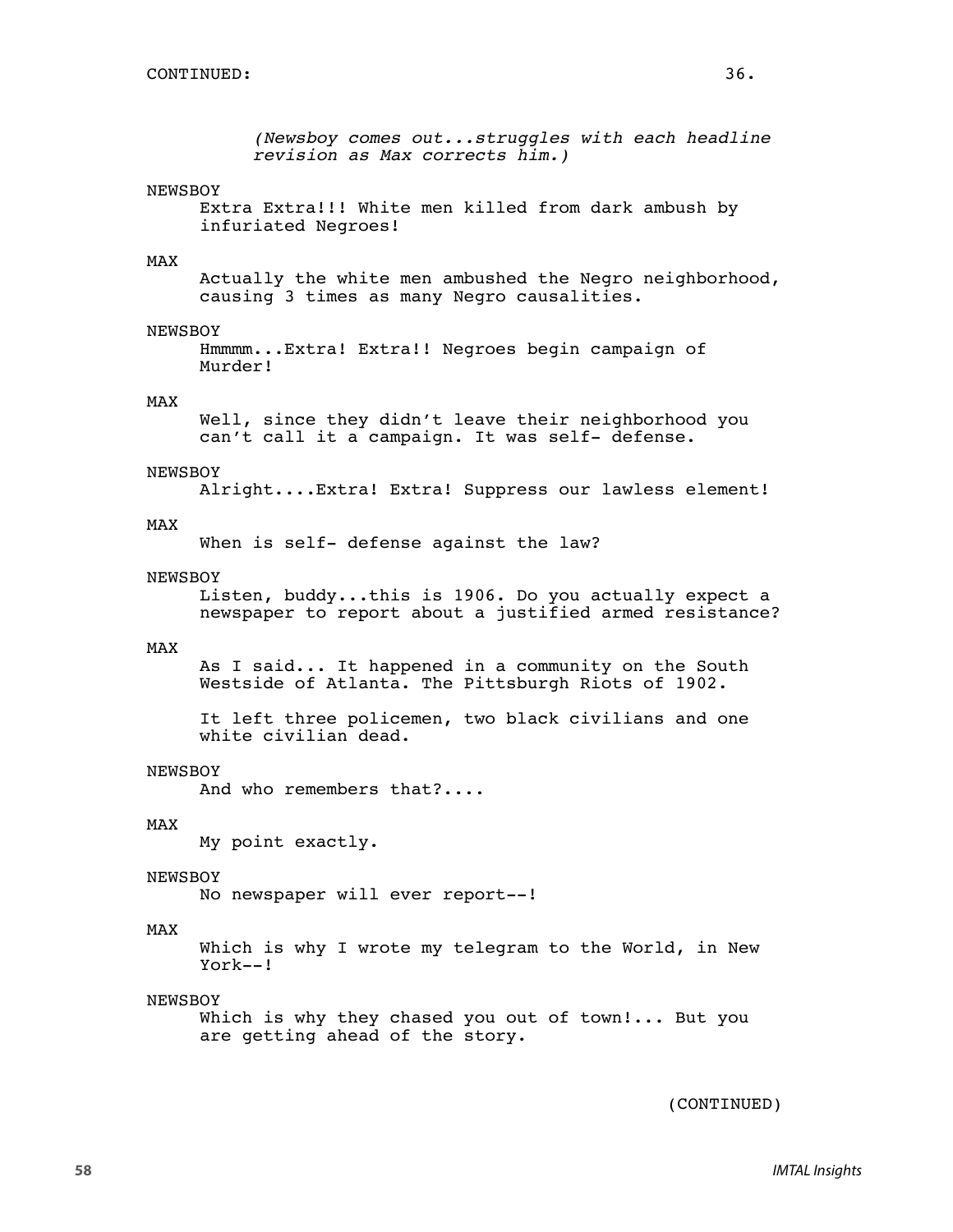*(Newsboy leaves)*

#### MAX

Right. As I was saying.... The Brownsville invasion created a stalemate in the riot. Negros stood their ground with guns ready to defend their neighborhood. Disorganized bands of white rioters weren't sure of their next move.

*(MAN 1 enters. He gives a memo to Newsboy. The two begin to debate.)* Two meetings were scheduled for Tuesday to discuss how the city should move forward.

#### MAN

That's the headline!

*MAN 1 exits. Newsboy reluctantly reads next headline.*

#### NEWSBOY

Extra Extra! Atlanta is Herself Again: Business Activity Restored And the Riot is Forgotten!

#### MAX

Wait...what are you talking about?

#### **NEWSBOY**

Thought you went to that 2nd Chamber of Commerce meeting at City Hall, buddy?

#### MAX

I was there. It was the first time in the city's history there was a meeting between middle class Negros and Whites, to discuss Atlanta's future.

#### NEWSBOY

(pointing at the paper) They're calling it a "compromise" between those Negros and Whites.

They're placing the blame for the riots on the juke joints and dives on Decatur Street and a few angry working class white men.

#### MAX

But that's not the truth! What about the newspapers and other media? The courts, the Governor's race? The general fear of a city in transition?!

#### NEWSBOY

Extra Extra!! Last Trace of trouble gone; All business becomes normal; whites and blacks both calm!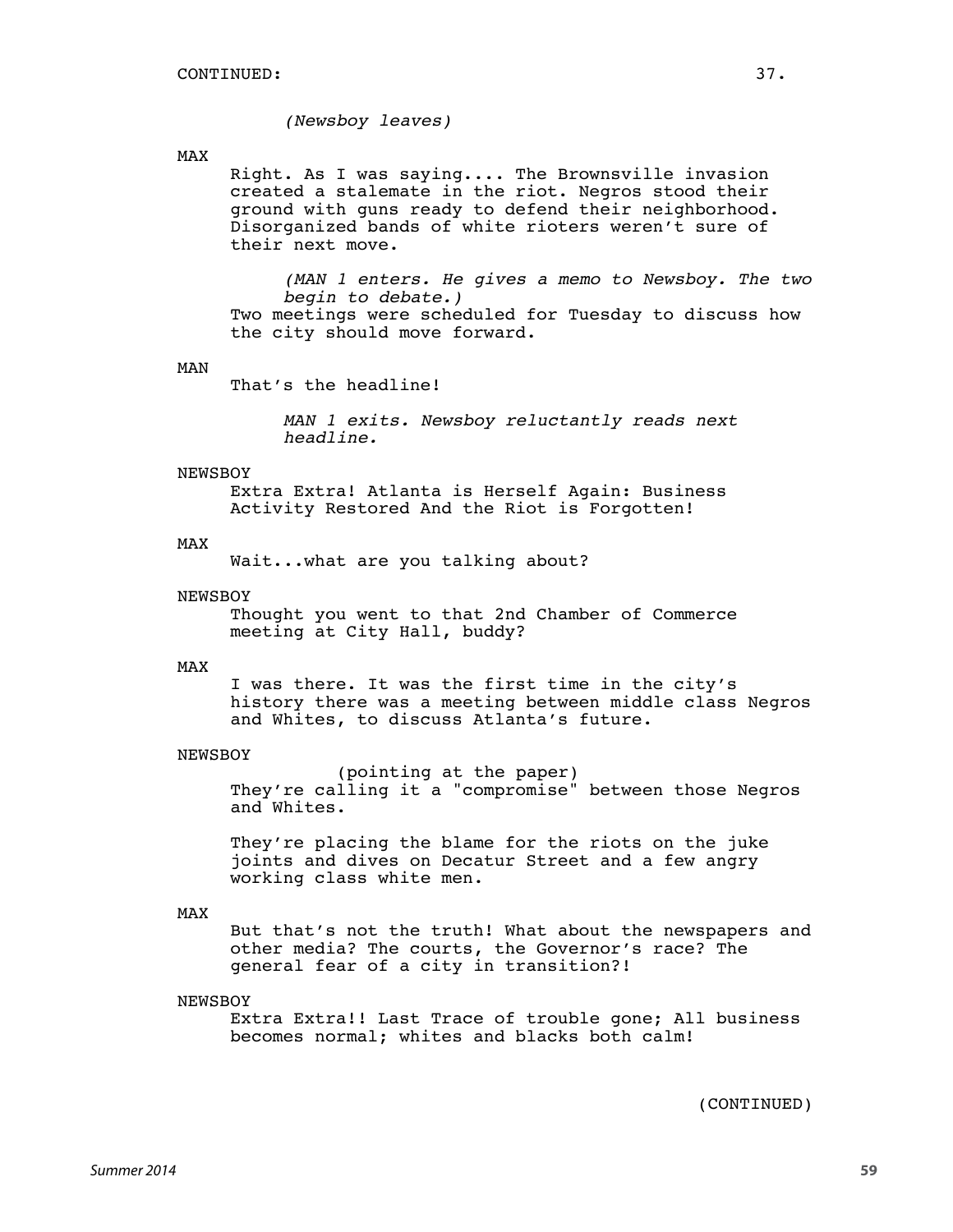#### MAX

These headlines are not even close to the real story!

*(Newsboy stops then looks at Max, annoyed...\*He creates a "fake" headline)*

#### **NEWSBOY**

Extra Extra!.... A "colored citizen" denounces recent coverage of Atlanta's reconciliation!

*Max shrugs*

#### MAX

I didn't want to do it... honestly I didn't, but it had been gnawing away at me since that first meeting.

Then that attention-grabbing newspaper man, John Temple Graves, Goes on and on in a telegram about "the wave of lustful crime" causing the riot. And his fabrications get published in New York's The World newspaper.

At that point I decided to send my own telegram to The World. I wrote about the things I saw and heard. I talked about the innocent people that were maimed and murdered, about the irresponsible journalism, about the complacency of the black middle class and the possible role of the white middle class.

I had to do it anonymously. I knew it was dangerous move, but I had to get the story out there.

#### NEWSBOY

Really?... Did you really think it would stay Anonymous?

Telegrams can be traced, Even Booker T. Washington knew you authored it.

#### MAX

And he made sure the word spread... I'm not sure what I was thinking.

#### NEWSBOY

Maybe you wanted to be found out? The "compromise" obviously made you that uncomfortable.

#### MAX

It was a compromise founded on deception.

#### NEWSBOY

It was business... and business ain't always pretty and rarely fair.

(MORE)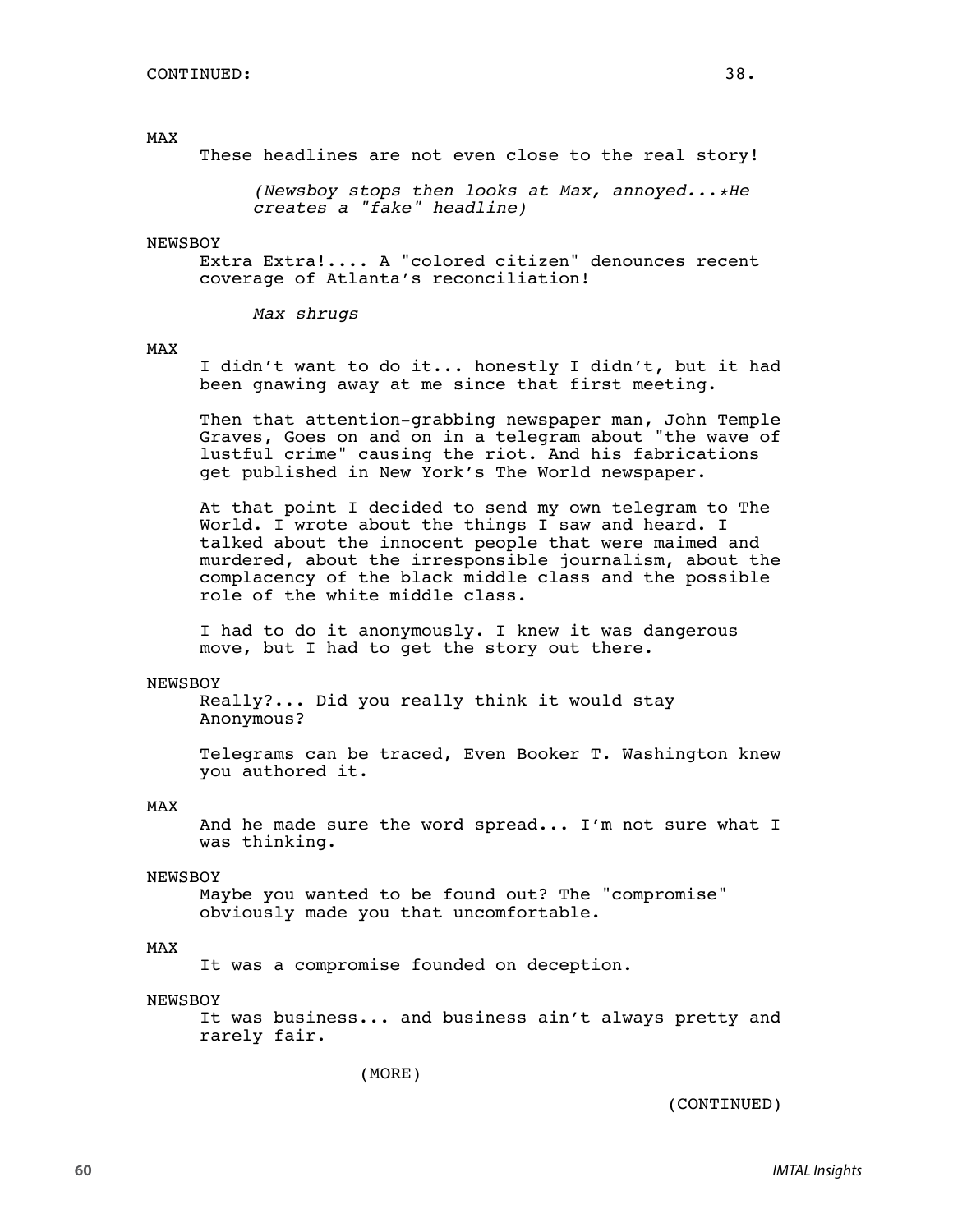NEWSBOY (cont'd)

But both Blacks and whites benefited from this truce.

The compromise that ended the Four Days of Fury, helped to shape this city into the most progressive and open minded metropolis in the South.

#### MAX

So progressive and open-minded it caused many blacks to move north. It also caused the Jim Crow laws to intensify, making the segregation between Negros and Whites even more pronounced.

And they made sure to crack down on the establishments on Decatur Street, ensuring that there would be limited social interaction between the races.

#### NEWSBOY

But out of this we got Auburn Avenue. One of the most prosperous all Black business districts in U.S. History.

#### MAX

Hoke Smith's election as Governor cemented black disenfranchisement.

#### **NEWSBOY**

This may be, but Negros and whites negotiating on civil concerns, Started at that Chamber of Congress meeting, And became a major strategy of diplomacy during the civil rights era-- and the model for how Atlanta navigates the difficult terrain of race.

#### MAX

And Dixon's "dusky black brute"... is as powerful and polarizing a stereotype now as it was then.

#### **NEWSBOY**

Someone's still bitter.

#### MAX

Maybe I am. This "coalition" chased me out of town. My very life was threatened in both subtle and not so subtle ways. I was able to settle in Chicago for a while.

I changed the name of the journal to *The Voice*. The riot taught me that the issues were not simply about race, but class as well, and the repercussions not simply national but global.

We wanted to become The Voice for oppressed people worldwide.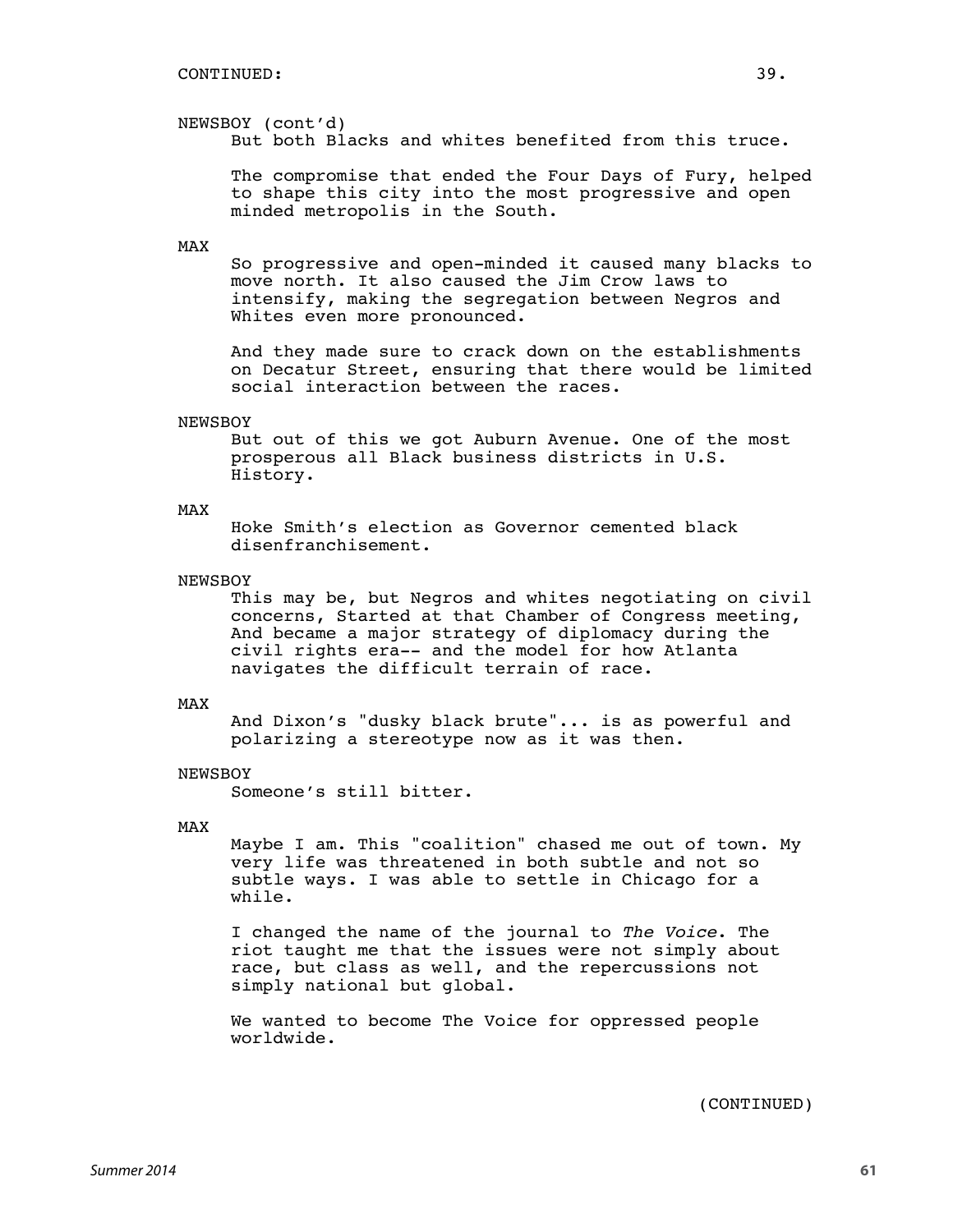## NEWSBOY

And you're still at it. You've spent this time re-assembling shards of memory. Why?

#### MAX

Because we all have to.

#### NEWSBOY

"Those who cannot remember the past are condemned to repeat it."

#### MAX

George Santayana, 1863-1953. It makes a great headline.

#### NEWSBOY

That it does.

*(He begins to leave)* EXTRA, EXTRA!....Four Days of Fury: Atlanta 1906.

#### MAX

We are all responsible for writing our headlines. Telling our stories.

Salvaging the memories. It is our duty as a human community. We must remember.

*The End Draft 11*

#### APPENDIX

```
THOMAS DIXON
```
A new terror...growing of late more and more a menace to a country home, the roving criminal negro. He is densely ignorant and lazy often with no white man who is his friend.

#### KELLY MILLER

The un-employed City Negroes form the dregs, the scum, and the menace of municipal life.

#### RANDOM NEGRO CITIZEN

There are two type of Negros in this city. Auburn Avenue Negros and Decatur Street Negros.

#### BOOKER T. WASHINGTON

No race can prosper till it learns that there is as much dignity in tilling a field as in writing a poem. It is at the bottom of life we must begin, and not at the top.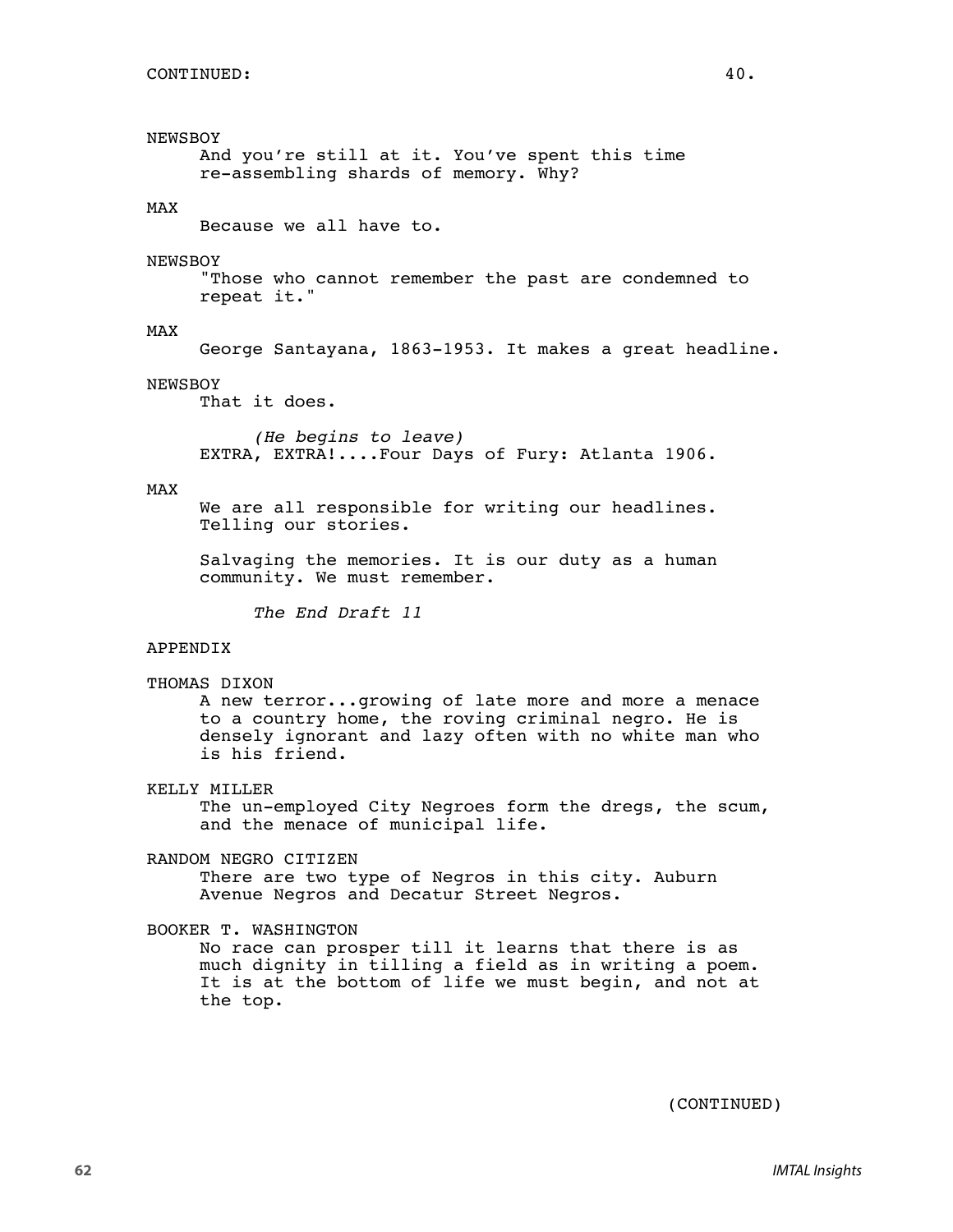#### CITY COUNCIL REPORT

The squalid negro hovels that teem with vice and vermin.

#### ALLEN CANDLER

I don't believe in the higher education of the darky. He should be taught the trades, but when he is taught the fine arts he gets educated above his caste and it makes him unhappy.

J. MAX BARBER

This Negro, uneducated, un-Christianized, uncivilized is the kind of Negro for whom the Southern white man has expressed his preference.

BOOKER T. WASHINGTON

If anywhere there are efforts tending to curtail the fullest growth of the Negro, let these efforts be turned into stimulating, encouraging, and making him the most useful and intelligent citizen.

#### THOMAS HARDWICK

Until the South is finally rid of the negro even as a political potentiality she will never again have either freedom of thought or independence of action.

#### WILLIAM BENJAMIN SMITH

If we sit with Negroes at out tables, if we entertain them as quests and social equals,... is it possible to maintain it fixedly in the sexual relation...in the propagation of our species?

#### BOOKER T. WASHINGTON

In all things that are purely social we can be as separate as the fingers, yet one as the hand in all things essential to mutual progress.

Draft 10.5....2/10/12 ....Working Draft . Additions to pages (inserts) Memory Station 1- Clarified Dixon's language to highlight the "experiment"

Memory Station 8- Added a few lines to help clarify the decisions that were made at the meeting.

Zeroing in on the following main ideas:

1.) How popular culture, judicial decisions and mass media shaped the perceptions which led to the riot. (how do they shape our perceptions now?) This is done early on by directly posing the question: How do we formulate our opinions, or perceptions, about others?

2.) How post-riot compromises between the white and black middleclass created the template for how Atlanta (MORE)